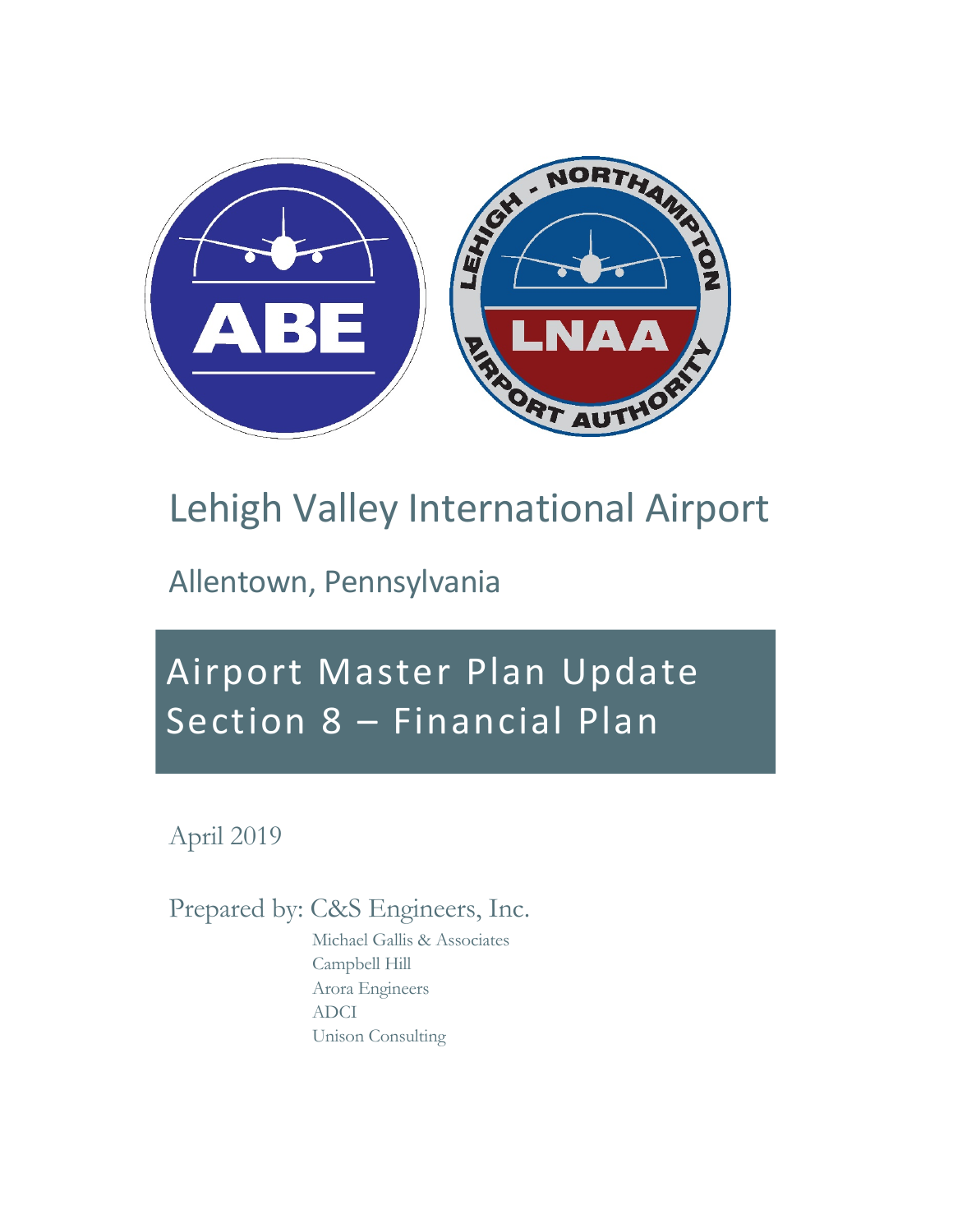#### Airport Master Plan Update – Financial Plan Lehigh Valley International Airport



## Table of Contents

|      |                                                                                                                 | $8 - 1$  |
|------|-----------------------------------------------------------------------------------------------------------------|----------|
| 8.1  |                                                                                                                 |          |
| 8.2  |                                                                                                                 |          |
| 8.3  | Proposed Capital Program 2008 2009 10:00 10:00 10:00 10:00 10:00 10:00 10:00 10:00 10:00 10:00 10:00 10:00 10:0 |          |
| 8.4  |                                                                                                                 |          |
|      |                                                                                                                 |          |
|      |                                                                                                                 |          |
|      |                                                                                                                 |          |
|      |                                                                                                                 |          |
|      |                                                                                                                 |          |
|      |                                                                                                                 |          |
| 8.5  |                                                                                                                 |          |
|      |                                                                                                                 |          |
|      |                                                                                                                 | $8 - 13$ |
|      |                                                                                                                 | $8-13$   |
| 8.6  |                                                                                                                 |          |
| 8.7  |                                                                                                                 | $8 - 18$ |
|      |                                                                                                                 |          |
|      |                                                                                                                 |          |
| 8.8  |                                                                                                                 |          |
| 8.9  |                                                                                                                 |          |
| 8.10 |                                                                                                                 |          |
| 8.11 | Summary_                                                                                                        | $8 - 37$ |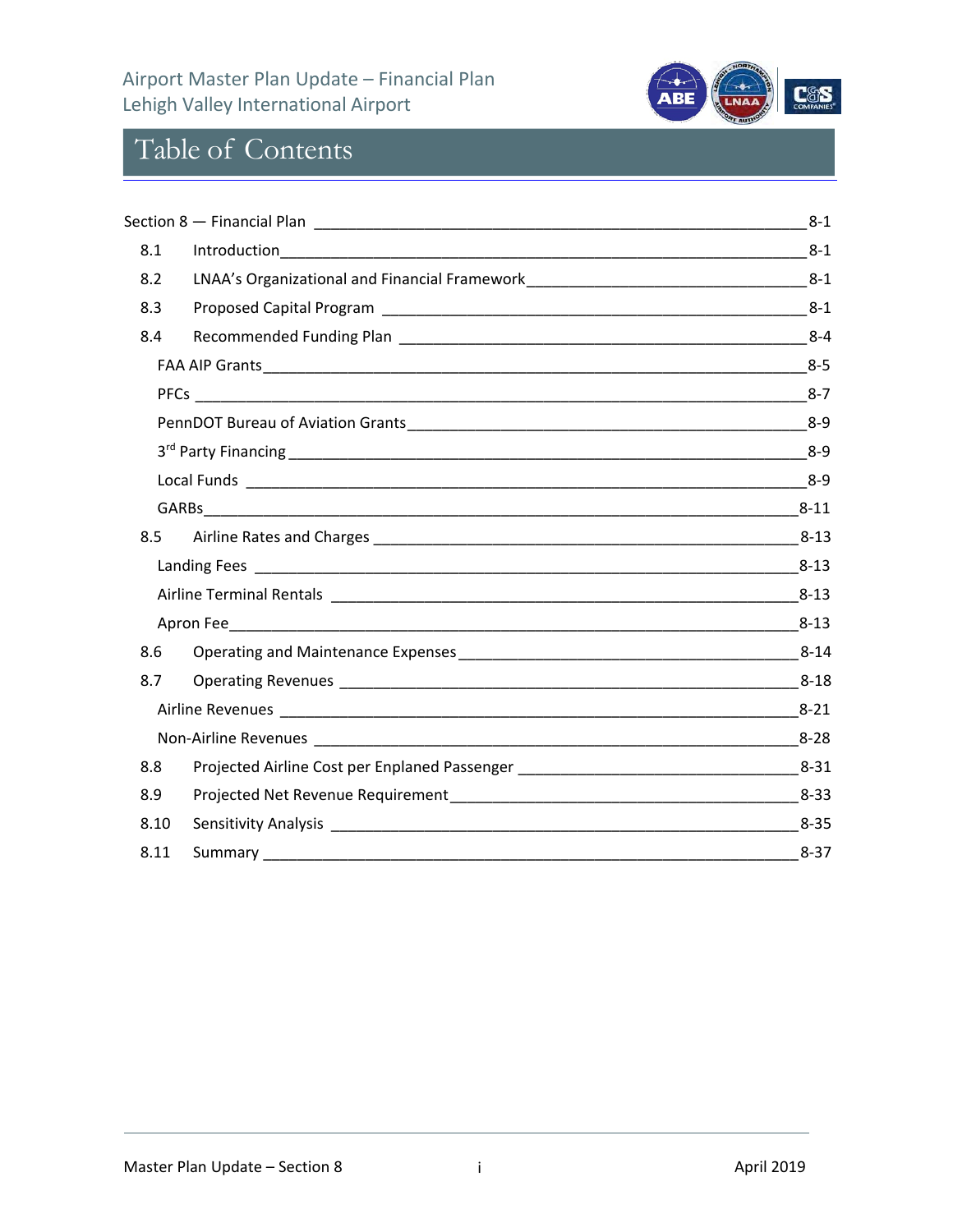

## **Section 8 — Financial Plan**

#### **8.1 Introduction**

This section presents a financial analysis of the capital projects proposed in the Master Plan prepared for LVIA. This section describes the financial framework of the LNAA including the airline rates and charges methodology pursuant to the Airline Rates and Charges Resolution (the Resolution). It also includes an analysis of the LNAA's historical revenues and expenses for calendar years (CY) 2014 through 2018, and projections of revenues and expenses for CYs 2019 through 2040.

The financial projections reflect the anticipated effects of funding the Master Plan projects, to the extent of the availability of the identified funding sources during the forecast period. The funding plan anticipates the use of Federal Aviation Administration (FAA) Airport Improvement Program (AIP) grants; Passenger Facility Charges (PFCs); state grant funds; private or third-party funding; local funds; and the issuance of General Airport Revenue Bonds (GARBs). The financial analysis uses the approved air traffic forecast growth rates contained in the Master Plan as a basis for estimating certain revenues and expenses over the planning period.

#### **8.2 LNAA's Organizational and Financial Framework**

The LNAA is governed by 15 members who are appointed by Lehigh and Northampton County Executives. The LNAA owns and operates LVIA, Queen City Airport, and Braden Airpark. The LNAA's financial statements are prepared based on the accrual basis of accounting in accordance with generally accepted accounting principles disseminated by the Governmental Accounting Standards Board (GASB). Revenues are recognized when earned and expenses when incurred.

The LNAA's 2017 audited financial statements (the most recent year for which audited financial statements are available) show that as of December 31, 2017, the LNAA had Total Assets of \$260.2 million, Total Liabilities of \$59.6 million, and Net Assets of \$200.6 million.

## **8.3 Proposed Capital Program**

**Table 8.3.1** presents the estimated project costs and funding sources for the recommended list of projects as noted in Section 7. The projects are grouped into three phases covering CY's 2018–2040. LNAA management will implement the proposed capital projects as warranted by demand and available funding sources. In recent years, the LNAA management postponed certain expenditures for maintenance projects allowing additional funding to be directed to higher-priority projects. Therefore, projects defined as Phase 1 represent those projects with the highest priority for completion, including projects that can no longer be deferred. The Phase 2 projects focus on runway and taxiway rehabilitation, increasing hangar capacity, expanding cargo facilities, and terminal improvements. Phase 3 includes planned airfield improvements, including two runway extensions. Overall, the LNAA staff will monitor and refine, as appropriate, the Master Plan projects based on the Airport and the FAA's funding criteria and the availability of funding.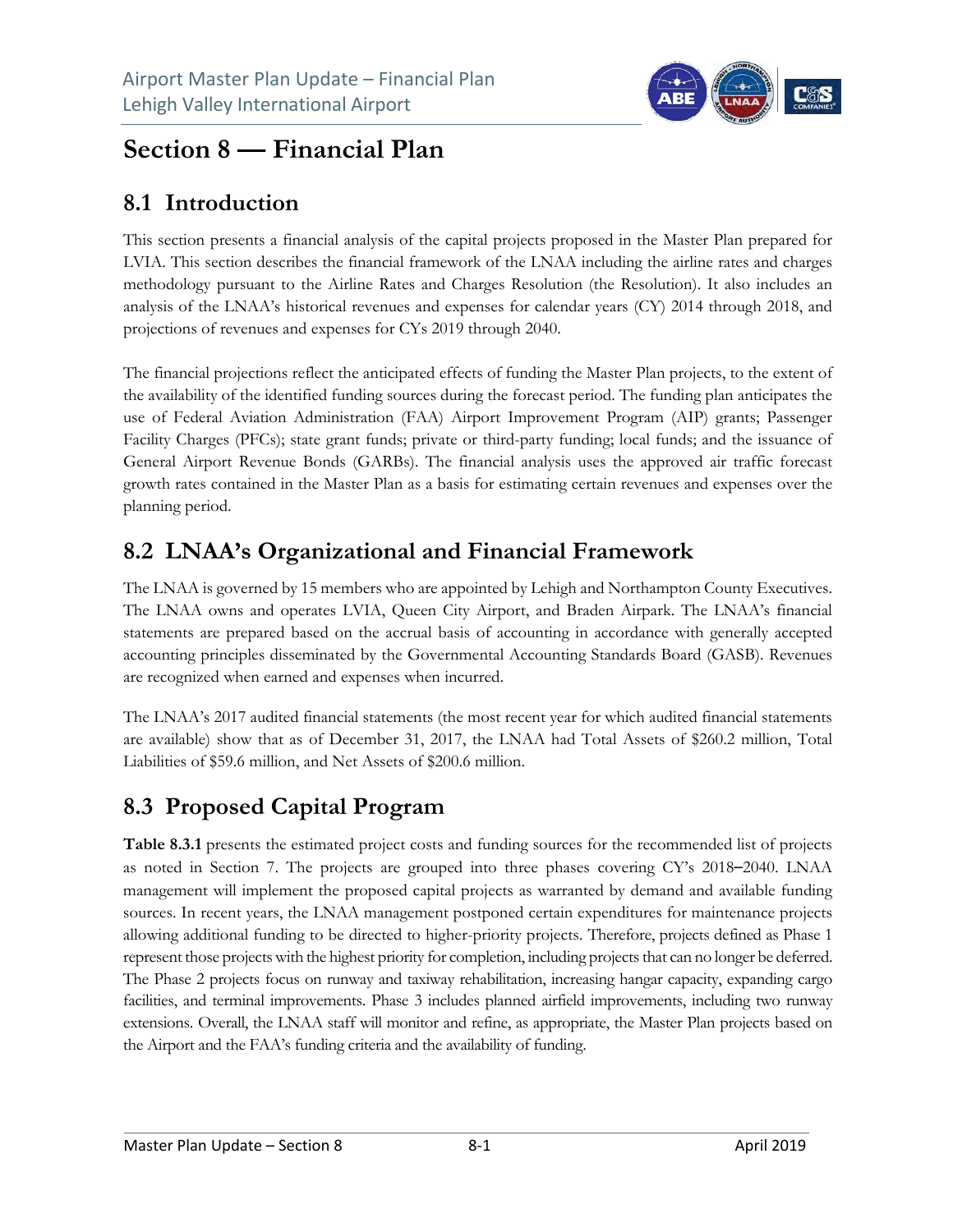

|          |                                                                                                                 |                  |               |                  | <b>AIP</b>                        |              | PFC          |    | PennDOT                  | 3rd Party    |                    |                  |
|----------|-----------------------------------------------------------------------------------------------------------------|------------------|---------------|------------------|-----------------------------------|--------------|--------------|----|--------------------------|--------------|--------------------|------------------|
| Project# | <b>Project Name</b>                                                                                             | Years            | Total         |                  | <b>Entitlements Discretionary</b> | Paygo        | <b>Bonds</b> |    | Grants                   | Financing    | <b>Local Funds</b> | <b>GARBs</b>     |
|          | Phase 1 - 2018 - 2023                                                                                           |                  |               |                  |                                   |              |              |    |                          |              |                    |                  |
| $1 - 1$  | Runway 6-24 Rehabilitation & Related Projects *                                                                 | $2018 - 2021$ \$ | 80,000,000    | 9,400,000<br>-S  | \$62,600,000\$                    |              |              | Š. | 4,000,000 \$             |              | 4,000,000 \$<br>ς  |                  |
| $1 - 2$  | <b>Terminal Circulation Improvements</b>                                                                        | 2019             | 10,000,000    |                  |                                   |              | 5,500,000    |    | 3,500,000                |              | 1,000,000          |                  |
| $1 - 3$  | <b>Expand Cargo Existing Area</b>                                                                               | 2019 - 2021      | 53,540,000    |                  |                                   |              |              |    |                          | 53,540,000   |                    |                  |
| $1 - 4$  | Landside Circulation Improvements                                                                               | 2019 - 2020      | 1,900,000     |                  |                                   |              |              |    |                          |              | 1,900,000          |                  |
| $1 - 5$  | Land Use Development **                                                                                         | 2018 - 2019      |               |                  |                                   |              |              |    |                          |              |                    |                  |
| $1 - 6$  | Taxiway Stub Projects                                                                                           | 2018 - 2019      | 5,120,000     | 2,350,000        | 2,258,000                         |              | 256,000      |    | 256,000                  |              |                    |                  |
| $1 - 7$  | Hangar 11                                                                                                       | 2018             | 16,500,000    |                  |                                   |              |              |    | 6,500,000                |              |                    | 10,000,000       |
| $1 - 8$  | Parking and Ticket Booth Improvements                                                                           | 2018 - 2020      | 4,500,000     |                  |                                   |              |              |    |                          |              | 4,500,000          |                  |
| $1 - 9$  | FBO Building and Improvements                                                                                   | 2022 - 2023      | 27,900,000    |                  |                                   |              |              |    | $\overline{\phantom{a}}$ | 23,950,000   | 3,950,000          |                  |
| $1 - 10$ | Terminal Security Checkpoint Improvements                                                                       | 2022 - 2023      | 10,200,000    |                  |                                   |              |              |    | $\overline{\phantom{a}}$ | ٠            | 10,200,000         |                  |
|          | Existing RW 6 RPZ                                                                                               | 2019 - 2023      | 1,600,000     | 288,000          | 1,152,000                         |              | 80,000       |    | 80,000                   |              |                    |                  |
|          | Existing RW 24 RPZ                                                                                              | 2019 - 2023      | 1,500,000     | 270,000          | 1,080,000                         |              | 75,000       |    | 75,000                   |              |                    |                  |
|          | Existing RW 13 RPZ                                                                                              | 2019 - 2023      | 3,200,000     | 576,000          | 2,304,000                         |              | 160,000      |    | 160,000                  |              |                    |                  |
|          | Existing RW 31 RPZ                                                                                              | 2019 - 2023      | 3,300,000     | 594,000          | 2,376,000                         |              | 165,000      |    | 165,000                  |              |                    |                  |
|          | Reconstruct 995 Postal Rd west parking lot & loading dock,<br>Hangar 7 & 9 parking lots, 997 Postal Rd driveway | 2017 - 2018      | 870,000       |                  |                                   |              |              |    |                          |              | 870,000            |                  |
|          | Mill & overlay long-term overflow parking and long-term east<br>parking                                         | 2018 - 2019      | 880,000       |                  |                                   |              |              |    |                          |              | 880,000            |                  |
|          | Rehabilitate northwestern portion of TW E and portion of main<br>terminal apron                                 | 2018 - 2019      | 1,500,000     |                  | 1,350,000                         | 50,000       | 25,000       |    | 75,000                   |              |                    |                  |
|          | Rehabilitate southeast portion of main terminal apron                                                           | 2019 - 2020      | 2,000,000     |                  | 1,800,000                         |              | 100,000      |    | 100,000                  |              |                    |                  |
|          | Reconstruct Hangar 3 parking lot and Gate 8 access road                                                         | 2019 - 2020      | 1,280,000     |                  |                                   |              |              |    |                          |              | 1,280,000          |                  |
|          | Mill & overlay 997 Postal Rd front parking lot & driveway                                                       | 2020 - 2021      | 190,000       |                  |                                   |              |              |    |                          |              | 190,000            |                  |
|          | Reconstruct employee parking lot and Hertz QTA                                                                  | 2020 - 2021      | 450,000       |                  |                                   |              |              |    |                          |              | 450,000            |                  |
|          | Rehabilitate northwest portion of main terminal apron                                                           | 2020 - 2021      | 2,000,000     |                  | 1,800,000                         |              | 100,000      |    | 100,000                  |              |                    |                  |
|          | Rehabilitate southwest portion of main terminal apron and<br>Apron 3 near Hangars 2 & 3                         | 2021 - 2022      | 1,900,000     |                  | 1,710,000                         |              | 95,000       |    | 95,000                   |              |                    |                  |
|          | Mill & overlay terminal roadways                                                                                | 2021 - 2022      | 1,000,000     |                  |                                   |              |              |    |                          |              | 1,000,000          |                  |
|          | Rehabilitate southeast portion of Apron 1 near Hangar 9                                                         | 2022 - 2023      | 1,900,000     | 622,000          | 1,088,000                         |              | 95,000       |    | 95,000                   |              |                    |                  |
|          | Mill & Overlay Maintenance Lot                                                                                  | 2022 - 2023      | 1,200,000     |                  |                                   |              |              |    |                          |              | 1,200,000          |                  |
|          | Total Phase 1 - 2018 - 2023                                                                                     |                  | \$234,430,000 | 14,100,000<br>Ŝ. | \$79,518,000                      | 50,000<br>-Ś | 6,651,000    |    | \$15,201,000             | \$77,490,000 | 31,420,000<br>S.   | 10,000,000<br>S. |

#### **Table 8.3.1: Estimated Capital Costs and Funding Sources – Phase 1**

Note: Project costs shown in 2018 dollars.

Note: It is assumed that AIP eligible projects will be funded with 90% AIP funds (entitlements or discretionary), 5% state funding, and 5% local funds or GARBs unless otherwise noted.

Note: Includes 2019 state allocated capital budget money.

\* The Runway 6-24 Rehabilitation & Related Projects (Project 1-1) is shown as 90% AIP eligible. The required amounts of discretionary funds assumed is high. If the Authority does not receive AIP funding at this level, the al ternative funding or postpose portions of the project.

\*\* LNAA will only pursue this project if there is a demand for the land development.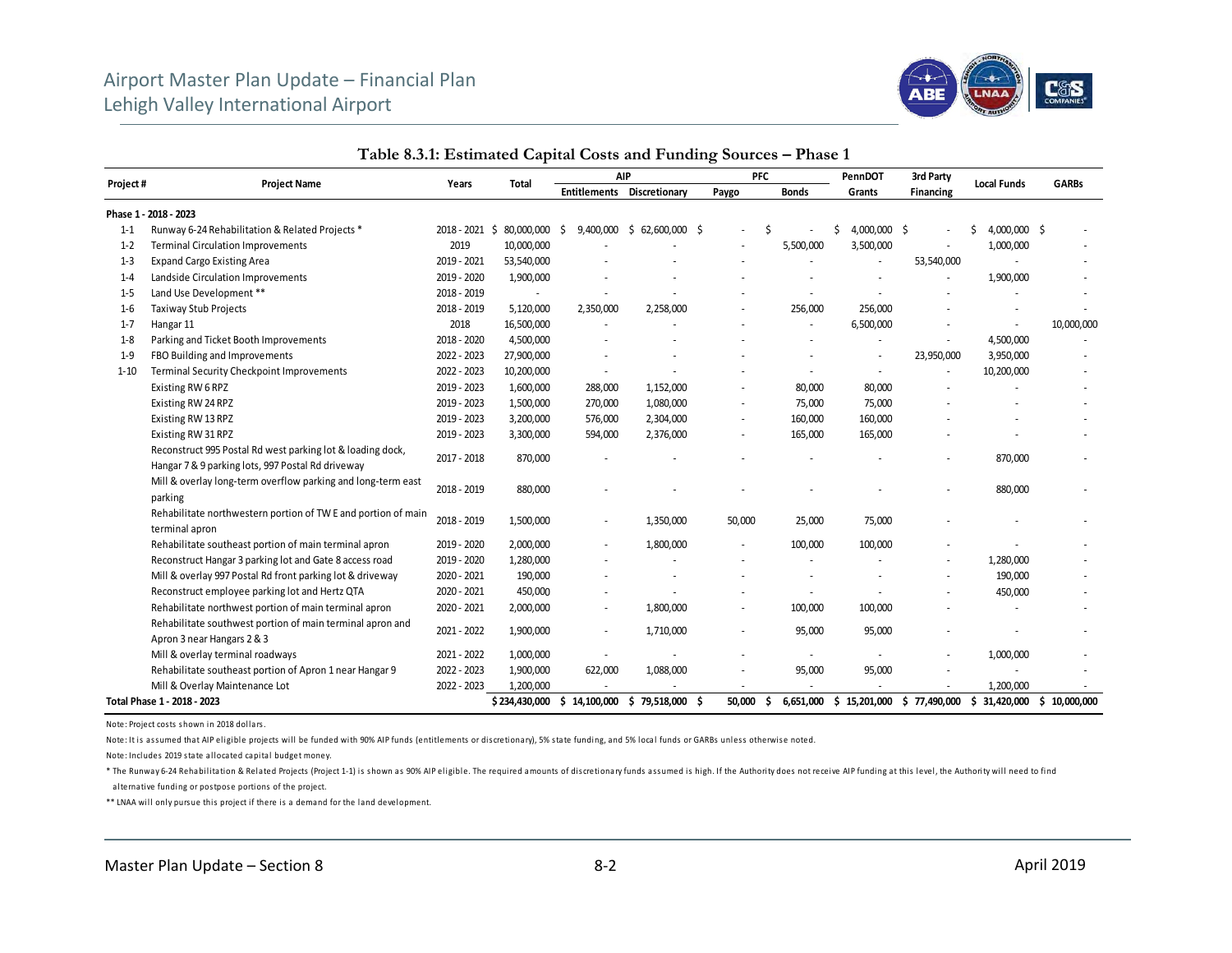#### Airport Master Plan Update – Financial Plan Lehigh Valley International Airport



#### **Table 8.3.1: Estimated Capital Costs and Funding Sources – Phases 2 & 3**

|          |                                                                                                                     |                | <b>Total</b>  |                          | <b>AIP</b>                                               |                    | <b>PFC</b>   | PennDOT                                                           | 3rd Party        | <b>Local Funds</b> | <b>GARBs</b> |
|----------|---------------------------------------------------------------------------------------------------------------------|----------------|---------------|--------------------------|----------------------------------------------------------|--------------------|--------------|-------------------------------------------------------------------|------------------|--------------------|--------------|
| Project# | <b>Project Name</b>                                                                                                 | Years          |               |                          | <b>Entitlements Discretionary</b>                        | Paygo              | <b>Bonds</b> | Grants                                                            | <b>Financing</b> |                    |              |
|          | Phase 2 - 2024 - 2028                                                                                               |                |               |                          |                                                          |                    |              |                                                                   |                  |                    |              |
| $2 - 1$  | Terminal International Arrivals Facility *                                                                          | 2027 - 2028 \$ | 9,000,000     | - \$<br>$3,623,041$ \$   |                                                          | 2,276,959 \$       |              | 500,000 \$<br>Ś                                                   |                  | 2,600,000 \$<br>Ś  |              |
| $2 - 2$  | Northside Parallel Taxiway for Runway 6-24                                                                          | 2025 - 2026    | 22,450,000    | 6,199,721                | 14,005,279                                               | 1,122,500          |              | 1,122,500                                                         |                  |                    |              |
| $2 - 3$  | New Northside Cargo Facility                                                                                        | 2026 - 2027    | 74,090,000    | $\overline{\phantom{a}}$ |                                                          |                    |              | $\overline{\phantom{a}}$                                          | 74,090,000       |                    |              |
| $2 - 4$  | Northside Compatible Development                                                                                    | 2025 - 2026    | 20,500,000    | $\overline{\phantom{a}}$ |                                                          |                    |              | 1,400,000                                                         | 19,100,000       |                    |              |
| $2 - 5$  | Runway 13-31 West Side Parallel Taxiway (Northern Phase)                                                            | 2027 - 2028    | 6,320,000     | 1,422,835                | 4,265,165                                                | 316,000            |              | 316,000                                                           |                  |                    |              |
| $2 - 6$  | Bulk Hangars (2)                                                                                                    | 2028 - 2029    | 24,270,000    |                          |                                                          |                    |              | 3,400,000                                                         |                  | 1,500,000          | 19,370,000   |
|          | Mill & overlay Hangar 7/10 parking lots & driveways, Hangar<br>2/QTA access road, and Avis QTA & parking lot        | 2023 - 2024    | 1,670,000     |                          |                                                          |                    |              |                                                                   |                  | 1,670,000          |              |
|          | Reconstruct Hangar 2 parking lot and mill & overlay Fedex<br>parking lot & driveway                                 | 2024 - 2025    | 220,000       |                          |                                                          |                    |              |                                                                   |                  | 220,000            |              |
|          | Rehabilitate Taxiway A from the cargo apron to Runway 13-31<br>and the portion of Apron 9 in front of Hangar 8      | 2024           | 1,200,000     | 1,080,000                |                                                          | 60,000             |              | 60,000                                                            |                  |                    |              |
|          | Rehabilitate Runway 13-31                                                                                           | 2025           | 2,800,000     |                          | 2,520,000                                                | 140,000            |              | 140,000                                                           |                  |                    |              |
|          | Mill & overlay economy & other parking lots                                                                         | 2025 - 2026    | 2,800,000     |                          |                                                          |                    |              |                                                                   |                  | 2,800,000          |              |
|          | Mill & overlay contractor staging area, Enterprise parking lot,<br>and Hertz parking lot                            | 2026 - 2027    | 340,000       |                          |                                                          |                    |              |                                                                   |                  | 340,000            |              |
|          | Seal coat Enterpise QTA, 995 Postal Rd south parking lot, 997<br>Postal Rd loading dock area, and Hangar 9 driveway | 2026 - 2027    | 73,000        |                          |                                                          |                    |              |                                                                   |                  | 73,000             |              |
|          | Rehabilitate Taxiway A from Runway 13-31 to Runway 24 end                                                           | 2026           | 1,400,000     |                          | 1,260,000                                                | 70,000             |              | 70,000                                                            |                  |                    |              |
|          | Rehabilitate Taxiway B from Runway 6-24 to Runway 13 end and<br>the southeast portions of Taxiway E                 | 2027           | 800,000       |                          | 720,000                                                  | 40,000             |              | 40,000                                                            |                  |                    |              |
|          | Various areas of localized preventative maintenance                                                                 | 2028           | 1,000,000     |                          |                                                          |                    |              |                                                                   |                  | 1,000,000          |              |
|          | Total Phase 2 - 2024 - 2028                                                                                         |                | \$168,933,000 | 12,325,597<br>Ŝ.         | \$22,770,445                                             | 4,025,459 \$<br>Ŝ. |              | 7,048,500<br>Ś.                                                   | \$93,190,000     | Ŝ.<br>10,203,000   | \$19,370,000 |
|          | Phase 3 - 2029 - 2040                                                                                               |                |               |                          |                                                          |                    |              |                                                                   |                  |                    |              |
| $3-1$    | Runway 6-24 Extension (2,400 FT)                                                                                    |                |               |                          | 2029 - 2032 \$41,950,000 \$10,584,031 \$16,670,969 \$    | 2,097,500 \$       |              | $$12,597,500$ \$                                                  |                  | S,                 | Ś            |
| $3 - 2$  | Remain Overnight Apron or Compatible Aeronautical<br>Development                                                    | 2032 - 2033    | 9,950,000     | 2,734,802                | 6,220,198                                                | 497,500            |              | 497,500                                                           |                  |                    |              |
| $3-2$    | Deicing Pad or Compatible Aeronautical Development                                                                  | 2039 - 2040    | 8,000,000     | 1,767,112                | 5,432,888                                                | 400,000            |              | 400,000                                                           |                  |                    |              |
| $3 - 3$  | <b>Fuel Farm Expansion</b>                                                                                          | 2033 - 2034    | 8,380,000     | $\overline{\phantom{a}}$ |                                                          |                    |              |                                                                   |                  | 8,380,000          |              |
| $3 - 4$  | Runway 13-31 Extension (1,002 FT)                                                                                   | 2035 - 2038    | 64,600,000    | 14, 174, 979             | 43,965,021                                               | 3,230,000          |              | 3,230,000                                                         |                  |                    |              |
| $3 - 5$  | Runway 13-31 West Side Parallel Taxiway                                                                             | 2038 - 2039    | 12,120,000    | 2,901,346                | 8,006,654                                                | 606,000            |              | 606,000                                                           |                  |                    |              |
| $3 - 6$  | ARFF Building Expansion**                                                                                           | 2039 - 2040    | 1,000,000     | $\sim$                   | 810,000                                                  | 140,000            |              | 50,000                                                            |                  |                    |              |
| $3 - 7$  | Realign Portion of Taxiway B                                                                                        | 2039 - 2040    | 7,010,000     | 1,150,000                | 5,159,000                                                | 350,500            |              | 350,500                                                           |                  |                    |              |
|          | Total Phase 3 - 2029 - 2040                                                                                         |                | \$153,010,000 | 33,312,270<br>s          | 86,264,730<br>S.                                         | 7,321,500 \$<br>-S |              | $$17,731,500$ \$                                                  |                  | 8,380,000 \$<br>\$ |              |
|          | <b>Total Preferred Project List</b>                                                                                 |                |               |                          | \$556,373,000 \$59,737,867 \$188,553,174 \$11,396,959 \$ |                    |              | 6,651,000 \$ 39,981,000 \$170,680,000 \$ 50,003,000 \$ 29,370,000 |                  |                    |              |

Note: Project costs shown in 2018 dollars.

Note: It is assumed that AIP eligible projects will be funded with 90% AIP funds (entitlements or discretionary), 5% state funding, and 5% local funds or GARBs unless otherwise noted.

Note: Includes 2019 state allocated capital budget money.

\* The Terminal International Arrivals Facility project (Project 2-1) is assumed to have a portion of ineligible space.

\*\* The ARFF Building Expansion project (Project 3-6) is assumed to have a portion of ineligbile space.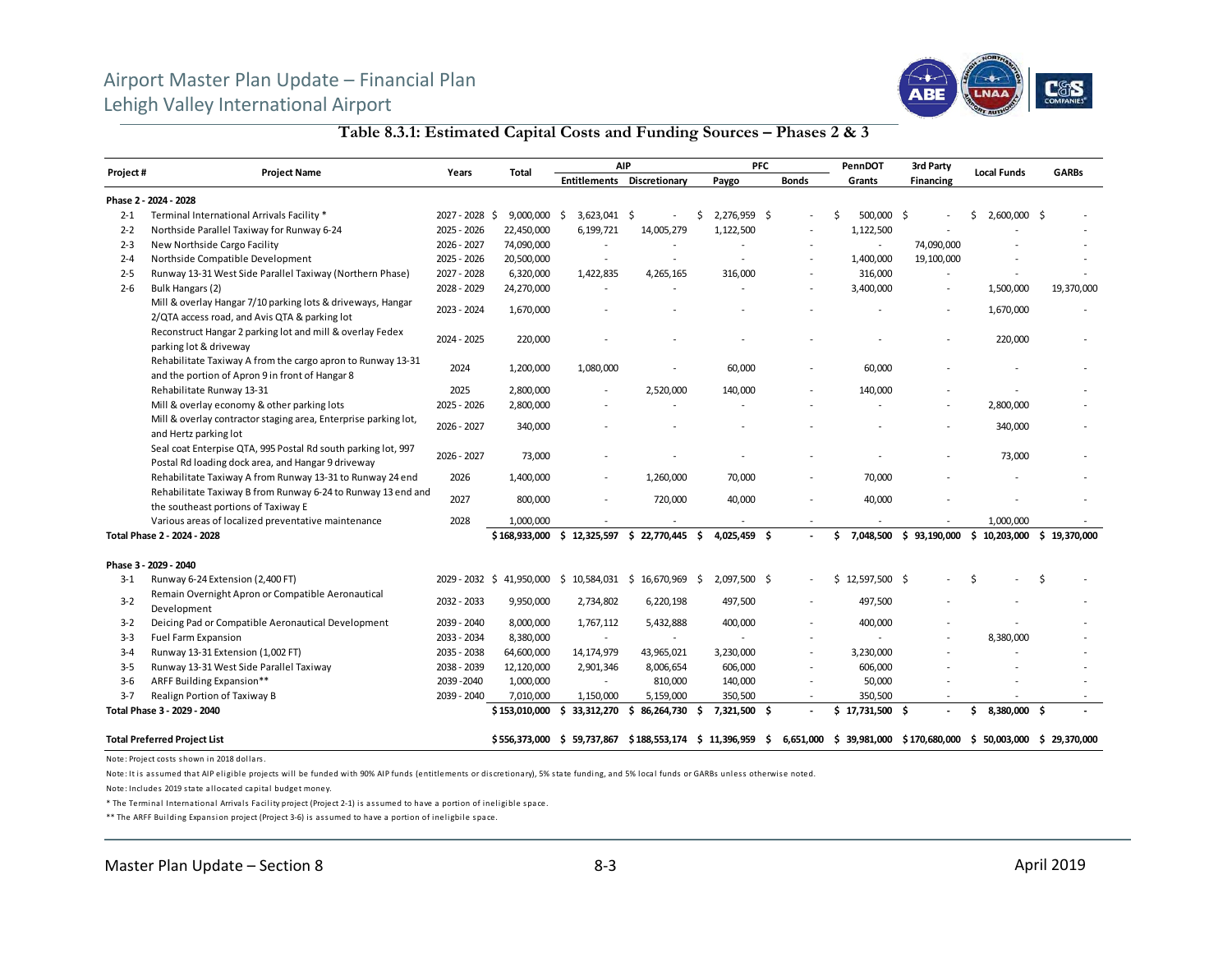

#### **8.4 Recommended Funding Plan**

The recommended funding plan includes the following sources:

- FAA AIP Grants (Entitlement and Discretionary funds)
- PFC
- State Grants
- 3rd Party Financing
- Local Funds
- GARBs

In developing the funding plan, the eligibility of each project was established to fully utilize all of the Airport's federal and state funding resources. These sources were evaluated against project eligibility to determine the best use of each funding source. The Airport's AIP entitlement grants throughout the forecast period were projected based on the enplanement forecast and matched against the anticipated AIP-eligible project costs. AIP-eligible costs in excess of projected AIP entitlement funds were considered for AIP discretionary funding, based on the nature of each project. PFC funding was identified for all projects meeting the FAA's eligibility and were subject to the projected availability of PFC revenues. State grant funding was assumed for appropriate project costs with 3rd Party financing assumed for selected projects. Project costs not anticipated to be funded with PFCs, AIP, State funds and  $3<sup>rd</sup>$  party financing may be funded with GARBs or local funds. The financial analysis includes a projection of the Airport's cash flow generated from ongoing operations, which was used as a basis for determining the availability of local funds during the forecast period.

**Table 8.3.1** provides a summary of the three phases of the Master Plan.Phase 1 of the Master Plan program includes projects that are expected during CYs 2018 through 2023, which totals \$234.4 million. Phase 2 has \$168.9 million in capital costs for projects planned for CYs 2024 through 2028. Finally, Phase 3 includes projects anticipated during CYs 2029 through 2040 with estimated capital costs of \$153.0 million.

**Table 8.4.1** summarizes the Master plan projects sources and uses by project type for Phases 1 through 3. The largest funding source is AIP grants (entitlements and discretionary), which is estimated to fund 44.6 percent of the total Master plan project costs. 3rd party financing is projected to fund 30.7 percent of the project costs followed by 9.0 percent from local funds, 5.3 percent of GARBs, 3.2 percent of PFCs (PAYGO and bonds), and the remainder for State grants. The largest uses of Master Plan funding are estimated for runway/taxiway projects, cargo projects, and hangar/T-hangar projects totaling approximately 44.6 percent, 22.9 percent, and 7.3 percent, respectively, of total costs.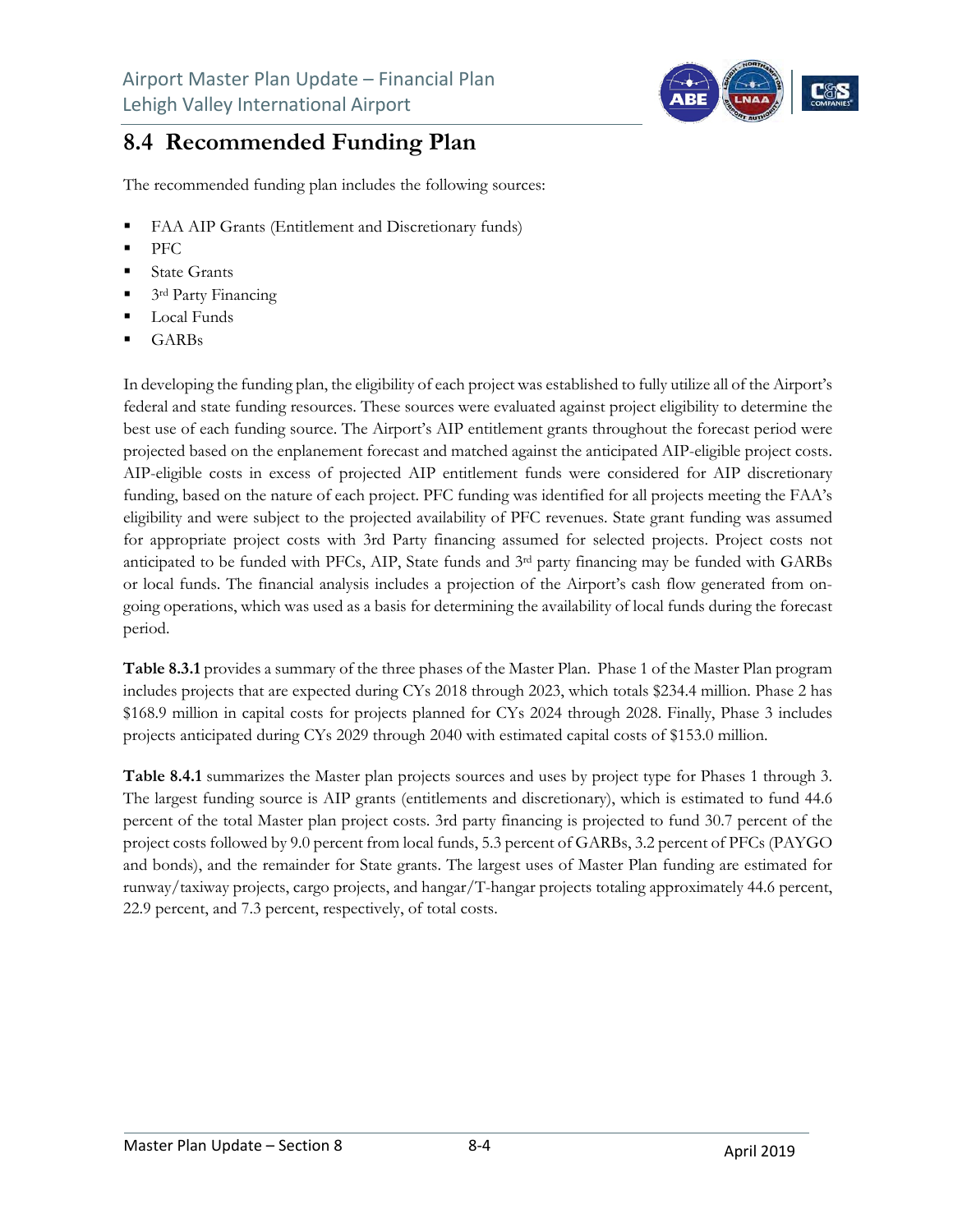

| <b>Sources of Masterplan Funding</b> | Phase 1          | Phase 2         | Phase 3           | <b>Total</b>    |
|--------------------------------------|------------------|-----------------|-------------------|-----------------|
| <b>AIP Entitlements</b>              | 14,100,000<br>\$ | 12,325,597<br>S | 33, 312, 270<br>S | 59,737,867<br>S |
| <b>AIP Discretionary</b>             | 79,518,000       | 22,770,445      | 86,264,730        | 188,553,174     |
| PFC Paygo                            | 50,000           | 4,025,459       | 7,321,500         | 11,396,959      |
| <b>PFC Bonds</b>                     | 6,651,000        | -               |                   | 6,651,000       |
| <b>PennDOT Grants</b>                | 15,201,000       | 7,048,500       | 17,731,500        | 39,981,000      |
| 3rd Party Financing                  | 77,490,000       | 93,190,000      |                   | 170,680,000     |
| Local Funds                          | 31,420,000       | 10,203,000      | 8,380,000         | 50,003,000      |
| <b>GARBs</b>                         | 10,000,000       | 19,370,000      |                   | 29,370,000      |
| <b>Total Sources</b>                 | \$234,430,000    | \$168,933,000   | \$153,010,000     | \$556,373,000   |
| Uses of Masterplan Funding           | <b>Phase 1</b>   | Phase 2         | Phase 3           | Total           |

| Table 8.4.1 Sources and Uses of Master Plan Project Funds |  |  |
|-----------------------------------------------------------|--|--|
|-----------------------------------------------------------|--|--|

| <b>Uses of Masterplan Funding</b> | Phase 1          | Phase 2         | Phase 3       | <b>Total</b>  |
|-----------------------------------|------------------|-----------------|---------------|---------------|
| Runway/Taxiway Projects           | 94,720,000<br>S. | 34,660,000<br>S | \$118,670,000 | \$248,050,000 |
| Cargo Projects                    | 53,540,000       | 74,090,000      |               | 127,630,000   |
| Hangar/T Hangar Projects          | 16,500,000       | 24,270,000      |               | 40,770,000    |
| <b>Terminal Improvements</b>      | 20,200,000       | 9,000,000       |               | 29,200,000    |
| FBO Improvements                  | 27,900,000       |                 |               | 27,900,000    |
| Parking                           | 9,040,000        | 1,813,000       |               | 10,853,000    |
| <b>Fuel Farm</b>                  |                  |                 | 8,380,000     | 8,380,000     |
| Apron Rehabilitation              | 6,530,000        |                 | 9,950,000     | 16,480,000    |
| <b>Other Projects</b>             | 6,000,000        | 25,100,000      | 16,010,000    | 47,110,000    |
| <b>Total Uses</b>                 | \$234,430,000    | \$168,933,000   | \$153,010,000 | \$556,373,000 |

#### **FAA AIP Grants**

AIP grants are administered to construct and maintain infrastructure projects that increase the capacity, safety and security at airports across the United States. The FAA issues either AIP entitlement or discretionary grants for projects. AIP entitlement grants are awarded based on a formula that considers the number of passengers using the Airport. **Table 8.4.2** presents the projections for AIP entitlement grants for the three phases covered in the forecast period. The funding plan assumes that a total of \$59.7 million will be funded with entitlement grants.

The FAA awards discretionary grants based on established funding priorities and FAA management's discretion. AIP eligible projects historically at LNAA were typically funded with 90 percent FAA funds. LNAA is responsible for funding the 10 percent match with state grants, PFCs, or local funds. Unless noted on **Table 8.3.1**, it is assumed that the Authority will receive the maximum amount possible for all AIP eligible projects. The funding plan assumes that a total of \$188.5 million will be funded with discretionary grants.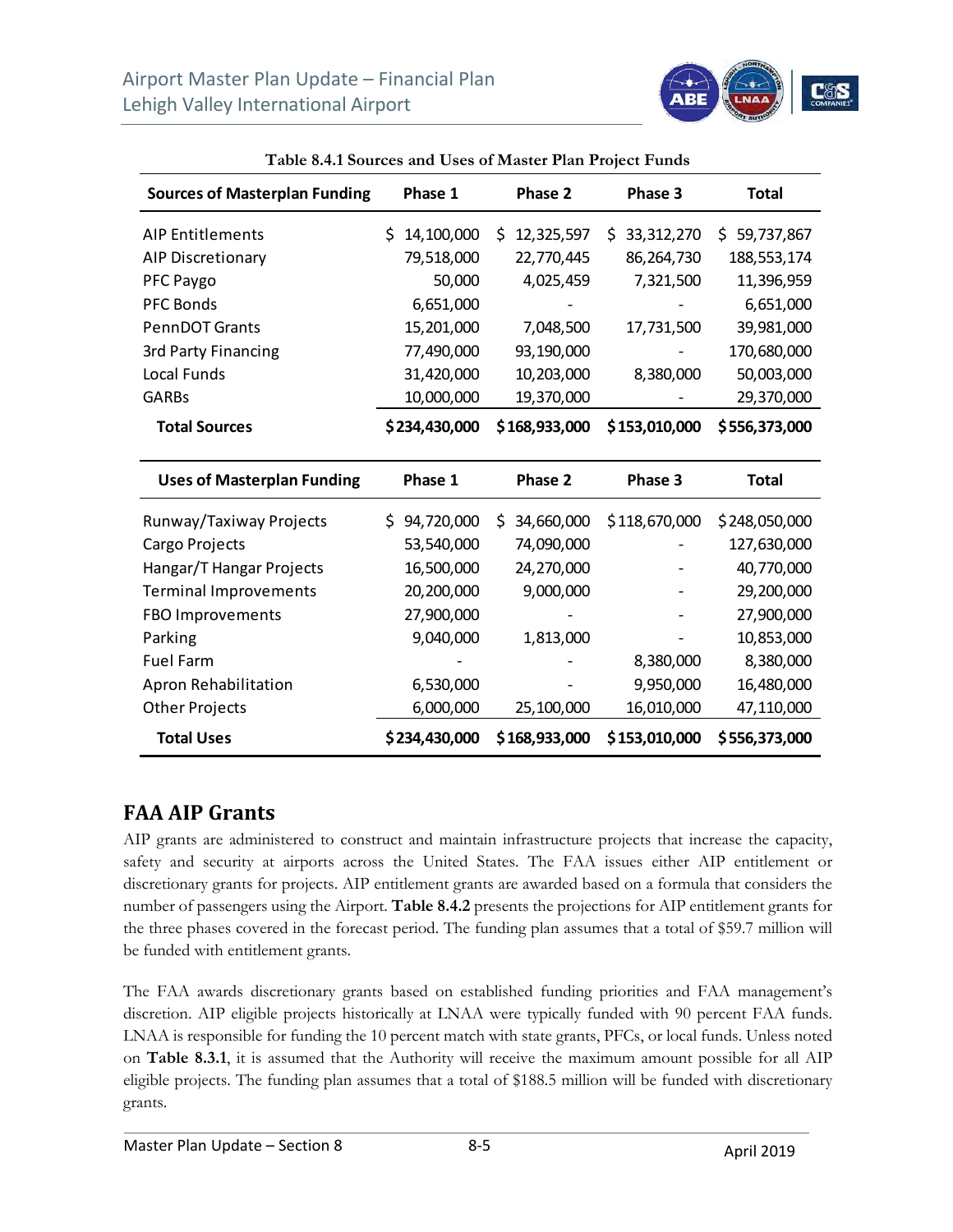

|                                                                                                                                                     |                                  |   |                                                              |    |                                                              |    |                                                           |    | $\tilde{}$                                                |    |                               |                                     |    |                                                                 |                                                 |                                                 |
|-----------------------------------------------------------------------------------------------------------------------------------------------------|----------------------------------|---|--------------------------------------------------------------|----|--------------------------------------------------------------|----|-----------------------------------------------------------|----|-----------------------------------------------------------|----|-------------------------------|-------------------------------------|----|-----------------------------------------------------------------|-------------------------------------------------|-------------------------------------------------|
| <b>AIP Entitlement Cash Flow</b>                                                                                                                    | 2018                             |   | 2019                                                         |    | 2020                                                         |    | 2021                                                      |    | 2022                                                      |    | 2023                          | Total<br>Phase 1                    |    | <b>Total</b><br>Phase 2 <sup>3</sup>                            | <b>Total</b><br>Phase 3 <sup>4</sup>            | Total<br>2019 - 2040                            |
| Enplanements <sup>1</sup>                                                                                                                           | 343,790                          |   | 342,864                                                      |    | 398,926                                                      |    | 408,123                                                   |    | 417,104                                                   |    | 426,014                       | 2,336,821                           |    | 2,250,284                                                       | 6,272,641                                       | 10,859,746                                      |
| \$7.80 for first 50,000 Passengers<br>\$5.20 for next 50,000 Passengers<br>\$2.60 for next 400,000 Passengers<br>\$0.65 for next 500,000 Passengers | 390,000 \$<br>260,000<br>633,854 |   | 390,000 \$<br>260,000<br>631,446<br>$\overline{\phantom{a}}$ |    | 390,000 \$<br>260,000<br>777,208<br>$\overline{\phantom{a}}$ |    | 390,000<br>260,000<br>801,121<br>$\overline{\phantom{a}}$ | Ŝ. | 390,000<br>260,000<br>824,470<br>$\overline{\phantom{a}}$ | -S | 390,000<br>260,000<br>847,636 | 2,340,000<br>1,560,000<br>4,515,735 | S  | 1,950,000<br>1,300,000<br>4,550,738<br>$\overline{\phantom{a}}$ | 4,680,000<br>3,120,000<br>12,347,558<br>210,327 | 8,970,000<br>5,980,000<br>21,414,031<br>210,327 |
| Part A AIP Entitlements<br>Part B AIP Entitlements <sup>2</sup>                                                                                     | .283.854<br>1.066.146            | 5 | .281,446<br>1,068,554                                        | S  | 1,427,208<br>922,792                                         | S  | 1,451,121<br>898,879                                      | s  | .474.470<br>875,530                                       | S  | 1,497,636<br>852,364          | 8,415,735<br>S<br>5,684,265         | S. | 7,800,738<br>4,524,451                                          | \$20,357,885<br>12,874,268                      | 36,574,358<br>23,082,984                        |
| <b>Total AIP Entitlements</b>                                                                                                                       | \$2,350,000                      | S | 2,350,000                                                    | S. | 2,350,000                                                    | -S | 2,350,000                                                 | S. | 2,350,000                                                 | S  | 2,350,000                     | \$14,100,000                        |    | \$12,325,189                                                    | \$33,232,153                                    | \$59,657,342                                    |
| Capital Expenditures                                                                                                                                | \$2.350.000                      | S | 2,350,000                                                    | S  | 2,350,000                                                    | S  | 2,350,000                                                 | S. | 2,350,000                                                 |    | 2,350,000                     | : 14,100,000<br>S                   |    | \$12,325,597                                                    | \$33,312,270                                    | \$59,737,867                                    |

**Table 8.4.2 Projected Airport Improvement Program (AIP) Entitlements**

1.) Enplanements used for AIP calculation have a 2 year delay. For example, 2016 enplanements are used for the 2018 AIP Entitlement calculation.

2.) Part B AIP Entitltements are distributed to nonhub primary airports from the AIP Entitlement Turnback at large and medium hub airports. This amount is grown by 2% beginning in 2024.

3.) Entitlement expenditures in FY 2025 are assumed to include carryover entitlements from FY 2024.

4.) Entitlement expenditures in FY 2037 and FY 2038 are assumed to include carryover entitlements from FY 2034 and FY 2035. In addition, FY 2038 Entitlement expenditures are assumed to include multi‐year Entitlements from FY 2039 and FY 2040.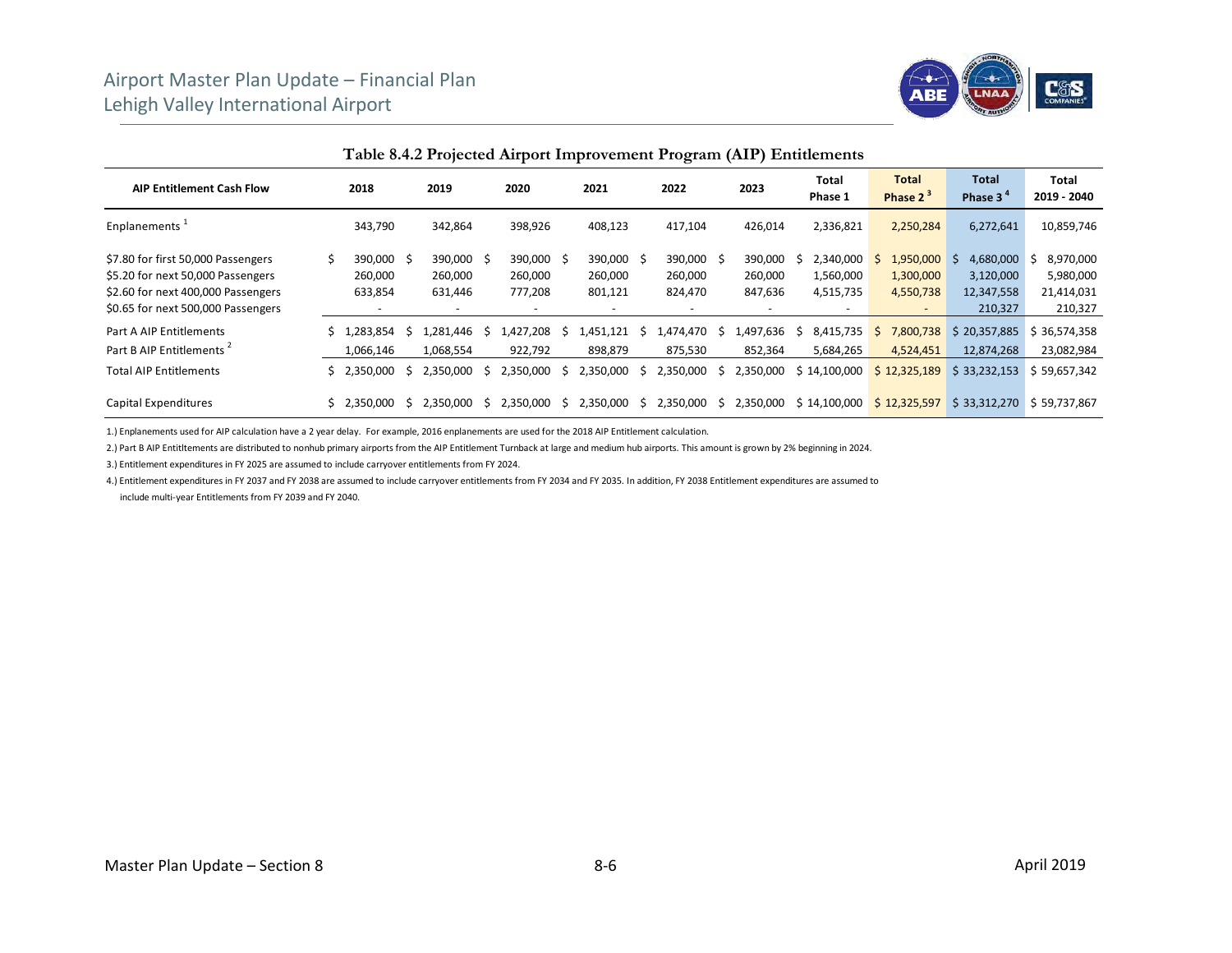

#### **PFCs**

PFCs are fees imposed by an airport based on enplaned passengers and are used for specific projects approved by the FAA. According to federal regulations, PFC projects must (1) preserve or enhance safety, security or capacity of the national air transportation system; (2) reduce noise or mitigate noise impacts resulting from an airport; or (3) furnish opportunities for enhanced competition between or among air carriers. The LNAA is currently authorized by the FAA to collect a PFC of \$4.50 per enplaned passenger at the Airport; the currently mandated maximum allowable rate.

Since the inception of the PFC program, the LNAA has received cumulative approval to collect and use approximately \$44.9 million in PFCs. The LNAA's most recent application, approved in 2005, extends the LNAA's right to collect until August 2020. The LNAA's new PFC application will likely be in place by summer 2019, and was assumed the maximum allowable \$4.50 per enplaned passenger was utilized throughout the planning period. It is assumed the Authority will continue to submit and receive approval for new PFC applications throughout the forecast period.

**Table 8.4.3** shows the projected PFC collections for the three phases. The funding plan assumes that the LNAA will submit multiple future PFC applications for PFC-eligible project costs as needed during the forecast period. In addition to funding new projects, the LNAA will use PFC funds to reimburse itself for PFC-eligible projects that were funded with LNAA cash. The current plan assumes the LNAA will be paid back \$7.4 million by 2023. In addition, LNAA does not have the PFC capacity to fund all of the PFC eligible project costs in Phase 1. Therefore, LNAA will use local funds for a portion of the initial funding of Project 1-1 – Runway 6-24 Rehabilitation & Related Projects, Project 1-2 – Terminal Circulation Improvements and Project 1-10 – Terminal Security Checkpoint Improvements. LNAA will be paid back \$15.2 million beginning in Phase 2 for those projects. The funding plan assumes that the LNAA will apply approximately \$18.0 million in PFCs Master Plan projects. Projects will be funded with approximately \$11.4 million in PFC Paygo money and \$6.7 million in GARB bonds with debt service payments paid from PFCs. This bond structure will allow the Authority to receive the most favorable financing. The bonds are projected to be sold in 2020. The portion of the projects expected to be funded with these bonds are Terminal Circulation Improvements (\$5.5 million), Taxiway Stub Projects (\$256,000), a portion of each of the apron rehabilitation projects (totaling \$415,000) and a portion of the existing runway RPZ projects (totaling \$480,000). The estimated debt associated with this bond issue is approximately \$452,000 per year. The current funding plan requires LNAA to fund portions of PFC eligible projects with alternative funding sources because of the PFC capacity. If the current PFC level is increased during the forecast period, LNAA will be able to fund additional projects with PFCs. It is assumed the additional PFCs collected will be used for other PFC-eligible projects that are not included in the Master Plan projects.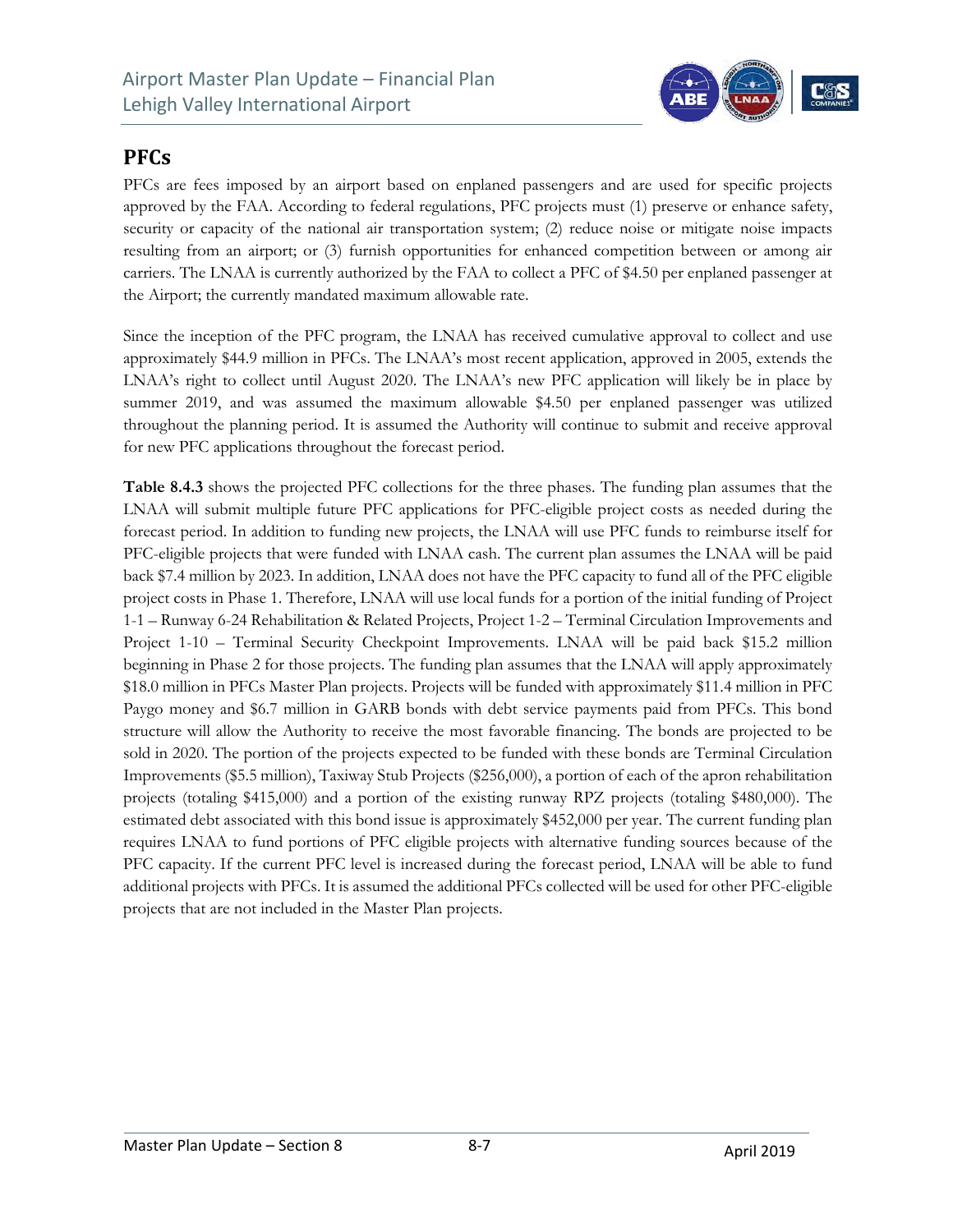

|                                     |    |                          |     | Table 0.1.5 Trojected I assemger I achity Onlinge (110) Revenue |    |             |    |             |    |             |    |             |      |                  |    |                         |                         |     |                      |
|-------------------------------------|----|--------------------------|-----|-----------------------------------------------------------------|----|-------------|----|-------------|----|-------------|----|-------------|------|------------------|----|-------------------------|-------------------------|-----|----------------------|
| <b>PFC Fund Cash Flow</b>           |    | 2018                     |     | 2019                                                            |    | 2020        |    | 2021        |    | 2022        |    | 2023        |      | Total<br>Phase 1 |    | <b>Total</b><br>Phase 2 | <b>Total</b><br>Phase 3 |     | Total<br>2018 - 2040 |
| Enplanements                        |    | 398,926                  |     | 408,123                                                         |    | 417,104     |    | 426,014     |    | 434,227     |    | 442,219     |      | 2,526,614        |    | 2,331,314               | 6,489,134               |     | 11,347,062           |
| Passenger Facility Charge           | Ś  | 4.50 \$                  |     | 4.50 \$                                                         |    | 4.50 \$     |    | 4.50 \$     |    | 4.50        | S. | 4.50 \$     |      | 4.50 \$          |    | 4.50 \$                 | 4.50 \$                 |     | 4.50                 |
| <b>Administration Fee</b>           |    | 0.11                     |     | 0.11                                                            |    | 0.11        |    | 0.11        |    | 0.11        |    | 0.11        |      | 0.11             |    | 0.11                    | 0.11                    |     | 0.11                 |
| <b>PFCs Available</b>               | \$ | 4.39                     | -\$ | 4.39                                                            | \$ | 4.39        | \$ | 4.39        | \$ | 4.39        | \$ | 4.39        | - \$ | 4.39 \$          |    | $4.39 \quad $5$         | 4.39                    | l S | 4.39                 |
| PFC Fund Beginning Balance          | Ś. | $3,547$ \$               |     | 1,468                                                           | -S | 313,130     | S  | 212,459     | Ŝ. | 150,903     | Ŝ  | 125,404 \$  |      | 3,547            | S. | 134,990                 | $$1,085,216$ \$         |     | 3,547                |
| Annual PFC Collections <sup>2</sup> |    | 1,646,376                |     | 1,791,662                                                       |    | 1,831,086   |    | 1,870,201   |    | 1,906,258   |    | 1,941,343   |      | 10,986,925       |    | 10,234,470              | 28,487,297              |     | 49,708,693           |
| PFC Payback 34                      |    | (1,598,455)              |     | (1,480,000)                                                     |    | (1,480,000) |    | (1,480,000) |    | (1,480,000) |    | (1,480,000) |      | (8,998,455)      |    | (3,000,000)             | (12, 200, 000)          |     | (24, 198, 455)       |
| Annual PFC Expenditures             |    | (50,000)                 |     | $\overline{\phantom{a}}$                                        |    |             |    |             |    |             |    |             |      | (50,000)         |    | (4,025,459)             | (7,321,500)             |     | (11, 396, 959)       |
| <b>PFC Debt Service</b>             |    | $\overline{\phantom{0}}$ |     | $\sim$                                                          |    | (451, 757)  |    | (451, 757)  |    | (451, 757)  |    | (451, 757)  |      | (1,807,028)      |    | (2, 258, 786)           | (5,421,085)             |     | (13, 552, 713)       |
| <b>PFC Fund Balance</b>             |    | 1,468                    | S   | 313,130                                                         | -S | 212,459     | -S | 150,903     | Ŝ  | 125,404     | Ŝ. | 134,990     | - \$ | 134,990          |    | \$1,085,216             | \$4,629,928             |     | \$4,629,928          |

**Table 8.4.3 Projected Passenger Facility Charge (PFC) Revenue**

1.) The 2018 beginning balance was obtained from the December 2017 PFC Quarterly Report. The 2019 beginning balance was obtained from the December 2018 PFC quarterly report.

2.) The 2018 Annual PFC Collection was obtained from the December 2018 PFC Quarterly Report.

3.) LNAA plans to pay themselves back for projects beginning in 2019. Unison made an assumption on the annual amount of the pay back.

4.) Beginning in Phase 2, LNAA plans to pay themselves back for PFC eligible Master Plan projects that LNAA did not have PFC capacity to fund.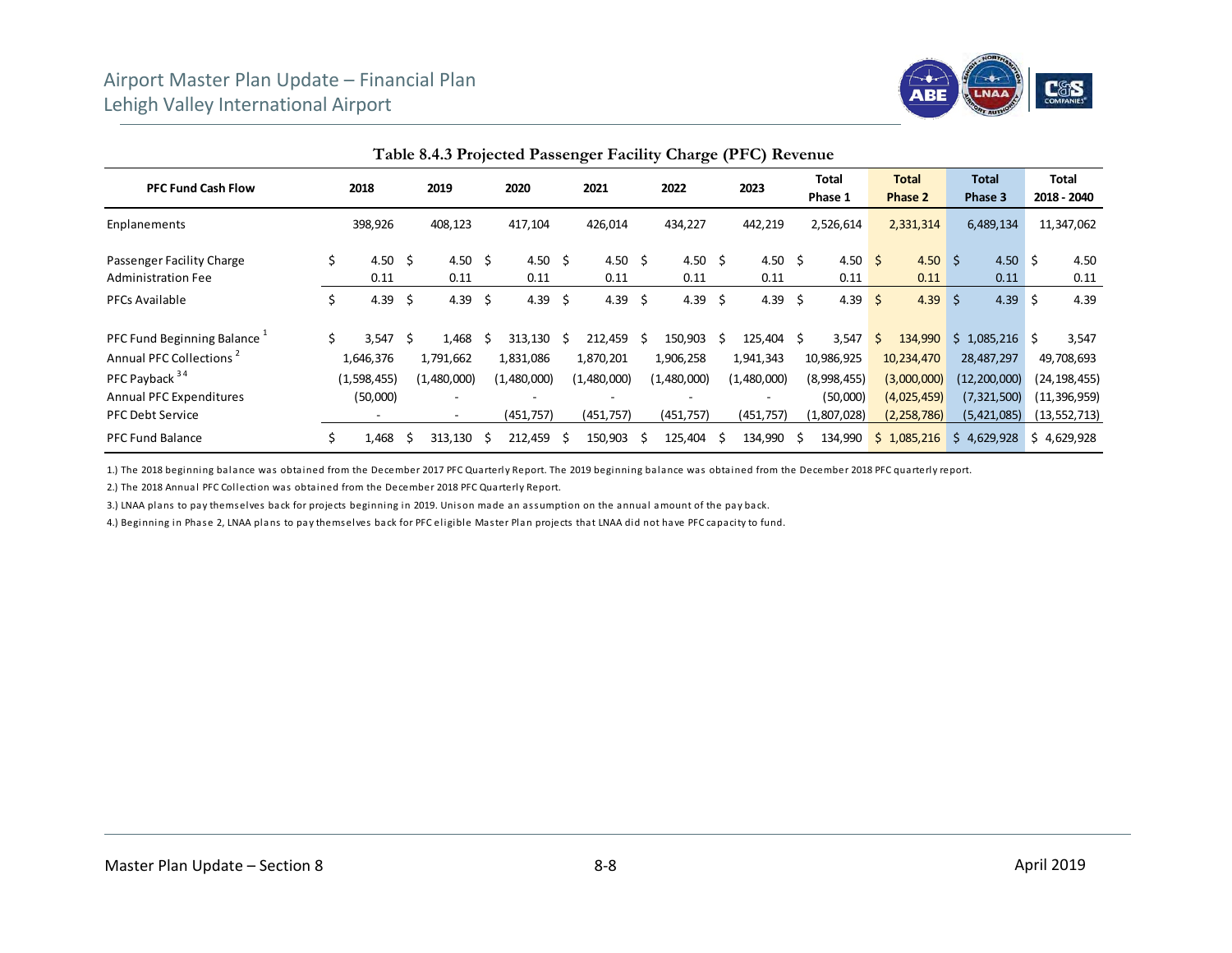

#### **PennDOT Bureau of Aviation Grants**

Airport management anticipates the use of PennDOT Bureau of Aviation grants (PennDOT grants) as part of the Master Plan funding. PennDOT grants are funds administered by the state of Pennsylvania through the Department of Transportation for the purpose of assisting airports in funding various capital improvement projects. All projects that are eligible to receive FAA funding are also eligible to receive PennDOT grants. PennDOT grants can be used to fund 50 percent of the required match for any project that receives FAA funds. Therefore, LNAA would receive 90 percent of an eligible project's cost from the FAA and LNAA would be responsible for the remaining 10 percent of the project costs. PennDOT grants can be used for 50 percent of the 10 percent or a total of 5 percent of the project's cost. In addition, PennDOT grants are promised to LNAA for specific projects and that funding is reflected in the estimated funding. It is assumed that approximately \$40.0 million in PennDOT funding will be secured for the Master Plan projects.

#### **3rd Party Financing**

Airport management anticipates the use of 3rd Party financing as a source of funding for the Master Plan projects. The current estimate assumes approximately \$170.7 million will be available to fund a portion of the Master Plan projects. Airport management intends to aggressively pursue this type of financing and will delay the start of projects until funding is secured. For purposes of this financing plan, with the exception of ground rents, no operating revenues are anticipated to be generated by this effort.

#### **Local Funds**

After the LNAA satisfies all of its financial obligations from operations, the remaining funds flow to the General Fund, i.e. local funds. The LNAA's operating revenue pays for operating expenses, annual debt service, and other funding requirements. **Table 8.4.4** shows the projected available local funds for the three phases of the Master Plan projects. Based on the projected General Fund balance, the LNAA can fund a significant portion of the Master Plan, totaling \$50.0 million. As mentioned above, because of LNAA's PFC capacity, LNAA plans to fund a portion of the PFC eligible cost with local funds. As the PFC balance grows, LNAA will use the PFC funds to pay itself back for the eligible portion of those projects. The pay back associated with the Master Plan projects is projected to begin in Phase 2.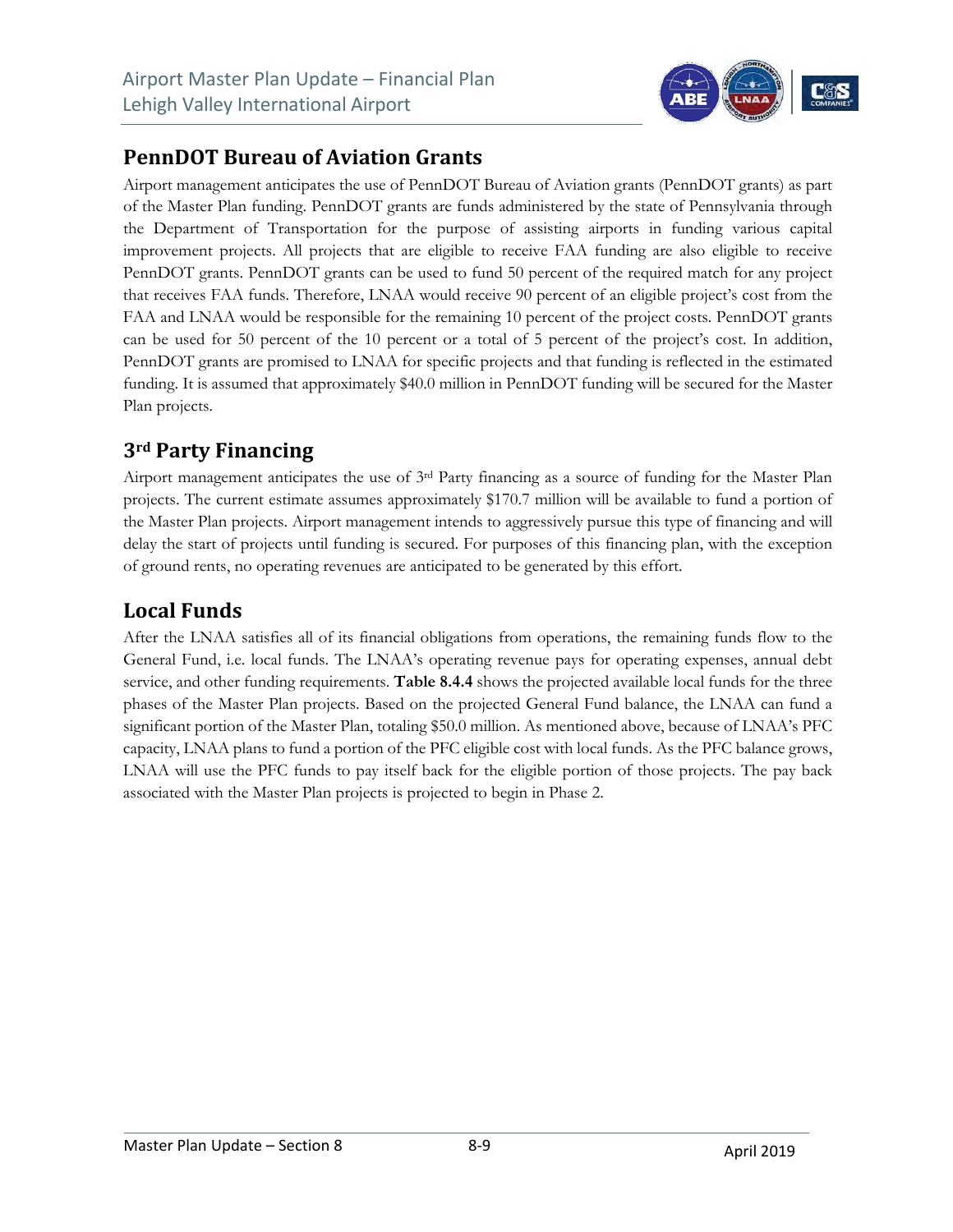

|                                      | <b>Estimate</b> | <b>Budget</b>       |                        |                 | Projected               |             |                                    | Projected        | Projected           | Total            |
|--------------------------------------|-----------------|---------------------|------------------------|-----------------|-------------------------|-------------|------------------------------------|------------------|---------------------|------------------|
| <b>General Fund Cash Flow</b>        |                 |                     |                        |                 |                         |             | Total                              | <b>Total</b>     | <b>Total</b>        | 2018 - 2040      |
|                                      | 2018            | 2019                | 2020                   | 2021            | 2022                    | 2023        | Phase 1                            | Phase 2          | Phase 3             |                  |
| Beginning Balanace in General Fund 1 | Ś.<br>4,987,379 | 9,168,549<br>S      | 6,476,905<br>Ŝ         | 5,292,447<br>S  | 7,481,795 \$<br>S       | 5,811,284   | 9,168,549<br><sub>S</sub>          | 65,416<br>-\$    | 11,821,620 \$<br>-S | 4,987,379        |
| <b>Operating Revenue</b>             | 29,071,711      | 29,070,519          | 30,420,289             | 31,278,940      | 32,198,689              | 32,900,927  | 155,869,364                        | 179,059,576      | 551,008,331         | 915,008,981      |
| O&M Expenses                         | 20,085,190      | 23,169,741          | 23,805,285             | 24,461,598      | 25,139,480              | 25,839,766  | 122,415,870                        | 140,550,514      | 432,473,504         | 715,525,078      |
| Net Operating Income                 | 8,986,521       | 5,900,778           | 6,615,004              | 6,817,342       | 7,059,209               | 7,061,161   | 33,453,493                         | 38,509,062       | 118,534,827         | 199,483,903      |
| LESS:                                |                 |                     |                        |                 |                         |             |                                    |                  |                     |                  |
| Debt Service                         | 3,571,763       | 3,828,330           | 4,445,295              | 4,450,365       | 4,448,497               | 4,202,071   | 21,374,558                         | 23,333,744       | 43,130,159          | 91,410,225       |
| <b>O&amp;M Reserve Requirement</b>   | 211,049         | 514,092             | 105,924                | 109,385         | 112,980                 | 116,714     | 959,096                            | 644,899          | 2,079,987           | 3,895,031        |
| Renewal and Replacement Requirement  |                 |                     |                        |                 |                         |             |                                    |                  |                     |                  |
| Subordinated Indebtedness            |                 |                     |                        |                 |                         |             |                                    |                  |                     |                  |
| Capital Expenditures                 | 2,660,000       | 5,730,000           | 5,180,000              | 2,000,000       | 6,100,000               | 10,420,000  | 29,430,000                         | 8,033,000        | 9,880,000           | 50,003,000       |
| Add: PFCs Applied to Debt Service    |                 |                     | 451,757                | 451,757         | 451,757                 | 451,757     | 1,807,028                          | 2,258,786        | 5,421,085           | 9,486,899        |
| General Fund Deposit/Withdrawal      | Ś.<br>2,543,709 | (4, 171, 644)<br>\$ | S.<br>$(2,664,458)$ \$ | 709,348         | $(3, 150, 511)$ \$<br>Ŝ |             | $(7,225,868)$ \$ $(16,503,133)$ \$ | 8,756,204        | 68,865,766<br>Ŝ     | 63,662,546<br>S  |
| PFC Pay Back                         | 1,541,369<br>Ś. | 1,480,000<br>S.     | 1,480,000<br>S.        | 1,480,000<br>S. | 1,480,000 \$<br>\$.     | 1,480,000   | 7,400,000<br>-Ŝ                    | 3,000,000<br>\$. | 12,200,000<br>S.    | 24,141,369<br>S. |
| Ending Balance in General Fund       | 9,072,457<br>Ś  | 6,476,905<br>-S     | 5,292,447<br>Ŝ.        | 7,481,795<br>S. | 5,811,284 \$<br>Ŝ.      | $65,416$ \$ | 65,416                             | 11,821,620<br>Ŝ. | 92,887,386<br>Ŝ.    | 92,887,386<br>Ŝ. |

**Table 8.4.4 Projected General Fund Deposit and Available Local Funds** 

 $1$  The 2019 beginning balance as of 12/31/2018 was received from Airport Management.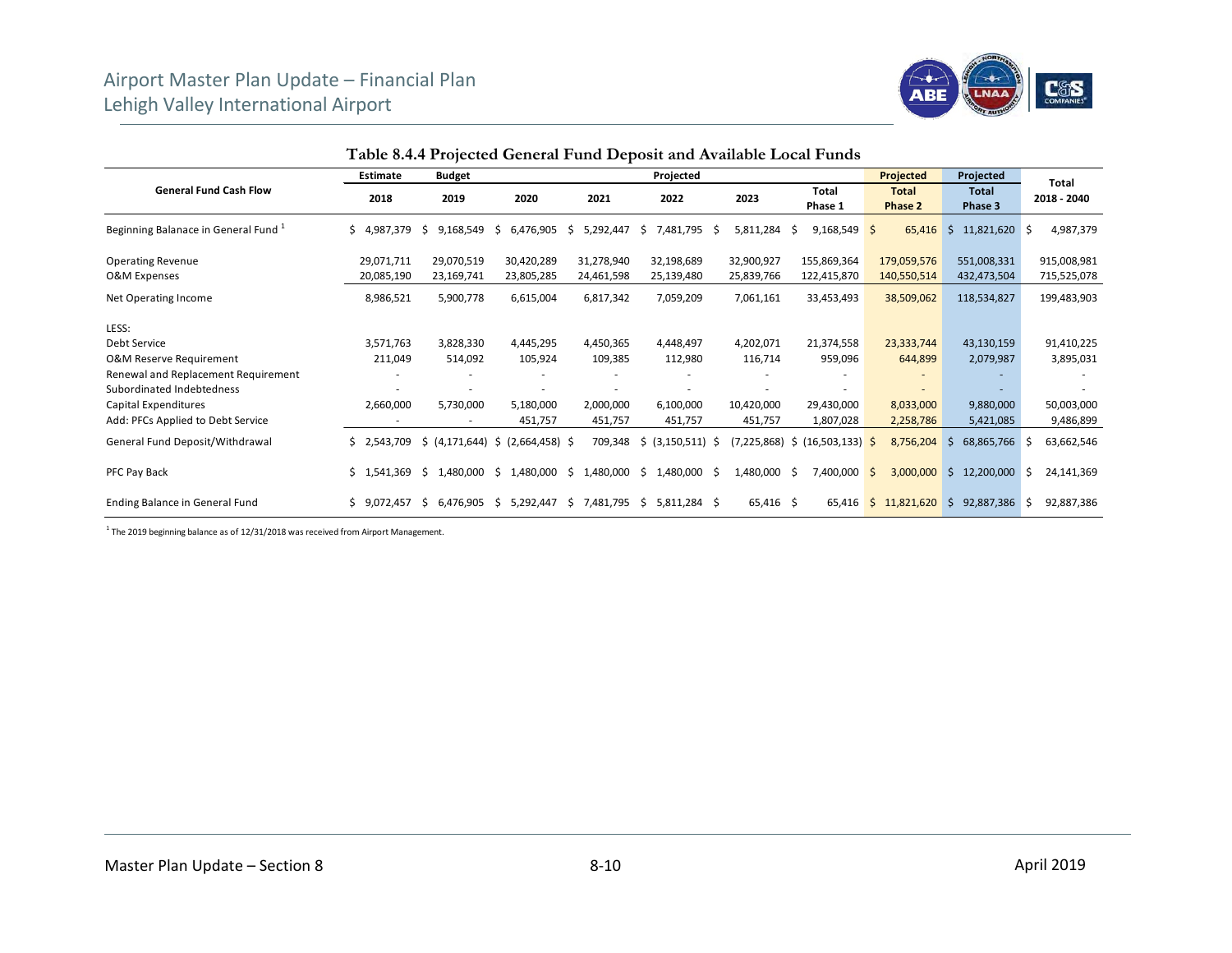

#### **GARBs**

GARBs are a debt instrument secured by the LNAA's annual revenues. The LNAA recently secured \$10 million in bonds (Series 2018 Bond) to fund a portion of Hangar 11. In addition, the funding plan assumes a future GARB issue in 2028. This analysis assumes there will be demand for the additional hangar space, however, if there is no demand for the additional hangar space, LNAA will reduce the scale of the project or postpone the project. The financing assumptions anticipated for the 2028 GARB issue will include a 25 year term with semi-annual payments based on 5 percent annual interest rate, 1.5 percent cost of issuance and capitalized interest for 2 years. The issue is scheduled for 2028, totaling \$19.4 million, to fund the two bulk hangars. **Table 8.4.5** shows the total debt service by issue and the debt service allocations for each phase of the Master Plan.

Total debt service is projected to increase from \$3.8 million in 2019 to \$4.4 million in 2020 because of the issuance of the Series 2020 PFC Bonds. In Phase 2, debt service is projected to increase to approximately \$5.5 million resulting from issuance of the Series 2028 GARBs. The maximum debt service requirement during the forecast period is \$6.0 million which is projected during Phase 3. Beginning in 2030, debt service decreases due to the Series 2015 Bonds debt service requirement, which declines from \$6.0 million to approximately \$4.2 million. In 2035, debt service decreases due to the maturity of the Series 2015 GARBs. Annual debt service is approximately \$2.7 million from 2035 through 2040.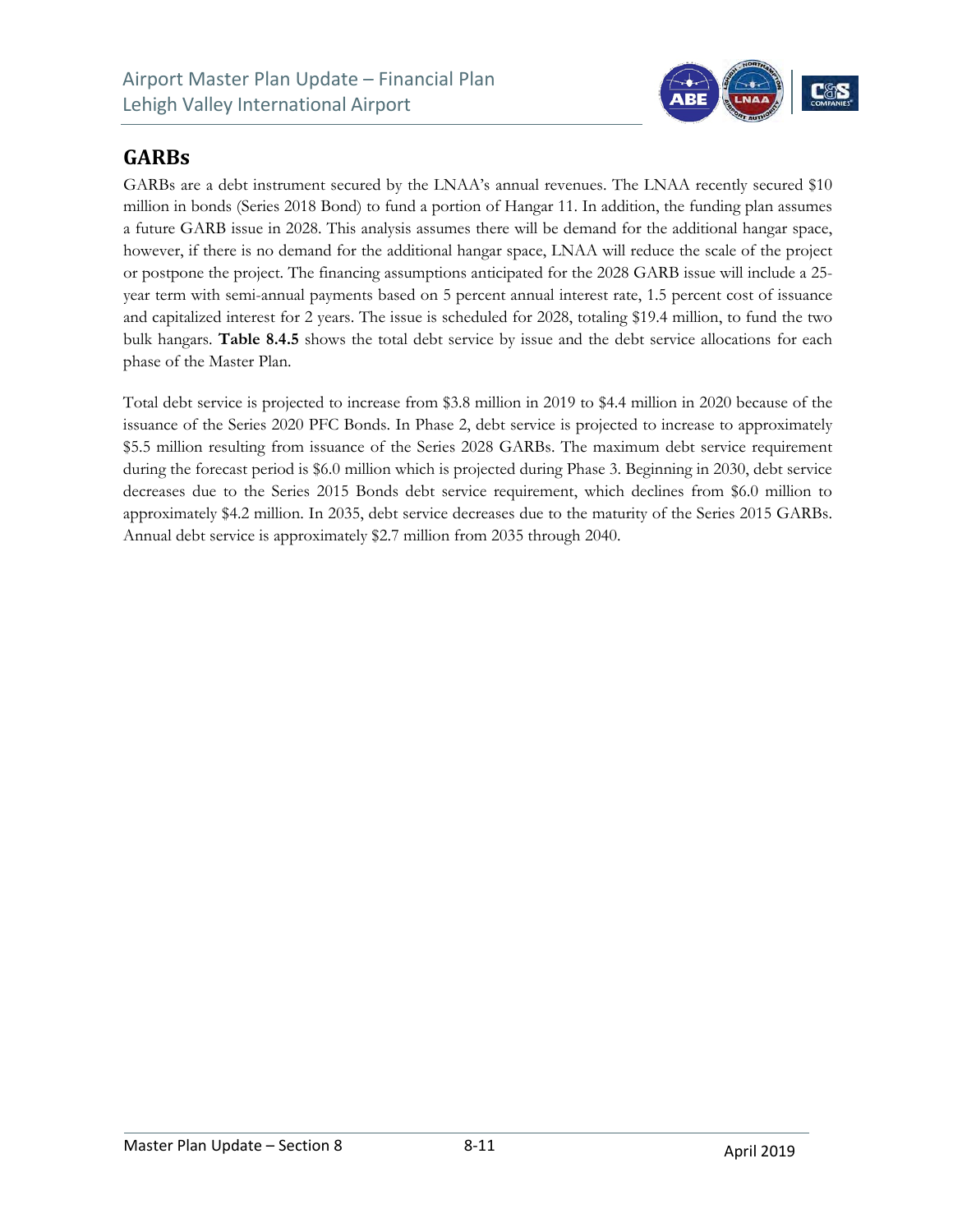

|                                  |    |             |    |             |      |                  | I able 8.4.5 Projected Debt Service |             |                                                      |    |                                |    |                         |     |                             |
|----------------------------------|----|-------------|----|-------------|------|------------------|-------------------------------------|-------------|------------------------------------------------------|----|--------------------------------|----|-------------------------|-----|-----------------------------|
| <b>Debt Service</b>              |    | 2019        |    | 2020        |      | 2021             | 2022                                | 2023        | <b>Total</b><br>Phase 1                              |    | <b>Total</b><br><b>Phase 2</b> |    | <b>Total</b><br>Phase 3 |     | <b>Total</b><br>2019 - 2040 |
| Series 2015 Bonds                |    |             |    |             |      |                  |                                     |             |                                                      |    |                                |    |                         |     |                             |
| Principal                        |    | \$2,355,000 |    | \$2,410,000 |      | \$2,470,000      | $$2,525,000$ $$2,590,000$           |             | \$12,350,000                                         |    | \$13,940,000                   | Ŝ. | 10,040,000              | -Ś  | 36,330,000                  |
| Interest                         |    | 949,330     |    | 894,538     |      | 838,254          | 780,556                             | 721,576     | 4,184,254                                            |    | 2,628,098                      |    | 1,070,620               |     | 7,882,972                   |
| Total Series 2015 Debt Service   |    | \$3,304,330 |    | \$3,304,538 |      |                  |                                     |             | $$3,308,254$ $$3,305,556$ $$3,311,576$ $$16,534,254$ |    | \$16,568,098                   | Ŝ. | 11,110,620              | Ŝ.  | 44,212,972                  |
| Series 2018 Bonds                |    |             |    |             |      |                  |                                     |             |                                                      |    |                                |    |                         |     |                             |
| Principal                        | \$ |             | Ś  | 165,000     | - \$ | 175,000 \$       | 185,000 \$                          | 190,000 \$  | 715,000                                              |    | $$1,125,000$ \$                |    | 4,215,000 \$            |     | 6,055,000                   |
| Interest                         |    | 524,000     |    | 524,000     |      | 515,354          | 506,184                             | 248,738     | 2,318,276                                            |    | 2,321,058                      |    | 4,049,734               |     | 8,689,068                   |
| <b>Total Future Debt Service</b> | \$ | 524,000     | \$ | 689,000     | S.   | 690,354 \$       | 691,184 \$                          | 438,738     | \$<br>3,033,276                                      | \$ | 3,446,058                      | \$ | 8,264,734               | \$  | 14,744,068                  |
| Future Series 2020 GARBs (PFC)   |    |             |    |             |      |                  |                                     |             |                                                      |    |                                |    |                         |     |                             |
| Principal                        | \$ |             | \$ | 109,223     | - Ś  | 114,753 \$       | 120,562 \$                          | 126,666 \$  | $471,204$ \$                                         |    | 736,259                        | Ŝ. | $2,721,333$ \$          |     | 3,928,797                   |
| Interest                         |    |             |    | 342,534     |      | 337,004          | 331,195                             | 325,091     | 1,335,824                                            |    | 1,522,526                      |    | 2,699,752               |     | 5,558,102                   |
| <b>Total Future Debt Service</b> | \$ |             | Ś  | 451,757 \$  |      | 451,757 \$       | 451,757 \$                          | 451,757     | \$1,807,028                                          | Ś. | 2,258,786                      | Ŝ. | $5,421,085$ \$          |     | 9,486,899                   |
| <b>Future Series 2028 GARBs</b>  |    |             |    |             |      |                  |                                     |             |                                                      |    |                                |    |                         |     |                             |
| Principal                        | \$ |             | \$ |             | \$   |                  | \$                                  | \$          | \$                                                   | Ś  |                                | \$ | $7,553,621$ \$          |     | 7,553,621                   |
| Interest                         |    |             |    |             |      |                  |                                     |             |                                                      |    | 1,060,803                      |    | 10,780,099              |     | 11,840,902                  |
| <b>Total Future Debt Service</b> | \$ |             | \$ |             | \$   |                  | \$                                  | \$          | \$<br>÷,                                             |    | \$1,060,803                    | Ś. | 18,333,720              | - S | 19,394,522                  |
| <b>Total Debt Service</b>        |    |             |    |             |      |                  |                                     |             |                                                      |    |                                |    |                         |     |                             |
| Principal                        |    | \$2,355,000 |    | \$2,684,223 |      | \$2,759,753      | \$2,830,562                         | \$2,906,666 | \$13,536,204                                         |    | \$15,801,259                   | \$ | 24,529,954 \$           |     | 53,867,418                  |
| Interest                         |    | 1,473,330   |    | 1,761,072   |      | 1,690,612        | 1,617,935                           | 1,295,405   | 7,838,354                                            |    | 7,532,485                      |    | 18,600,205              |     | 33,971,044                  |
| <b>Total Debt Service</b>        |    | \$3,828,330 |    | \$4,445,295 |      | \$4,450,365      | \$4,448,497                         |             | $$4,202,071$ $$21,374,558$                           |    | \$23,333,744                   | \$ | 43,130,159              | \$. | 87,838,462                  |
| <b>Allocated Debt Service</b>    |    |             |    |             |      |                  |                                     |             |                                                      |    |                                |    |                         |     |                             |
| Airfield                         | Ś. | 16,990 \$   |    | $16,605$ \$ |      | $16,192 \quad $$ | $15,721$ \$                         | $15,299$ \$ | 80,807 \$                                            |    | 76,544 \$                      |    | $51,331$ \$             |     | 208,683                     |
| Terminal                         |    | 840,405     |    | 847,567     |      | 848,430          | 845,426                             | 850,929     | 4,232,757                                            |    | 4,257,268                      |    | 2,854,938               |     | 11,344,963                  |
| <b>Other Cost Centers</b>        |    | 2,970,935   |    | 3,129,366   |      | 3,133,986        | 3,135,593                           | 2,884,086   | 15,253,966                                           |    | 16,741,146                     |    | 34,802,805              |     | 66,797,917                  |
| <b>PFCs</b>                      |    |             |    | 451,757     |      | 451,757          | 451,757                             | 451,757     | 1,807,028                                            |    | 2,258,786                      |    | 5,421,085               |     | 9,486,899                   |
| <b>Total Debt Service</b>        |    | \$3,828,330 |    | \$4,445,295 |      | \$4,450,365      | \$4,448,497                         | \$4,202,071 | \$21,374,558                                         |    | \$23,333,744                   | Ś. | 43,130,159              | Ś   | 87,838,462                  |

**Table 8.4.5 Projected Debt Service** 

Master Plan Update – Section 8 8‐12 April 2019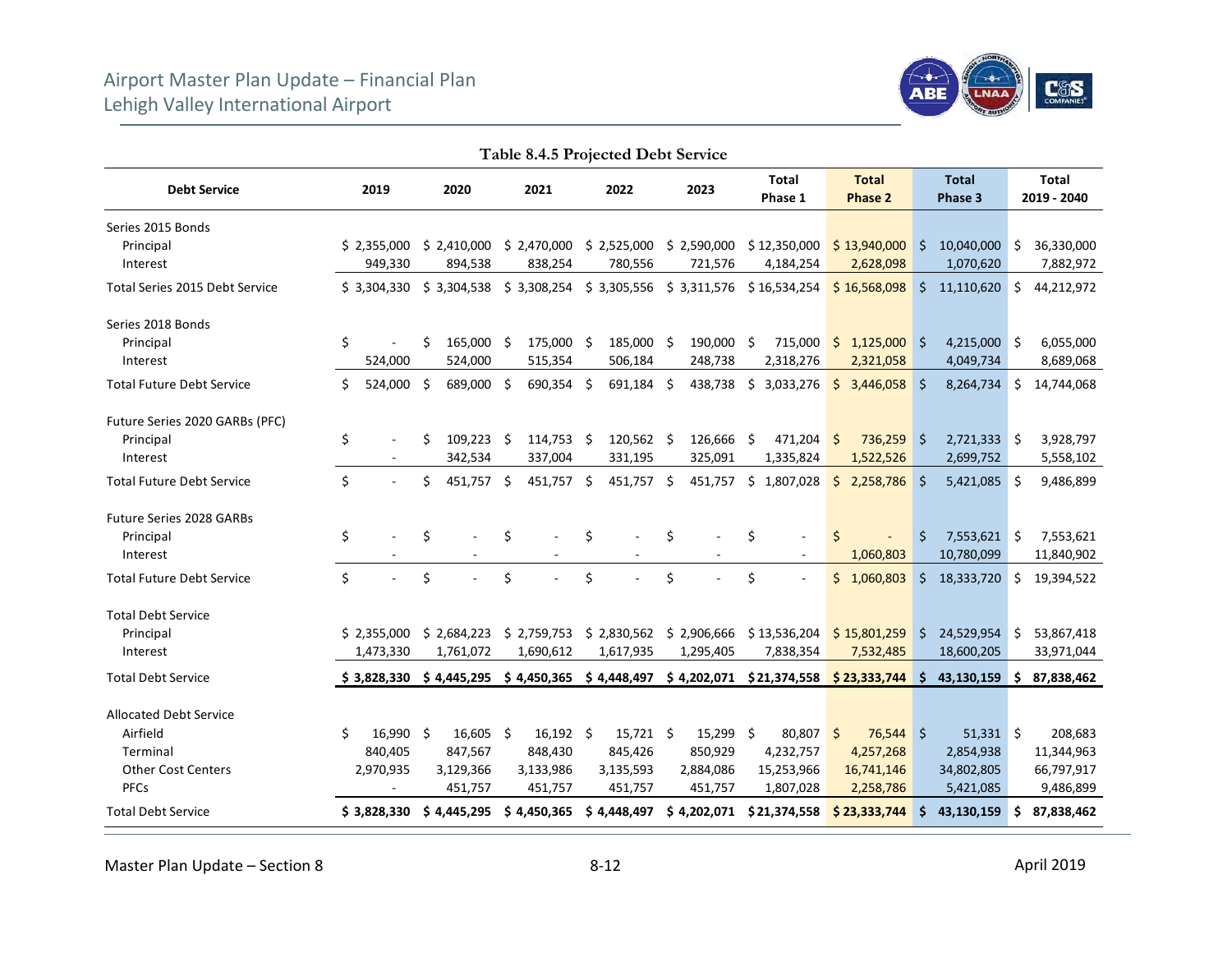### **8.5 Airline Rates and Charges**

The LNAA currently establishes its airline rates and charges annually through ordinance. The LNAA reviews and annually updates the underlying costs that are necessary for the operation of the airport. Using the methodology described in Article 3 and Exhibit C of the rates and charges resolution, the airlines are required to pay fees which include Landing Fees, Terminal Rental Fees, Per Turn Fees, and Apron Fees. The financial projections assume the LNAA will continue to set rates by ordinance using the same compensatory ratemaking methodology.

The budgeted Airline rates for 2019 are: Landing Fee at \$4.72 per thousand pounds of landed weight, Blended Terminal Rental Rate at \$78.46 per square foot, Per Turn Fee at \$715.38 per airline operation, the Passenger Apron Fee at \$0.53 per thousand pounds of landed weight, and the Cargo Apron Fee at \$0.77 per thousand pounds of landed weight. The airlines also pay \$0.50 per passenger for security fees. The budgeted Cost per Enplanement (CPE) in 2019 is \$15.35.

The LNAA manages the operations of the Airport through the use of cost centers as listed below:

- **Airfield**
- **Terminal**
- Parking and Roadways
- Aviation Leased Areas
- Non-Aviation Leased Areas
- Aviation Services
- Ground Handling
- GA Airports
- Advertising

#### **Landing Fees**

The Landing Fee takes the sum of allocated Airfield Operating and Maintenance (O&M) Expenses, Debt Service Requirement, and Amortization of Capital Expenditures, minus 10 percent of O&M Expenses allocated to the Apron, 35 percent of security surcharges, and any other revenues attributed to the Airfield equals the Net Airfield Requirement. The Landing Fee calculates the rate (per thousand pounds of landed weight) by dividing the Net Airfield Requirement by the total airline landed weight.

#### **Airline Terminal Rentals**

The Terminal Rate takes the sum of allocated Terminal O&M Expenses, Debt Service Requirement, and Amortization of Capital Expenditures, minus Passenger Support Service revenues and 65 percent of security surcharges equals the Net Terminal Requirement. The Net Terminal Requirement is divided by the sum of the rentable space plus the administrative space to determine the Blended Terminal Rental Rate per square foot.

In addition to the Terminal Rental Rate, passenger airlines have the option to pay a Per Turn fee. The Per Turn Fee uses an annual Average Rental Fee per Gate calculated from the terminal requirement. The annual Average Rental Fee per Gate is then divided by the total turns (operations) per gate per day.

#### **Apron Fee**

The Apron requirement is determined by taking 10 percent of the Airfield O&M Expenses, Debt Service Requirement allocated to the Apron, and Amortization of Capital Expenditures allocated to the Apron minus

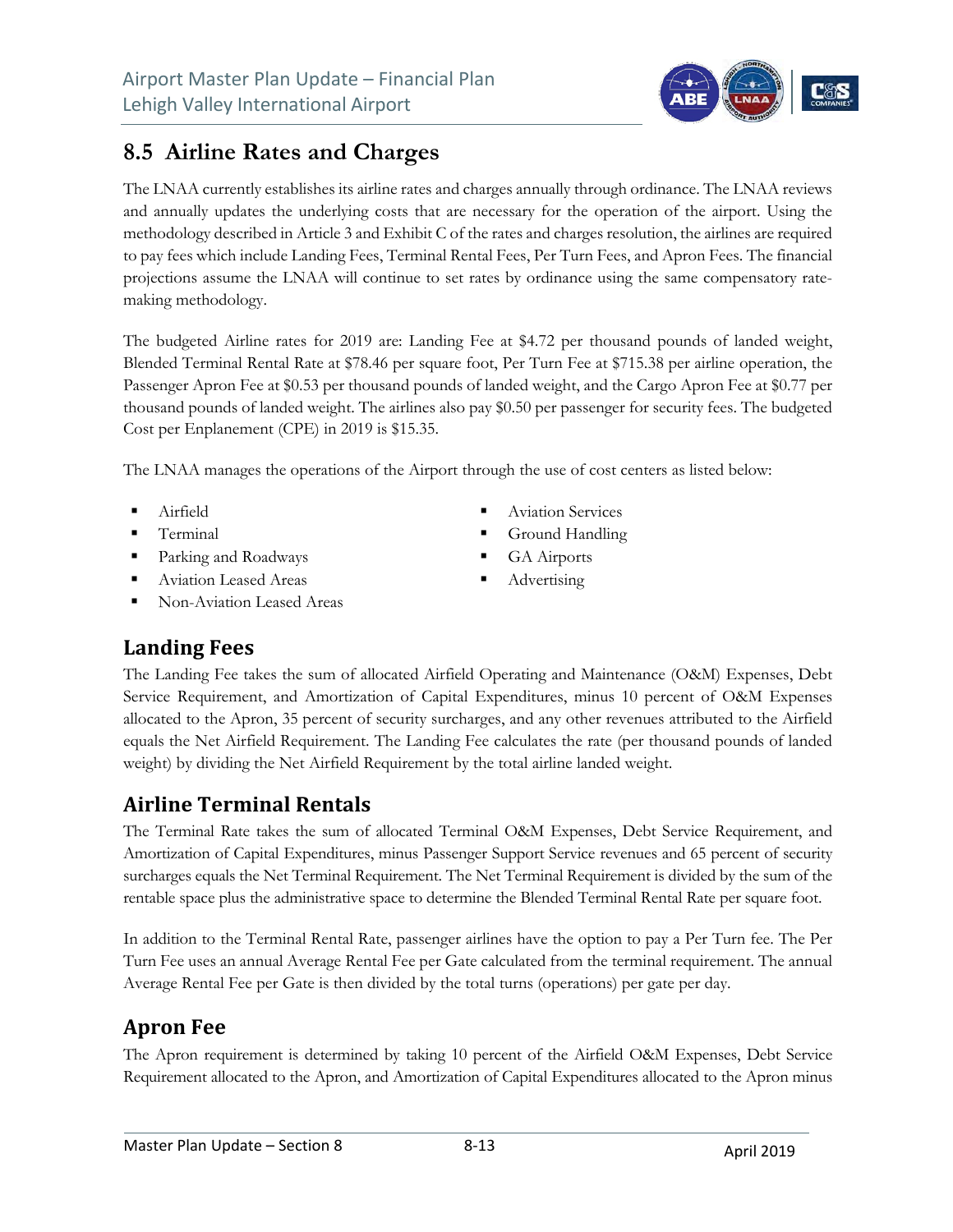

any Apron diversion revenues equals the Apron Net Requirement. The Apron Fee (per thousand pounds of landed weight) is determined by dividing the Apron Net Requirement by the total airline landed weight.

#### **8.6 Operating and Maintenance Expenses**

The major categories of O&M expenses are Salaries, Fringe Benefits, Contractual Services, Utilities, Maintenance Expenses, Office Expenses, Insurance, and Other. The largest expense category is Salaries, which represented 43.3 percent of expenses in 2018. Fringe Benefits, Equipment Rental, and Contractual Services are the next largest expense categories (13.5 percent, 10.3 percent and 9.4 percent of 2018 expenses, respectively).

O&M expenses increased from approximately \$13.9 million in 2014 to \$20.1 million in 2018 or an average of 7.5 percent per year. The majority of the change resulted from an increase in cargo activity that required LNAA to hire additional personnel and purchase equipment necessary to meet the needs of the expanded cargo activity.

With the exception of the additional expenses described, the growth in O&M at the Airport was normal for the industry. O&M expenses are projected to increase by an average annual rate of 2.9 percent during the forecast period.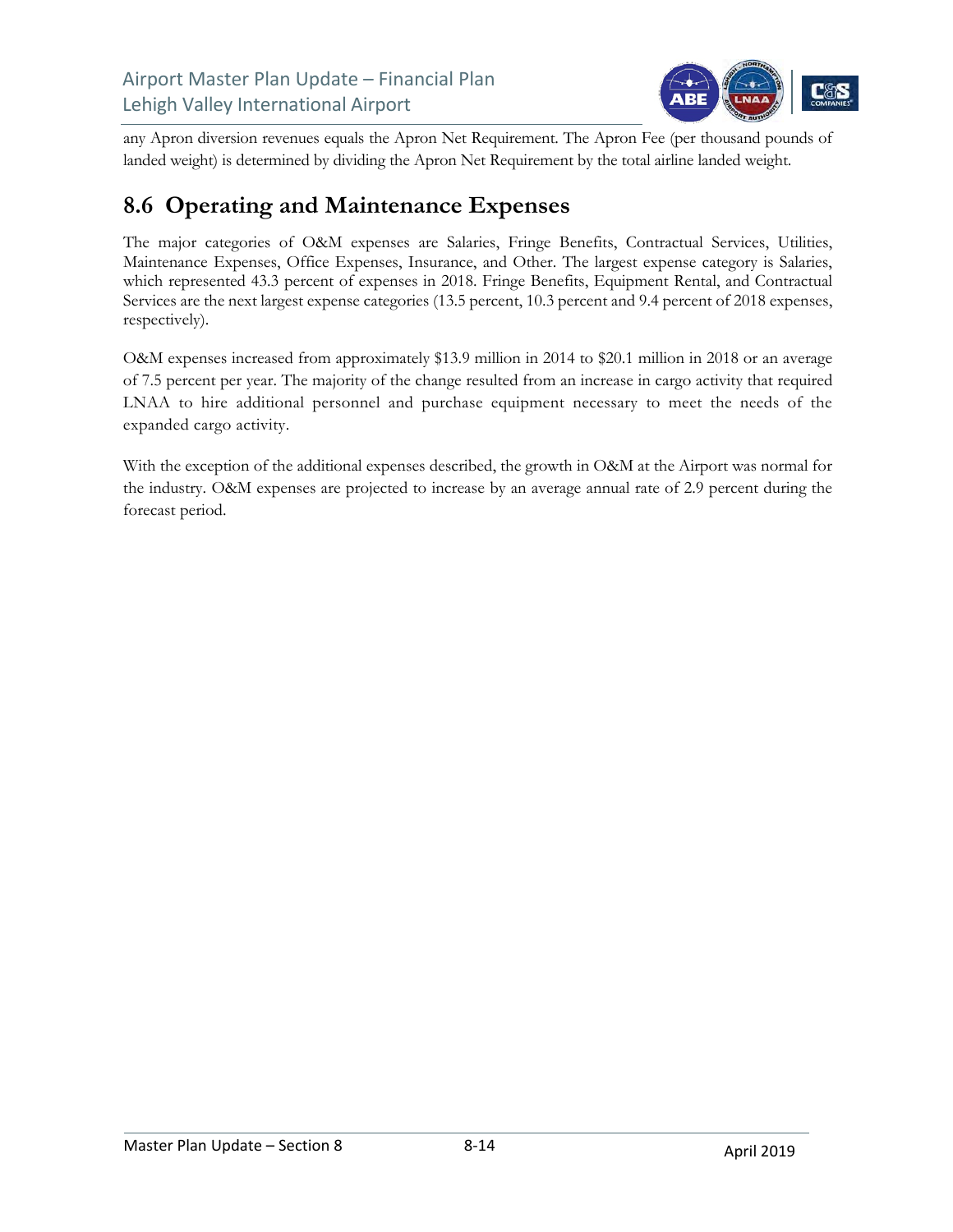

|                             |              |                 |                 |                 | <b>Unaudited</b> |             |
|-----------------------------|--------------|-----------------|-----------------|-----------------|------------------|-------------|
| <b>Operating Expenses</b>   | Actual       | Actual          | Actual          | Actual          | Actual           | <b>CAGR</b> |
|                             | 2014         | 2015            | 2016            | 2017            | 2018             | 2014 - 2018 |
| <b>Salaries</b>             | \$6,718,295  | S.<br>5,965,864 | 7,258,346<br>S. | 8,185,625<br>S. | Ś<br>8,689,997   | 5.3%        |
| <b>Fringe Benefits</b>      | 2,083,841    | 1,558,252       | 2,519,029       | 3,116,344       | 2,714,339        | 5.4%        |
| <b>Contractual Services</b> | 1,275,153    | 1,732,250       | 1,591,056       | 1,723,634       | 1,896,505        | 8.3%        |
| Utilities                   | 1,391,568    | 1,173,428       | 1,083,644       | 1,096,470       | 1,117,131        | $-4.3%$     |
| <b>Maintenance Expenses</b> | 966,203      | 1,265,124       | 1,302,806       | 1,456,276       | 1,609,714        | 10.7%       |
| Equipment Rental            | 68,371       | 422,251         | 1,133,872       | 1,469,685       | 2,062,181        | 97.6%       |
| Office Expenses             | 284,081      | 242,461         | 256,928         | 343,510         | 387,857          | 6.4%        |
| Insurance                   | 358,147      | 386,495         | 385,747         | 386,237         | 438,851          | 4.1%        |
| Other Expenses              | 812,789      | 1,157,373       | 848,118         | 1,041,116       | 1,168,615        | 7.5%        |
| Total                       | \$13,958,448 | \$13,903,498    | \$16,379,546    | \$18,818,897    | \$20,085,190     | 7.5%        |

**Table 8.6.1 Historical Operating and Maintenance Expenses**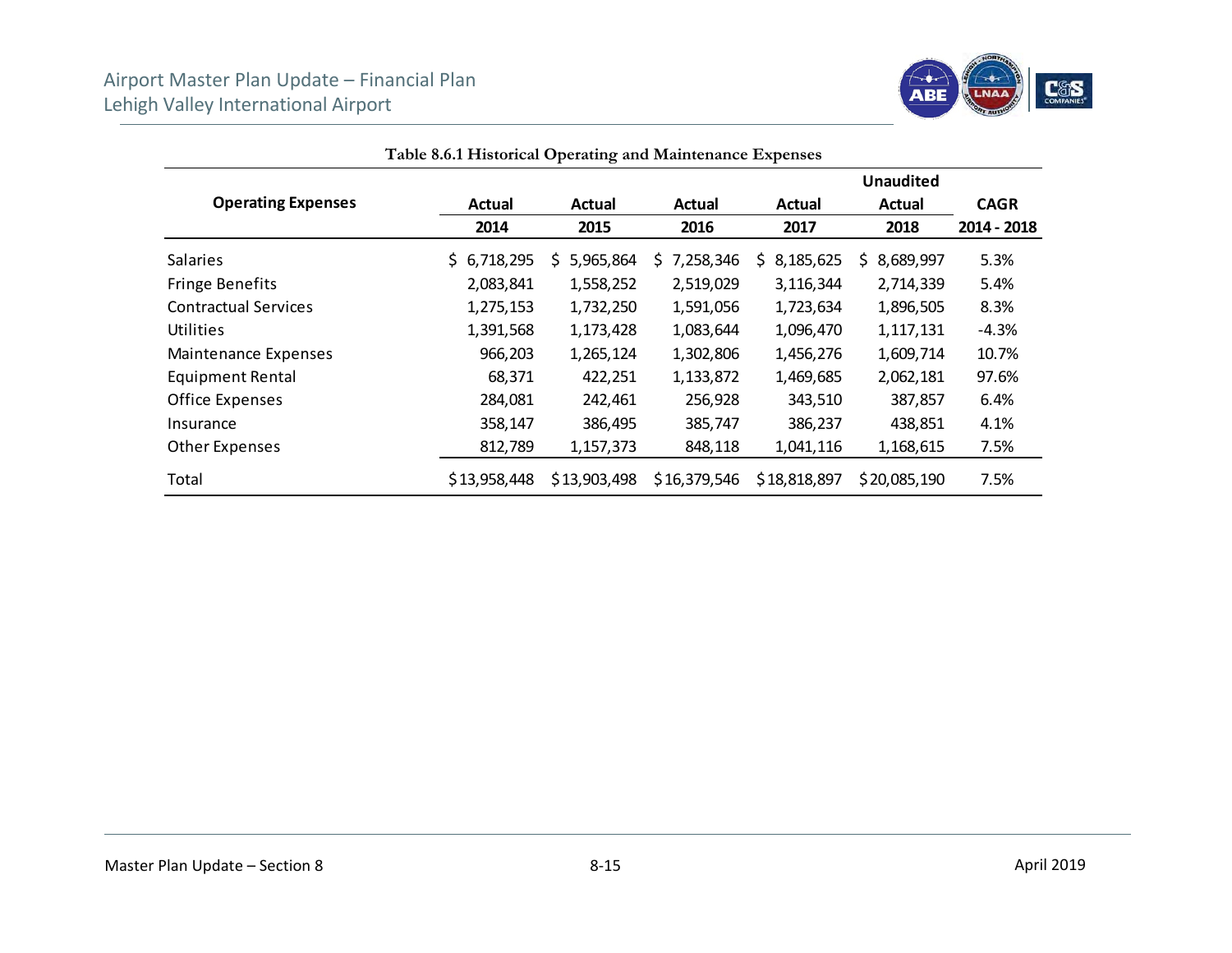

|                             | <b>Budget</b> |              |              | Projected    |              |                  | <b>Projected</b>        | Projected               |                      | <b>CAGR</b> |
|-----------------------------|---------------|--------------|--------------|--------------|--------------|------------------|-------------------------|-------------------------|----------------------|-------------|
| <b>Operating Expenses</b>   | 2019          | 2020         | 2021         | 2022         |              | Total<br>Phase 1 | <b>Total</b><br>Phase 2 | <b>Total</b><br>Phase 3 | Total<br>2019 - 2040 | 2019 - 2040 |
|                             |               |              |              |              |              |                  |                         |                         |                      |             |
| <b>Salaries</b>             | \$9,862,453   | \$10,079,427 | \$10,301,174 | \$10,527,800 | \$10,759,412 | 51,530,266       | 57,453,550<br>S.        | \$166, 295, 233         | \$275,279,049        | 2.2%        |
| <b>Fringe Benefits</b>      | 3,721,300     | 3,907,365    | 4,102,733    | 4,307,870    | 4,523,263    | 20,562,532       | 26,243,580              | 96,483,343              | 143,289,454          | 5.0%        |
| <b>Contractual Services</b> | 2,316,257     | 2,367,215    | 2,419,293    | 2,472,518    | 2,526,913    | 12, 102, 196     | 13,493,315              | 39,055,446              | 64,650,957           | 2.2%        |
| Utilities                   | 1,248,792     | 1,266,600    | 1,284,893    | 1,303,696    | 1,323,032    | 6,427,013        | 6,925,771               | 19,193,058              | 32,545,842           | 1.7%        |
| Maintenance Expenses        | 1,501,579     | 1,557,730    | 1,616,272    | 1,677,316    | 1,740,977    | 8,093,875        | 9,760,234               | 32,803,454              | 50,657,563           | 3.9%        |
| <b>Equipment Rental</b>     | 2,144,523     | 2,191,703    | 2,239,920    | 2,289,198    | 2,339,561    | 11,204,904       | 12,492,882              | 36, 159, 762            | 59,857,548           | 2.2%        |
| Office Expenses             | 569,964       | 582,503      | 595,318      | 608,415      | 621,800      | 2,978,001        | 3,320,315               | 9,610,418               | 15,908,735           | 2.2%        |
| Insurance                   | 453,500       | 471,640      | 490,506      | 510,126      | 530,531      | 2,456,302        | 2,988,467               | 10,086,685              | 15,531,454           | 4.0%        |
| Other Expenses              | 1,351,373     | 1,381,103    | 1,411,487    | 1,442,540    | 1,474,276    | 7,060,780        | 7,872,400               | 22,786,105              | 37,719,285           | 2.2%        |
| Total                       | \$23,169,741  | \$23,805,285 | \$24,461,598 | \$25,139,480 | \$25,839,766 | \$122,415,870    | \$140,550,514           | \$432,473,504           | \$695,439,888        | 2.9%        |

**Table 8.6.2 Projected Operating and Maintenance Expenses**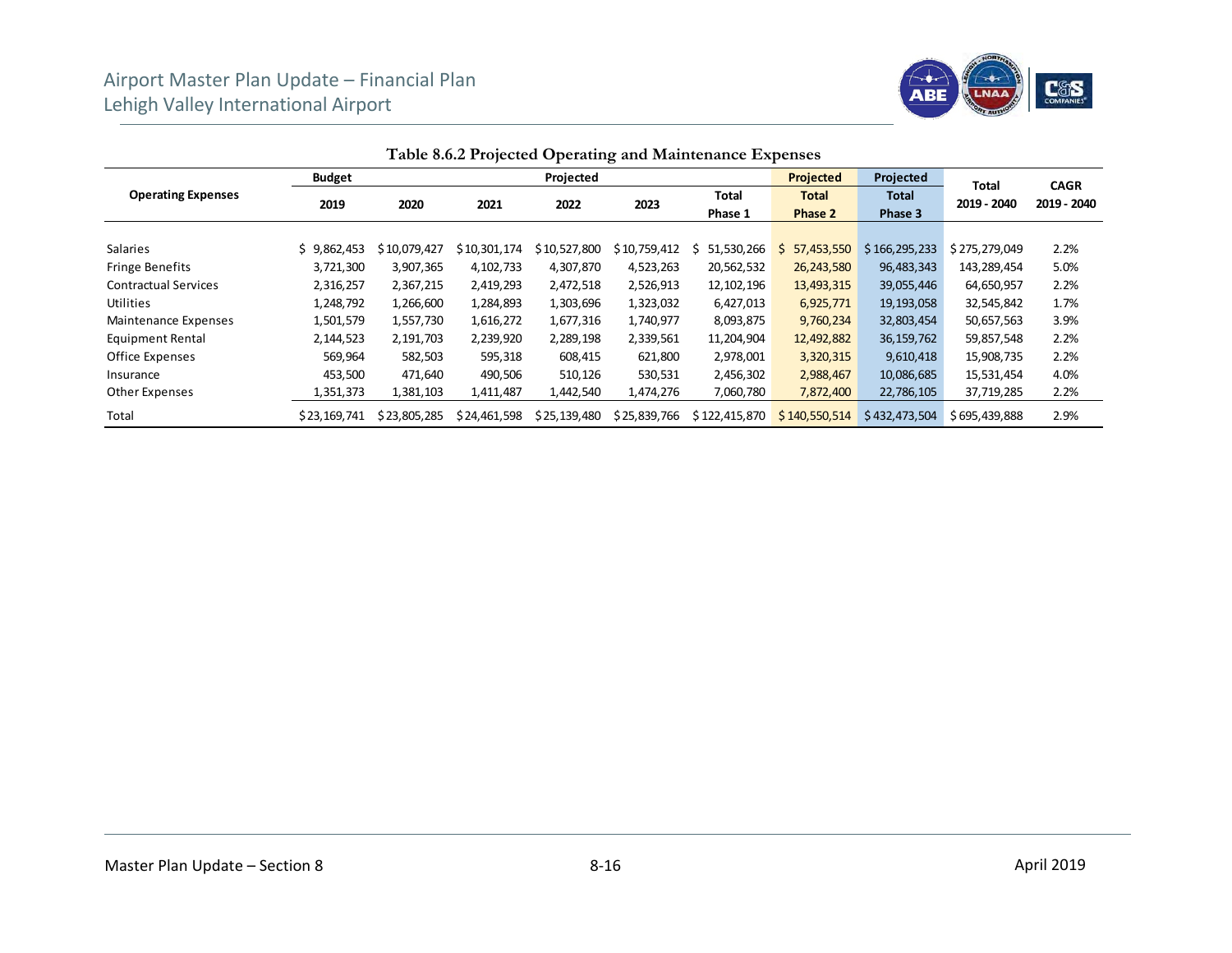

- Salaries is the largest category of O&M expenses, which increased approximately \$2.0 million over the historical period. Salaries increased in 2016 and 2017 for additional staffing needed to support ground handling of the cargo carriers. In addition, there was a government mandate to increase salaries. Salary expenses increased by an average of 5.3 percent per year from \$6.7 million to \$8.7 million. Salaries are budgeted to continue to grow in 2019 as the LNAA continues to increase staffing to support the ground handling function. Salaries are projected to grow at the rate of inflation (2.2 percent) during the forecast period.
- Fringe Benefit costs increased during the historical period consistent with the salary increase needed to meet the demand for ground handling and other expanded activities at the airport. Fringe Benefits are projected to increase by an average annual rate of 5.0 percent during the forecast period.
- Contractual Services expenses include professional service fees, legal fees, audit and financial services fees, public relations fees, and advertising expenses. Contractual Services expenses increased significantly during the historical period due to outside consulting work necessary for environmental compliance and additional legal services needed for negotiating union contracts. Contractual Services expenses increased from \$1.3 million in 2014 to \$1.9 million in 2018. Contractual services are projected to increase at the rate of inflation during the forecast period.
- Utilities include Heating Gas and Oil, Electricity, Water, and Refuse Collection. Utility expenses decreased from \$1.4 million in 2014 to approximately \$1.1 million in 2018. Based on information provided by the Global Energy Institute (the EIA)1, Electricity expenses are projected to grow by 1.0 percent per year during the forecast period. The EIA also states that Heating Oil prices are not expected to increase significantly, so those expenses are projected to grow by 1.0 percent per year during the forecast period. Water expenses are projected to grow by 6.0 percent per year based on information provided by the US Department of Energy2. Utility expenses are projected to grow, in total, by the average annual rate of 1.7 percent during the forecast period.
- Maintenance expenses include Material, Supplies, and Maintenance Repair expenses. Maintenance expenses fluctuated during the historical period. The fluctuations occurred because of varying snowfall, which required differing levels of snow removal chemicals, and varying maintenance needs. Overall, Maintenance expenses increased by an average of 10.7 percent per year from approximately \$965,000 in 2014 to \$1.6 million in 2018. Total maintenance expenses are projected to increase by 3.9 percent per year from 2019 to 2040. Maintenance Repair expenses are projected to grow by 5.0 percent per year because of the aging terminal. Materials and Supplies are projected to increase at the rate of inflation.
- Equipment Rental expenses increased from \$68,000 in 2014 to approximately \$2.1 million in 2018. The large increases occurred in 2016 and 2018 because LNAA was adding additional equipment to meet the demand for ground handling services. Equipment Rental expenses are estimated to continue to grow in 2019 as the LNAA continues to require more equipment to meet the ground handling demand. Equipment Rental expenses are projected to grow by the rate of inflation during the forecast period.

<sup>1</sup> https://www.globalenergyinstitute.org/eia%E2%80%99s‐annual‐energy‐outlook‐2018%E2%80%94‐ups‐downs <sup>2</sup> https://www.energy.gov/sites/prod/files/2017/10/f38/water\_wastewater\_escalation\_rate\_study.pdf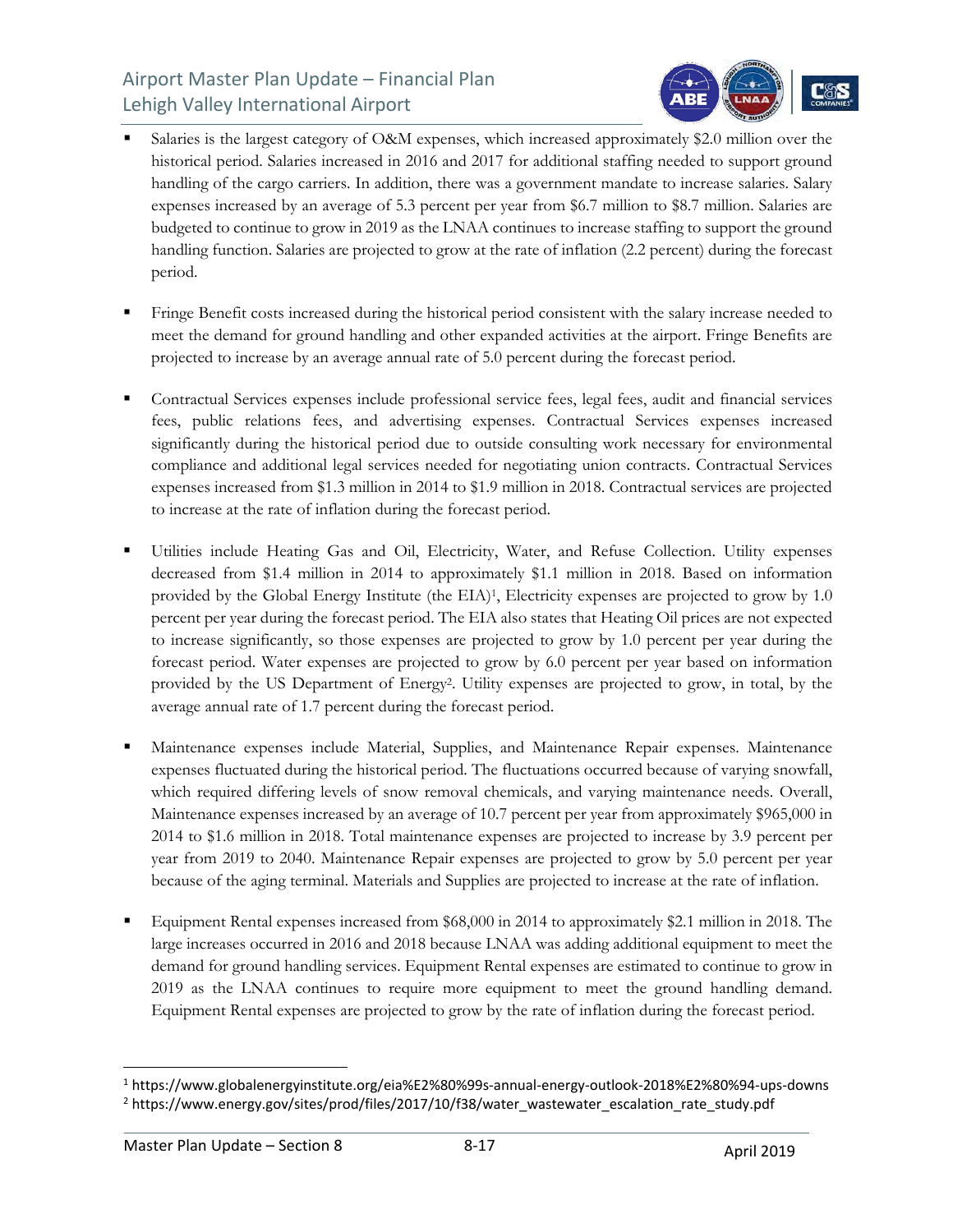

- Office expenses include telephone, printing, postage, and other office expenses. Office expenses grew by an average of 5.6 percent per year from \$284,000 in 2014 to approximately \$388,000 in 2018. Office expenses are projected to grow by an average annual growth rate of 2.2 percent during the forecast period.
- Insurance expenses increased from approximately \$358,000 in 2014 to \$439,000 in 2018 or by an average of 4.1 percent per year. Insurance Business America projects Insurance expenses to increase by 4.0 percent per year during the forecast period3. Insurance expenses are projected to increase at an average annual rate of 4 percent during the forecast period.
- Other expenses include Training expenses, Business and Travel-related expenses, Uniform expenses, Real Estate Taxes, Credit Card Fees, and Other Miscellaneous expenses. Other expenses increased by an average of 7.5 percent per year to approximately \$1.2 million in 2018. Other expenses are projected to grow at the rate of inflation during the forecast period.

## **8.7 Operating Revenues**

The LNAA receives revenues from landing fees, space rentals in the passenger terminal, apron fees, concession fees, parking fees, and other non-airline revenues such as hangar rentals, building rentals, advertising and other miscellaneous non-airline revenues. The recent five-year historical trend for CYs 2014–2018 for the various revenue sources are discussed below, followed by the projections of revenue sources for 2019 and subsequent years. The 2018 revenues are based on the preliminary actuals prior to settlement. The 2019 revenues are based on LNAA's approved budget. Because of the timing of the preliminary actuals and the 2019 Budget, the revenues are projected based on the 2018 preliminary actuals.

**Table 8.7.1** presents a summary of the historical revenues from CYs 2014 to 2018. Total Operating Revenues increased from approximately \$17.5 million to \$29.1 million or by an average annual rate of 10.6 percent, which was primarily due to increased Ground Handling revenues primarily due to cargo airlines using the Airport for their ground handling operations. Atlas Air and Air Transport International continued to increase their presence at the Airport beginning in 2015. Both airlines use the Airport to deliver consumer goods from increased e-commerce in the region. The LNAA ground-handles all of Atlas Air and Air Transport International's cargo flights and cargo represented approximately 89 percent of the ground-handled operations in 2018. **Table 8.7.2** presents a summary of the projected revenues from 2019 to 2040. The revenues are projected to increase at an average annual growth rate of 2.8 percent during the forecast period.

<sup>&</sup>lt;sup>3</sup> https://www.insurancebusinessmag.com/us/news/breaking-news/insurance-industry-to-enjoy-growth-spikein‐2018‐report‐65640.aspx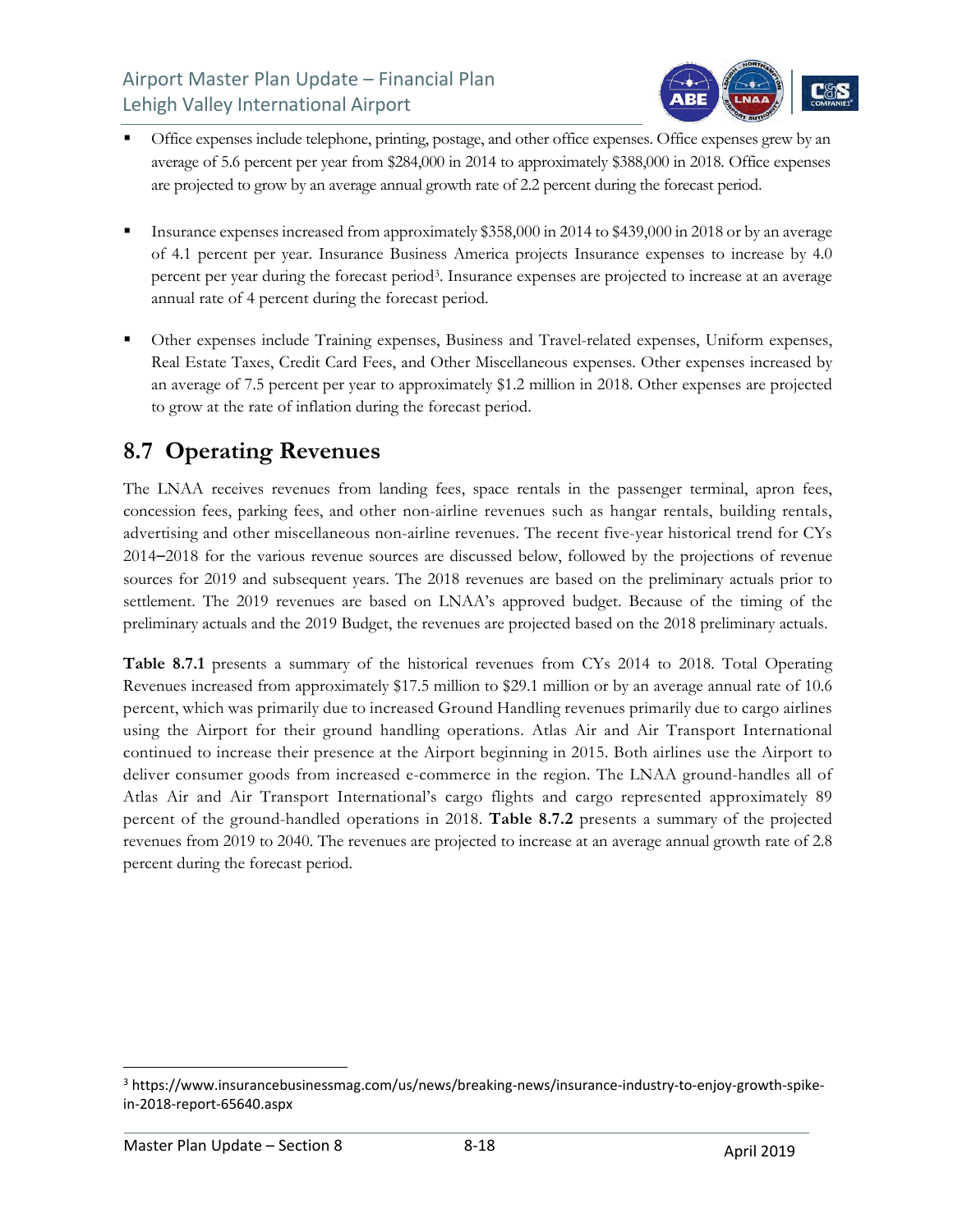

|                                       |    |               |    | Table 8.7.1 Historical Revenues |     |               |     |               |                     |                  |             |
|---------------------------------------|----|---------------|----|---------------------------------|-----|---------------|-----|---------------|---------------------|------------------|-------------|
|                                       |    |               |    |                                 |     |               |     |               |                     | <b>Unaudited</b> | <b>CAGR</b> |
| <b>Operating Revenues</b>             |    | <b>Actual</b> |    | <b>Actual</b>                   |     | <b>Actual</b> |     | <b>Actual</b> |                     | <b>Actual</b>    | 2014 - 2018 |
|                                       |    | 2014          |    | 2015                            |     | 2016          |     | 2017          |                     | 2018             |             |
| <b>Airline Revenues</b>               |    |               |    |                                 |     |               |     |               |                     |                  |             |
| <b>Landing Fees</b>                   | \$ | 2,566,578 \$  |    | 2,539,569                       | -\$ | 3,720,149     | \$  | 4,269,728     | - \$                | 4,435,193        | 11.6%       |
| Airline Terminal Rent                 |    | 3,190,124     |    | 2,992,720                       |     | 2,264,206     |     | 2,672,985     |                     | 3,189,601        | 0.0%        |
| Per Turn Fees                         |    |               |    |                                 |     | 391,865       |     | 573,321       |                     | 562,617          | N/A         |
| <b>Apron Parking Fees</b>             |    | 279,429       |    | 311,788                         |     | 454,429       |     | 767,655       |                     | 837,388          | 24.5%       |
| <b>Ground Handling Fees</b>           |    | 216,369       |    | 585,334                         |     | 3,279,460     |     | 6,100,551     |                     | 6,105,125        | 95.0%       |
| <b>Security Surcharge</b>             |    | 152,946       |    | 169,297                         |     | 171,895       |     | 173,708       |                     | 199,463          | 5.5%        |
| Passenger Service Fees                |    | 177,400       |    | 258,217                         |     | 282,123       |     | 350,362       |                     | 402,741          | 17.8%       |
| <b>Total Airline Revenues</b>         | Ś. | 6,582,846     | \$ | 6,856,925                       | \$. | 10,564,128    | \$. | 14,908,310    | \$.                 | 15,732,128       | 19.0%       |
| <b>Nonairline Revenues</b>            |    |               |    |                                 |     |               |     |               |                     |                  |             |
| Parking & Roadway Revenues            | Ś. | 4,295,629     | \$ | 4,543,297                       | \$  | 4,419,854     | \$  | 4,443,155     | $\ddot{\mathsf{s}}$ | 5,134,713        | 3.6%        |
| <b>Rental Car Revenue</b>             |    | 1,470,527     |    | 1,549,959                       |     | 1,354,802     |     | 1,327,624     |                     | 1,455,397        | $-0.2%$     |
| <b>Concession Revenue</b>             |    | 166,842       |    | 207,626                         |     | 216,032       |     | 214,914       |                     | 245,435          | 8.0%        |
| <b>Other Terminal Rentals</b>         |    | 362,170       |    | 460,581                         |     | 483,184       |     | 512,114       |                     | 579,591          | 9.9%        |
| <b>Other Terminal Revenues</b>        |    | 103,143       |    | 222,694                         |     | 67,261        |     | 76,057        |                     | 121,140          | 3.3%        |
| Advertising                           |    | 128,027       |    | 109,914                         |     | 209,114       |     | 291,711       |                     | 291,711          | 17.9%       |
| Hangar and T-Hangar Rentals           |    | 2,161,183     |    | 2,197,167                       |     | 2,272,446     |     | 2,428,039     |                     | 2,538,686        | 3.3%        |
| <b>Other Aviation Leased Revenues</b> |    | 151,339       |    | 171,806                         |     | 295,796       |     | 170,167       |                     | 170,755          | 2.4%        |
| <b>Non-Aviation Leased Revenues</b>   |    | 302,009       |    | 395,034                         |     | 377,659       |     | 631,273       |                     | 880,818          | 23.9%       |
| <b>Aviation Service Revenues</b>      |    | 1,434,736     |    | 1,803,497                       |     | 1,337,006     |     | 1,697,854     |                     | 1,509,413        | 1.0%        |
| <b>GA Airport Revenues</b>            |    | 381,980       |    | 489,418                         |     | 444,748       |     | 318,321       |                     | 411,924          | 1.5%        |
| <b>Other Revenues</b>                 |    | 3,625         |    | 4,168                           |     |               |     |               |                     |                  | $-100.0%$   |
| <b>Total Nonairline Revenues</b>      | S  | 10,961,210    | S  | 12, 155, 161                    | \$  | 11,477,902    | \$  | 12, 111, 229  | \$.                 | 13,339,583       | 4.0%        |
| <b>Total Revenues</b>                 |    | 17,544,056    | S  | 19,012,086                      | \$. | 22,042,030    | S   | 27,019,539    | S                   | 29,071,711       | 10.6%       |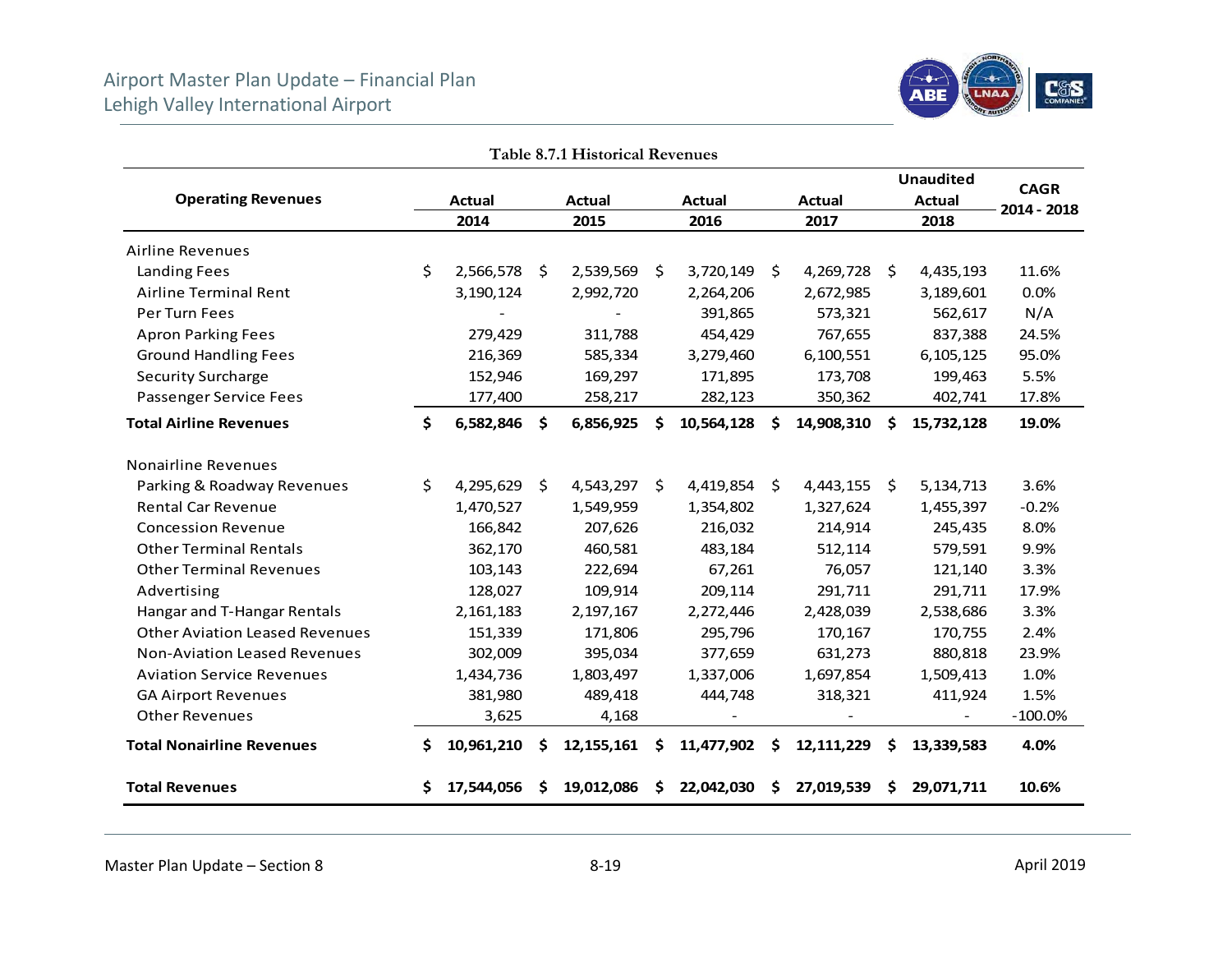

| radio 0.7.2 rojected nevenato       |                  |                   |                      |                  |                  |                  |                  |                   |                      |             |  |  |  |
|-------------------------------------|------------------|-------------------|----------------------|------------------|------------------|------------------|------------------|-------------------|----------------------|-------------|--|--|--|
|                                     | <b>Budget</b>    |                   |                      | Projected        |                  |                  | Projected        | Projected         | 2019<br><b>Total</b> | <b>CAGR</b> |  |  |  |
| <b>Operating Revenues</b>           |                  |                   |                      |                  |                  | <b>Total</b>     | <b>Total</b>     | <b>Total</b>      | $-2040$              | 2019 - 2040 |  |  |  |
|                                     | 2019             | 2020              | 2021                 | 2022             | 2023             | Phase 1          | Phase 2          | Phase 3           |                      |             |  |  |  |
| <b>Airline Revenues</b>             |                  |                   |                      |                  |                  |                  |                  |                   |                      |             |  |  |  |
| Landing Fees                        | Ś<br>5,090,005   | 5,319,015<br>-S   | $5,486,538$ \$<br>-S | 5,630,944 \$     | 5,780,306        | 27,306,808<br>S  | 31,288,207<br>S. | \$94,468,859      | S.<br>153,063,874    | 2.8%        |  |  |  |
| Airline Terminal Rent               | 2,648,736        | 2,967,065         | 3,029,529            | 3,145,366        | 3,205,644        | 14,996,340       | 17,234,132       | 46,375,923        | 78,606,395           | 2.1%        |  |  |  |
| Per Turn Fees                       | 718,244          | 745,437           | 761,130              | 790,233          | 805,377          | 3,820,421        | 4,329,855        | 11,651,356        | 19,801,633           | 1.7%        |  |  |  |
| <b>Apron Parking Fees</b>           | 722,605          | 745,867           | 761,580              | 777,838          | 794,635          | 3,802,524        | 4,245,467        | 11,946,416        | 19,994,408           | 1.6%        |  |  |  |
| <b>Ground Handling Fees</b>         | 6,166,183        | 6,261,569         | 6,358,015            | 6,457,641        | 6,558,326        | 31,801,734       | 34, 347, 483     | 93,388,315        | 159,537,532          | 1.5%        |  |  |  |
| Security Surcharge                  | 203,799          | 208,552           | 213,007              | 217,114          | 221,110          | 1,063,581        | 1, 165, 657      | 3,244,567         | 5,473,805            | 1.8%        |  |  |  |
| Passenger Service Fees              | 432,325          | 441,838           | 451,276              | 459,977          | 468,443          | 2,253,859        | 2,469,560        | 6,873,937         | 11,597,356           | 1.8%        |  |  |  |
| <b>Total Airline Revenues</b>       | \$15,981,896     | Ŝ.<br>16,689,343  | Ś.<br>17,061,076     | \$17,479,112     | Ŝ.<br>17,833,839 | Ŝ.<br>85,045,266 | Ŝ.<br>95,080,362 | \$267,949,373     | Ś.<br>448,075,002    | 2.1%        |  |  |  |
| <b>Nonairline Revenues</b>          |                  |                   |                      |                  |                  |                  |                  |                   |                      |             |  |  |  |
| Parking & Roadway Revenues          | Ś<br>5.343.191   | Ŝ.<br>5,411,143   | \$<br>5,526,733      | 5,633,288<br>\$. | 5,736,968<br>-S  | \$<br>27,651,323 | 33,537,184<br>Ś. | \$102,322,919     | Ŝ<br>163,511,427     | 3.0%        |  |  |  |
| <b>Rental Car Revenue</b>           | 1,480,622        | 1,546,492         | 1,614,277            | 1,681,599        | 1,750,225        | 8,073,216        | 9,861,681        | 33,223,680        | 51,158,577           | 4.0%        |  |  |  |
| <b>Concession Revenue</b>           | 259,375          | 270,914           | 282,789              | 294,582          | 306,604          | 1,414,264        | 1,727,567        | 5,820,116         | 8,961,947            | 4.0%        |  |  |  |
| <b>Other Terminal Rentals</b>       | 441,656          | 490,541           | 500,869              | 520,020          | 529,985          | 2,483,071        | 2,849,299        | 7,667,277         | 12,999,646           | 2.1%        |  |  |  |
| <b>Other Terminal Revenues</b>      | 104,660          | 106,596           | 108,571              | 110,586          | 112,641          | 543,054          | 595,516          | 1,677,617         | 2,816,187            | 1.9%        |  |  |  |
| Advertising                         | 291,983          | 321,181           | 328,042              | 334,367          | 340,521          | 1,616,094        | 1,795,175        | 4,996,809         | 8,408,079            | 2.1%        |  |  |  |
| Hangar and T-Hangar Rentals         | 2,815,805        | 3,278,519         | 3,504,428            | 3,737,005        | 3,834,487        | 17,170,243       | 20,590,609       | 89,651,740        | 127,412,592          | 5.3%        |  |  |  |
| Other Aviation Leased Revenues      | 156,811          | 160,261           | 163,787              | 176,455          | 180,337          | 837,651          | 962,973          | 3,465,454         | 5,266,078            | 3.5%        |  |  |  |
| <b>Non-Aviation Leased Revenues</b> | 700,948          | 716,369           | 732,129              | 748,236          | 764,697          | 3,662,379        | 4,083,360        | 11,818,998        | 19,564,737           | 2.2%        |  |  |  |
| <b>Aviation Service Revenues</b>    | 1,031,219        | 1,047,807         | 1,064,416            | 1,080,642        | 1,097,181        | 5,321,266        | 5,740,045        | 15,804,756        | 26,866,067           | 1.6%        |  |  |  |
| <b>GA Airport Revenues</b>          | 370,686          | 381,123           | 391,824              | 402,797          | 413,440          | 1,959,869        | 2,235,804        | 6,609,591         | 10,805,265           | 2.5%        |  |  |  |
| <b>Other Airfield Revenues</b>      | 91,667           |                   |                      |                  |                  | 91,667           |                  |                   | 91,667               | N/A         |  |  |  |
| <b>Total Nonairline Revenues</b>    | \$13.088.623     | \$.<br>13.730.946 | 14,217,864<br>Ś.     | \$14,719,577     | \$15,067,087     | \$70,732,430     | Ś.<br>83.979.214 | \$283,058,958     | Ś.<br>437.770.602    | 3.5%        |  |  |  |
| <b>Total Revenues</b>               | Ś.<br>29,070,519 | 30,420,289<br>S   | 31,278,940<br>\$     | \$32,198,689     | \$32,900,927     | \$155,777,697    | \$179,059,576    | $$551,008,331$ \$ | 885,845,604          | 2.8%        |  |  |  |

**Table 8.7.2 Projected Revenues**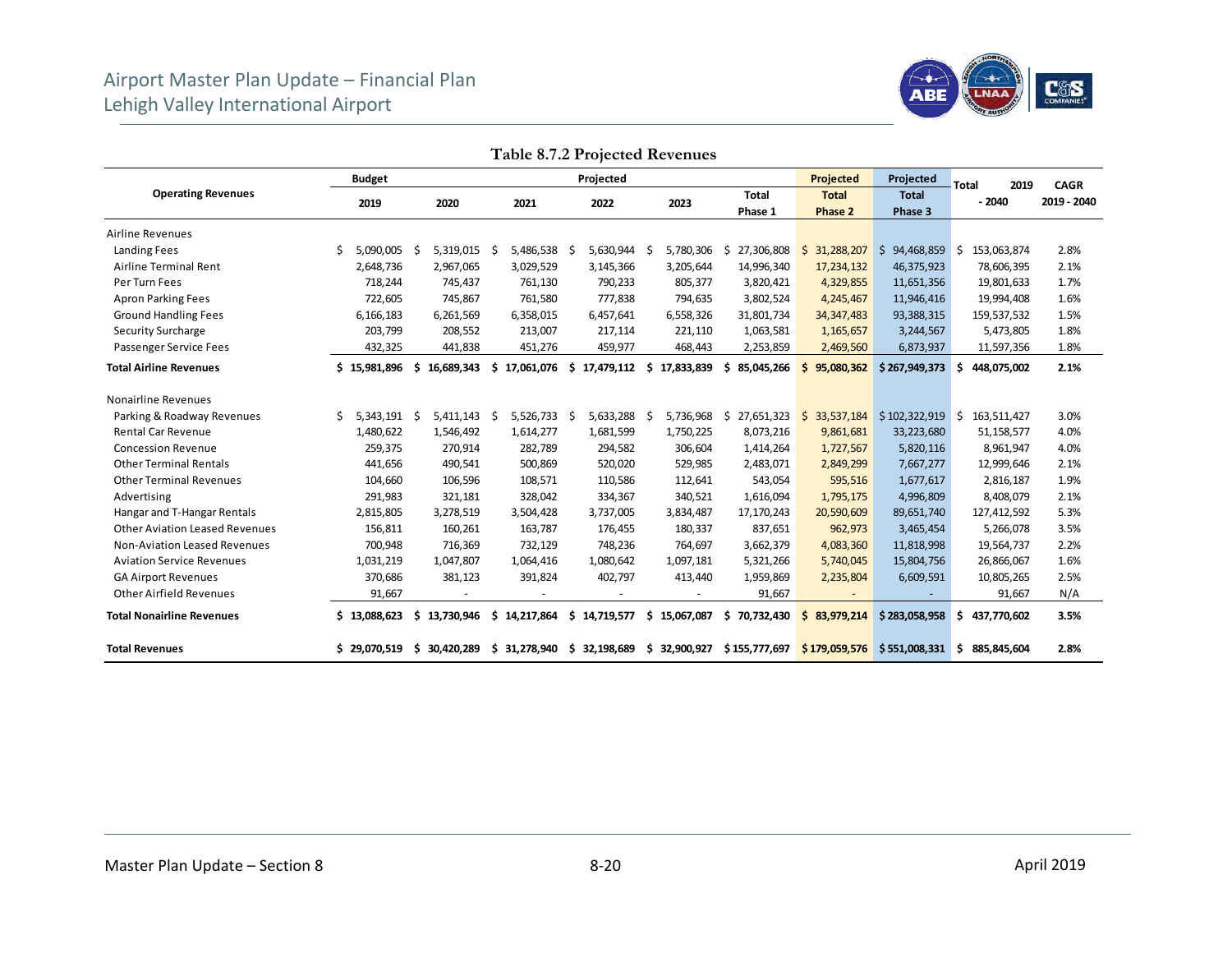

#### **Airline Revenues**

Airline revenues include Landing Fees, Terminal Rentals, Per Turn Fees, Apron Fees, Ground Handling Fees, Security Surcharge, and Passenger Service Fee revenues. Airline revenues increased by an average of 19.0 percent per year during the historical period from \$6.6 million in 2014 to \$15.7 million in 2018. Projected Airline revenues are presented on **Table 8.7.3.** Airline revenues are projected to increase from approximately \$16.0 million in 2019 to \$24.5 million in 2040 or by an average of 2.1 percent per year.

- Landing Fee revenues increased significantly during the historical period by approximately 11.6 percent. This significant increase was primarily a result of the additional airfield activity resulting from the increased cargo activity. The Airfield O&M increased during the historical period primarily due to the increase in cargo activity. As a result, Landing Fee revenues are projected to continue to grow during the forecast period from approximately \$5.1 million to \$9.0 million or an average annual rate of 2.8 percent. Additionally, the increases are expected to occur because of the projected increase in the landing fee rate due to anticipated increase in O&M, as discussed above, and increased amortization from local funds expected to fund Airfield projects. **Table 8.7.4** shows the Landing Fee calculation. The Landing Fee is projected to increase an average annual growth rate of 0.9 percent during the forecast period.
- A portion of Airline Terminal Rental revenue was reclassified as Per Turn fees, resulting in Airline Terminal Rental revenue decreasing from approximately \$3.2 million in 2014 to \$2.3 million in 2016. Terminal Rental revenue increased to \$3.2 million in 2018. However, total Terminal Rental fees (Terminal Rental revenue and Per Turn fees) increased from \$3.2 million in 2014 to approximately \$3.7 million in 2018. The increase is primarily due to increased operations from Allegiant Air. Per Turn fees have increased from approximately \$392,000 in 2016 to \$563,000 in 2018. Airline Terminal Rental revenue is projected to increase during the forecast period by an average of 2.1 percent per year. **Table 8.7.5** shows the Terminal Rental rate calculation. The Terminal Rental rate is projected to increase from \$78.46 in 2019 to an average rate of \$113.50 in Phase 3, which is primarily the result of increased O&M expenses during the forecast period. The Per Turn Fee is projected to increase by 1.6 percent per year from \$715.38 in 2019 to an average Per Turn Fee of \$1,120.90 in Phase 3 as shown on **Table 8.7.6.**
- Apron Parking Fee revenue increased by approximately 24.5 percent during the historical period from approximately \$279,000 in 2014 to \$837,000 in 2018. The expenses allocated to the apron area are equal to 10 percent of the Airfield expenses; therefore, the increase in Apron Fee revenues occurred because of the increased O&M allocated to the airfield and increased amortization allocated to the Apron. Apron Parking Fee revenue is projected to increase from \$722,000 in 2019 to an approximately \$1.0 million per year in Phase 3. The Apron Parking Fee calculation is shown on **Table 8.7.7.** The Passenger Apron Fee is projected to increase from \$0.53 in 2019 to an average rate of \$0.59 in Phase 3. Beginning in 2019, LNAA began charging the cargo carriers an apron surcharge. The surcharge is a result of the completion of the new cargo apron at the Airport. The amortization requirement from the new cargo apron is projected to be paid by 2038. The Cargo Apron Fee is projected to increase from \$0.77 in 2019 to an average of \$0.74 in Phase 3.
- Ground handling revenues increased significantly during the historical period because of the increased activity from cargo carriers as discussed above. Ground Handling revenues were approximately \$6.1 million in 2018. Ground Handling revenues grow at the same rate as cargo operations that currently are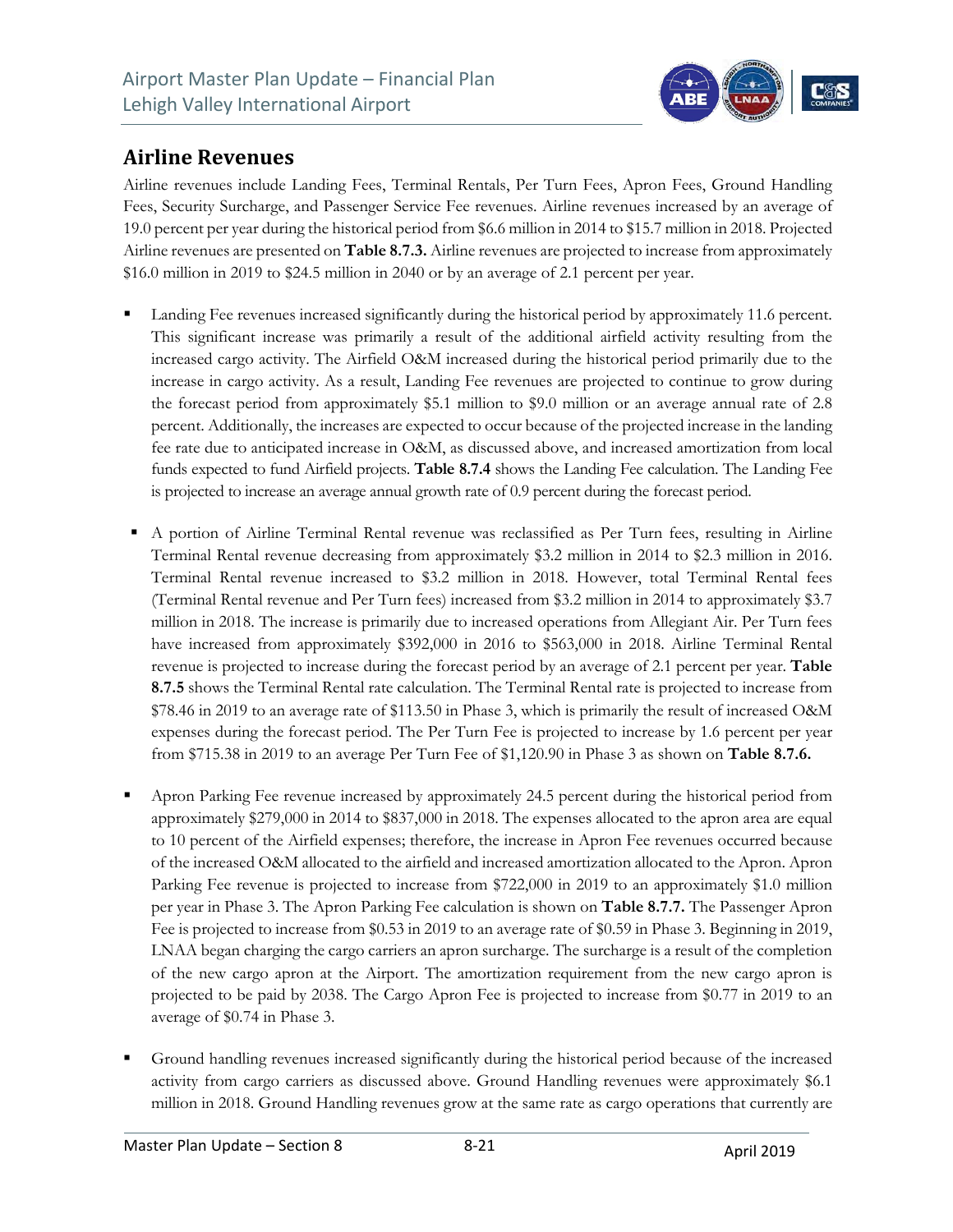

the primary users of the LNAA's ground handling services. The revenues grow by an average of 1.5 percent per year during the forecast period.

- The Security surcharge is equal to \$0.50 per enplanement. The Security Surcharge increased by approximately 5.5 percent from \$153,000 in 2014 to approximately \$199,000 in 2018. The Security Surcharge grows by 1.8 percent that is equal to the rate of enplanements growth. There is no change to the expected Security Surcharge fee per passenger during the forecast period.
- **Passenger Service fees are charged to the airlines for the services provided to the passengers at the** Airport. Passenger Service fees increased from approximately \$177,000 in 2014 to \$403,000 in 2018. Passenger Service revenues are projected to grow at the rate of enplanements or by 1.8 per year during the forecast period.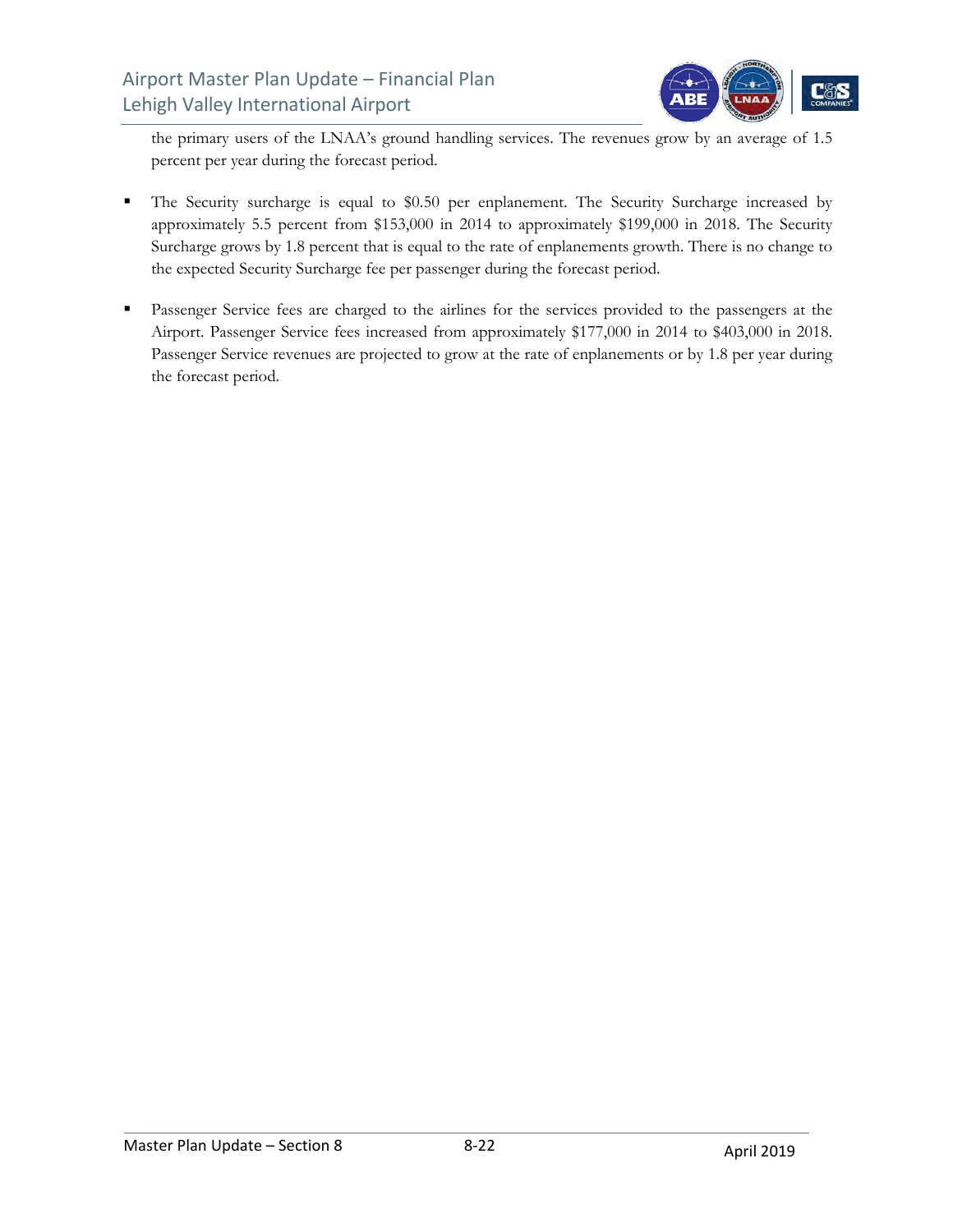

|                               | <b>Budget</b> |            |            | Projected    |                 |                         | Projected               | Projected               | 2018<br><b>Total</b> | <b>CAGR</b> |
|-------------------------------|---------------|------------|------------|--------------|-----------------|-------------------------|-------------------------|-------------------------|----------------------|-------------|
| <b>Airline Revenues</b>       | 2019          | 2020       | 2021       |              | 2023            | <b>Total</b><br>Phase 1 | <b>Total</b><br>Phase 2 | <b>Total</b><br>Phase 3 | $-2040$              | 2018 - 2040 |
| Landing Fees                  | 5,090,005     | 5,319,015  | 5,486,538  | 5,630,944    | 5,780,306       | 27.306.808              | 31,288,207              | 94,468,859<br>S.        | 153.063.874          | 2.8%        |
| Airline Terminal Rent         | 2,648,736     | 2,967,065  | 3,029,529  | 3,145,366    | 3,205,644       | 14,996,340              | 17,234,132              | 46,375,923              | 78,606,395           | 2.1%        |
| Per Turn Fees                 | 718.244       | 745,437    | 761,130    | 790,233      | 805,377         | 3,820,421               | 4,329,855               | 11,651,356              | 19,801,633           | 1.7%        |
| Apron Parking Fees            | 722.605       | 745.867    | 761,580    | 777,838      | 794,635         | 3,802,524               | 4,245,467               | 11,946,416              | 19.994.408           | 1.6%        |
| <b>Ground Handling Fees</b>   | 6,166,183     | 6,261,569  | 6,358,015  | 6,457,641    | 6,558,326       | 31,801,734              | 34, 347, 483            | 93,388,315              | 159,537,532          | 1.5%        |
| Security Surcharge            | 203.799       | 208,552    | 213,007    | 217,114      | 221,110         | 1,063,581               | 1,165,657               | 3,244,567               | 5,473,805            | 1.8%        |
| Passenger Service Fees        | 432,325       | 441,838    | 451,276    | 459,977      | 468,443         | 2,253,859               | 2,469,560               | 6,873,937               | 11,597,356           | 1.8%        |
| <b>Total Airline Revenues</b> | 15,981,896    | 16.689.343 | 17.061.076 | \$17.479.112 | 17,833,839<br>s | 85.045.266<br>S.        | 95,080,362<br>S.        | \$267,949,373           | 448,075,002          | 2.1%        |

#### **Table 8.7.3 Projected Airline Revenues**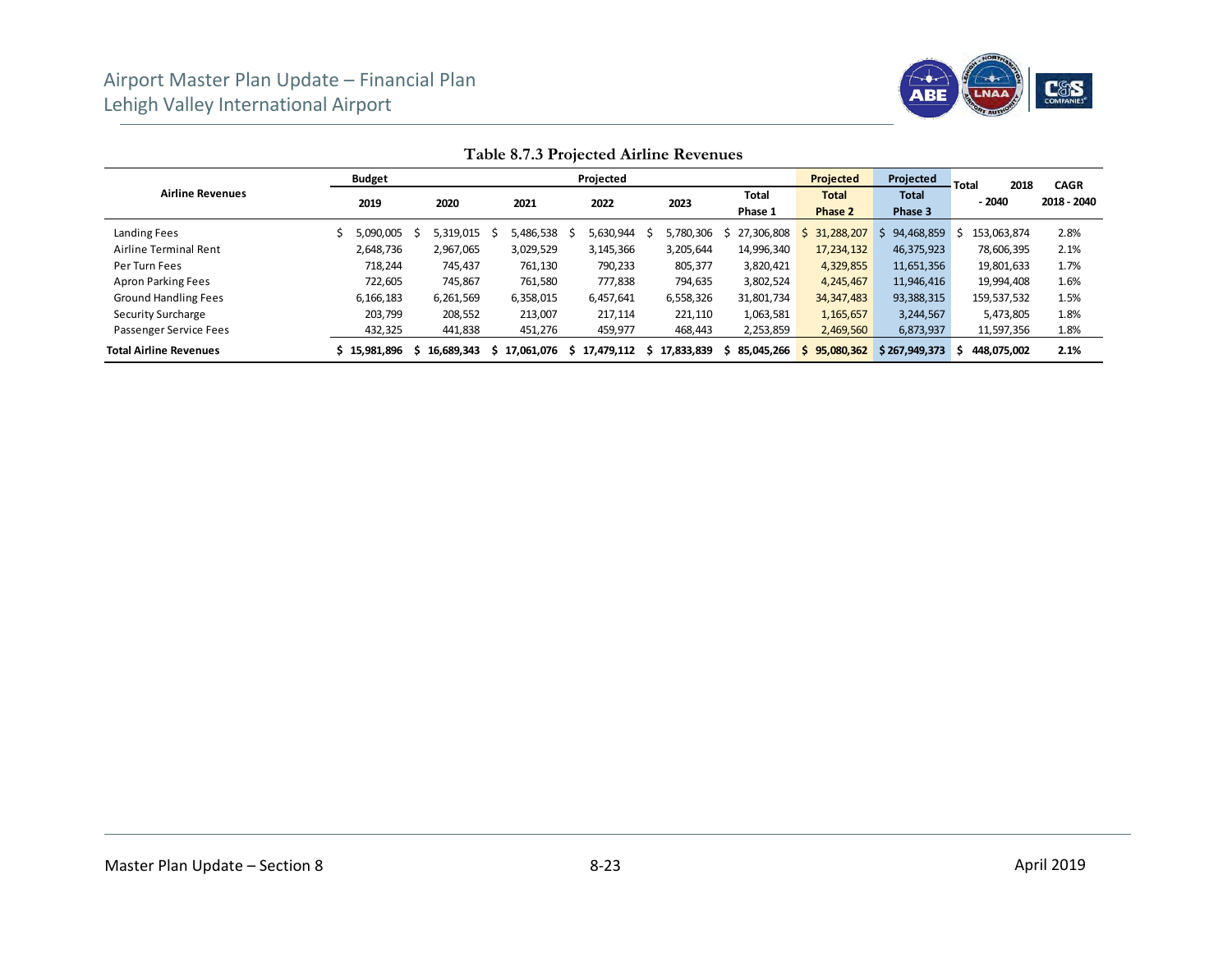

|                                                     |               |             | I able 8.7.4 Projected Landing Fee |                 |             |                         |                                |                         |
|-----------------------------------------------------|---------------|-------------|------------------------------------|-----------------|-------------|-------------------------|--------------------------------|-------------------------|
|                                                     | <b>Budget</b> |             |                                    | Projected       |             |                         | <b>Projected</b>               | Projected               |
| <b>Landing Fee</b>                                  | 2019          | 2020        | 2021                               | 2022            | 2023        | <b>Total</b><br>Phase 1 | <b>Total</b><br><b>Phase 2</b> | <b>Total</b><br>Phase 3 |
| <b>Direct Operating Expenses</b>                    | \$4,891,450   | \$5,025,622 | \$5,164,179                        | \$5,307,289     | \$5,455,129 | \$25,843,669            | \$29,672,141                   | S.<br>91,301,086        |
| <b>Indirect Operating Expenses</b>                  | 634,736       | 653,868     | 671,895                            | 690,515         | 709,750     | 3,360,764               | 3,860,550                      | 11,878,902              |
| O&M Reserve Requirement <sup>12</sup>               | 64,308        | 25,551      | 26,097                             | 26,955          | 27,846      | 170,757                 | 153,861                        | 496,246                 |
| Debt Service                                        | 16,990        | 16,605      | 16,192                             | 15,721          | 15,299      | 80,807                  | 76,544                         | 51,331                  |
| Debt Service Coverage                               | 4,248         | 4,151       | 4,048                              | 3,930           | 3,825       | 20,202                  | 19,136                         | 12,833                  |
| Amortization of Capital Expenditures                | 204,139       | 240,963     | 269,048                            | 269,048         | 269,048     | 1,252,245               | 1,301,742                      | 2,248,345               |
| <b>Total Requirement</b>                            | \$5,815,870   | \$5,966,759 | \$6,151,459                        | \$6,313,458     | \$6,480,897 | \$30,728,443            | \$35,083,975                   | \$105,988,742           |
| LESS: Apron Expenses <sup>3</sup>                   | 552,619       | 567,949     | 583,607                            | 599,780         | 616,488     | 2,920,443               | 3,353,269                      | 10,317,999              |
| LESS: Apron O&M Reserve                             | 6,431         | 2,555       | 2,610                              | 2,695           | 2,785       | 17,076                  | 15,386                         | 49,625                  |
| LESS: Previous Year's Debt Service Coverage         | 3,819         | 4,248       | 4,151                              | 4,048           | 3,930       | 20,196                  | 19,133                         | 16,661                  |
| LESS: World Fuel Annual Incentive                   | 91,667        |             |                                    |                 |             | 91,667                  |                                |                         |
| LESS: Security Surcharge (35%)                      | 71,329        | 72,993      | 74,552                             | 75,990          | 77,388      | 372,253                 | 407,980                        | 1,135,598               |
| Net Requirement                                     | \$5,090,005   | \$5,319,015 | \$5,486,538                        | \$5,630,944     | \$5,780,306 | \$27,306,808            | \$31,288,207                   | 94,468,859<br>S.        |
| Total Airline Landed Weight (000 lbs.) <sup>4</sup> | 1,078,013     | 1,185,240   | 1,201,579                          | 1,218,228       | 1,235,195   | 5,918,256               | 6,442,209                      | 17,503,368              |
| Airline Landing Fee                                 | \$<br>4.72 \$ | 4.49        | 4.57<br>-\$                        | 4.62 \$<br>- \$ | 4.68 \$     | $4.61 \, \simeq$        | 4.86                           | -\$<br>5.40             |

**Table 8.7.4 Projected Landing Fee** 

 $1$  Represents 2 months (1/6) of the incremental change in O&M Expenses.

 $2$  2019 O&M Reserve Requirement is based on the 2019 Budget.

 $3$  Equals 10% of Direct and Indirect Airfield expenses.

4 2019 landed weight is ba sed on the 2019 Budge t.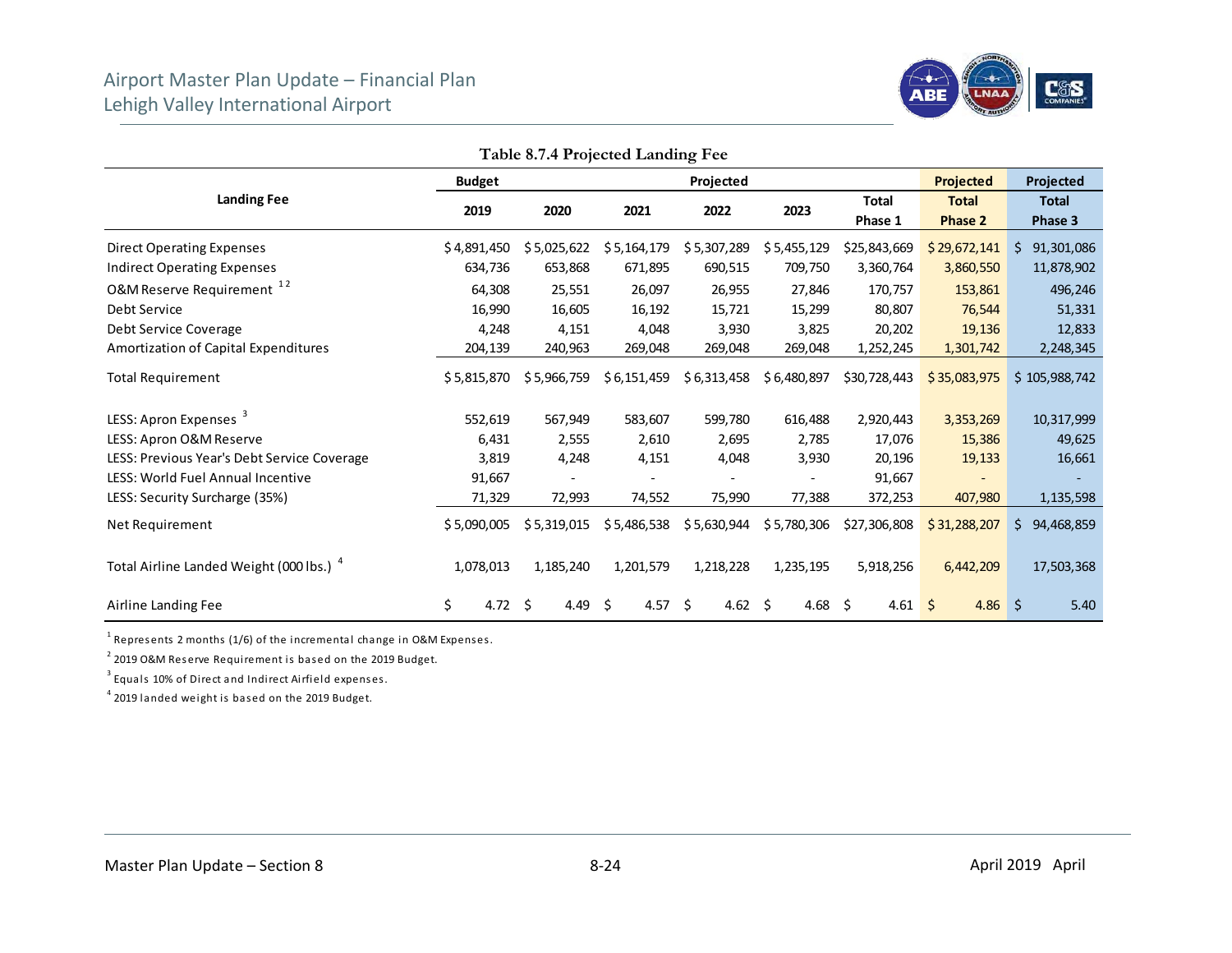

|                                               | <b>Budget</b>  |             |         |    |             |     | Projected   |     |                 |               | <b>Projected</b> | Projected        |
|-----------------------------------------------|----------------|-------------|---------|----|-------------|-----|-------------|-----|-----------------|---------------|------------------|------------------|
| <b>Terminal Rental Rate</b>                   | 2019           | 2020        |         |    | 2021        |     | 2022        |     | 2023            | <b>Total</b>  | <b>Total</b>     | <b>Total</b>     |
|                                               |                |             |         |    |             |     |             |     |                 | Phase 1       | Phase 2          | Phase 3          |
| <b>Direct Operating Expenses</b>              | \$4,964,375    | \$5,100,547 |         |    | \$5,241,170 |     | \$5,386,413 |     | \$5,536,458     | \$26,228,963  | \$30,114,513     | 92,662,264<br>Ŝ. |
| <b>Indirect Operating Expenses</b>            | 964,056        |             | 991,700 |    | 1,019,041   |     | 1,047,281   |     | 1,076,454       | 5,098,533     | 5,855,168        | 18,016,334       |
| O&M Reserve Requirement <sup>12</sup>         | (3,759)        |             | 27,303  |    | 27,994      |     | 28,914      |     | 29,870          | 110,321       | 165,043          | 532,310          |
| Debt Service                                  | 840,405        |             | 847,567 |    | 848,430     |     | 845,426     |     | 850,929         | 4,232,757     | 4,257,268        | 2,854,938        |
| Debt Service Coverage                         | 210,101        |             | 211,892 |    | 212,107     |     | 211,357     |     | 212,732         | 1,058,189     | 1,064,317        | 713,734          |
| Amortization of Capital Expenditures          | 456,899        |             | 999,949 |    | 999,949     |     | 1,129,454   |     | 1,102,878       | 4,689,128     | 5,768,181        | 10,660,231       |
| <b>Total Requirement</b>                      | \$7,432,078    | \$8,178,958 |         |    | \$8,348,691 |     | \$8,648,845 |     | \$8,809,319     | \$41,417,892  | \$47,224,489     | \$125,439,811    |
| LESS: Previous Year's Debt Service Coverage   | 212,429        |             | 210,101 |    | 211,892     |     | 212,107     |     | 211,357         | 1,057,886     | 1,064,122        | 926,662          |
| LESS: Passenger Support Services <sup>3</sup> | 432,325        |             | 441,838 |    | 451,276     |     | 459,977     |     | 468,443         | 2,253,859     | 2,469,560        | 6,873,937        |
| LESS: Security Surcharge (65%)                | 132,469        |             | 135,559 |    | 138,455     |     | 141,124     |     | 143,721         | 691,328       | 757,677          | 2,108,968        |
| Net Requirement                               | \$6,654,855    | \$7,391,460 |         |    | \$7,547,068 |     | \$7,835,637 |     | \$7,985,799     | \$37,414,820  | \$42,933,130     | \$115,530,244    |
| <b>Total Rentable Space</b>                   | 75,812         |             | 75,812  |    | 75,812      |     | 75,812      |     | 75,812          | 379,060       | 379,060          | 909,744          |
| <b>Total Administrative Space</b>             | 9,009          |             | 9,009   |    | 9,009       |     | 9,009       |     | 9,009           | 45,047        | 45,047           | 108,112          |
| Total Rentable and Admin Space                | 84,821         |             | 84,821  |    | 84,821      |     | 84,821      |     | 84,821          | 424,107       | 424,107          | 1,017,857        |
| <b>Blended Terminal Rental Rate</b>           | \$<br>78.46 \$ |             | 87.14   | Ŝ. | 88.98       | \$  | 92.38       | \$  | $94.15 \quad $$ | 88.22         | \$<br>101.23     | \$<br>113.50     |
| Wiley Space Terminal Rental Rate              | \$<br>26.19    | -\$         | 29.09   | Ŝ. | 29.70       | \$  | 30.84       | \$  | $31.43 \quad $$ | $28.25$ \$    | 32.42            | \$<br>36.13      |
| Weighted Average Terminal Rental Rate         | \$<br>82.63    | -\$         | 91.77   | Ŝ. | 93.70       | -\$ | 97.29       | -\$ | $99.15$ \$      | $89.12 \quad$ | 102.26           | \$<br>113.98     |

**Table 8.7.5 Projected Terminal Rental Rate** 

 $1$  Represents 2 months (1/6) of the incremental change in O&M Expenses.

 $2$  2019 O&M Reserve Requirement is based on the 2019 Budget.

 $3$  Represents the charges associated with customer service in the Airport (ex. Curbside check in assistance).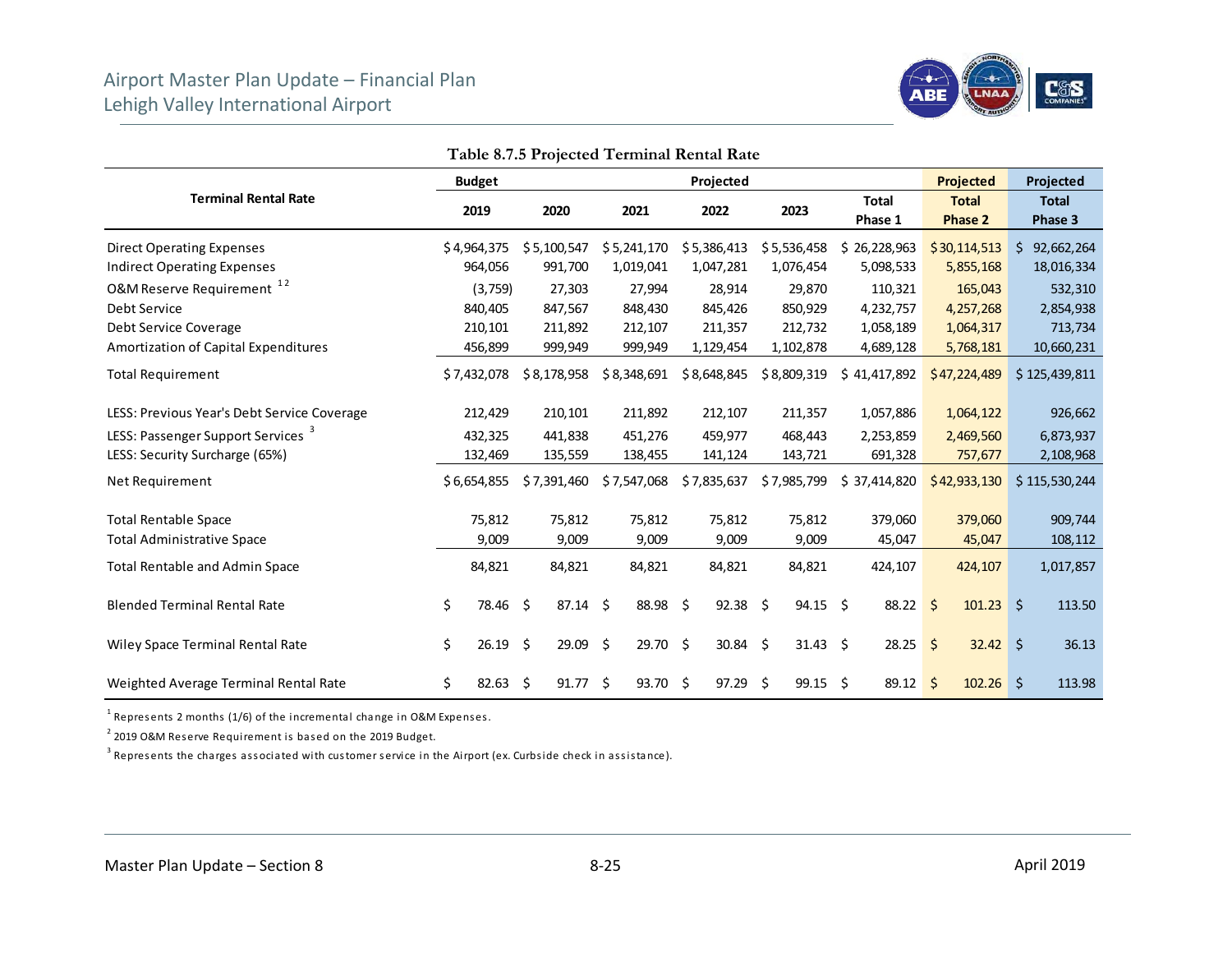

|                                                           |    |               |    | Table 8.7.6 Projected Per Turn Fee |    |                 |                         |    |               |      |                         |     |                                |     |                         |
|-----------------------------------------------------------|----|---------------|----|------------------------------------|----|-----------------|-------------------------|----|---------------|------|-------------------------|-----|--------------------------------|-----|-------------------------|
|                                                           |    | <b>Budget</b> |    |                                    |    |                 | Projected               |    |               |      |                         |     | Projected                      |     | Projected               |
| Per Turn Fee                                              |    | 2019          |    | 2020                               |    | 2021            | 2022                    |    | 2023          |      | <b>Total</b><br>Phase 1 |     | <b>Total</b><br><b>Phase 2</b> |     | <b>Total</b><br>Phase 3 |
| <b>Projected Terminal Fees</b>                            |    | \$4,179,980   |    | \$4,642,689                        |    | \$4,740,428     | \$4,921,682             |    | \$5,016,002   |      | \$23,500,782            |     | \$26,966,952                   |     | \$72,566,303            |
| Projected Enplanements <sup>1</sup>                       |    | 407,597       |    | 417,104                            |    | 426,014         | 434,227                 |    | 442,219       |      | 2,127,162               |     | 2,331,314                      |     | 6,489,134               |
| Annual Rental Cost per Enplanement                        | \$ | $10.26$ \$    |    | $11.13 \; \; \; \;$ \$             |    | $11.13 \quad $$ | 11.33                   | Ŝ. | $11.34 \pm 5$ |      | 11.05                   | \$  | $11.57$ \$                     |     | 11.18                   |
| Projected Enplanements <sup>1</sup><br>Gates in Use       |    | 407,597<br>7  |    | 417,104<br>7                       |    | 426,014<br>8    | 434,227<br>8            |    | 442,219<br>8  |      | 2,127,162<br>38         |     | 2,331,314<br>40                |     | 6,489,134<br>102        |
| Projected Enplanements per Gate                           |    | 58,228        |    | 59,586                             |    | 53,252          | 54,278                  |    | 55,277        |      | 55,978                  |     | 58,283                         |     | 63,619                  |
| <b>Average Rental Fee per Gate</b>                        | Ś. | 597,140       | Ŝ. | 663,241                            | Ŝ. | 592,554         | \$<br>615,210           | Ŝ. | 627,000       | - \$ | 618,442                 | Ŝ.  | 674,174                        | Ŝ.  | 711,434                 |
| Total Passenger Operations <sup>2</sup><br>Days           |    | 5,843<br>365  |    | 4,679<br>365                       |    | 4,735<br>365    | 4,782<br>365            |    | 4,825<br>365  |      | 24,863<br>1,825         |     | 24,731<br>1,825                |     | 64,740<br>4,380         |
| Passenger Operations per Day<br><b>Total Gates in Use</b> |    | 16.01<br>7    |    | 12.82<br>7                         |    | 12.97<br>8      | 13.10<br>8              |    | 13.22<br>8    |      | 13.62<br>38             |     | 13.55<br>40                    |     | 14.78<br>102            |
| Passenger Operations per Day per Gate<br>Days             |    | 2.29<br>365   |    | 1.83<br>365                        |    | 1.62<br>365     | 1.64<br>365             |    | 1.65<br>365   |      | 0.36<br>1,825           |     | 0.34<br>1,825                  |     | 0.14<br>4,380           |
| Total Turns per Gate per Year                             |    | 835           |    | 668                                |    | 592             | 598                     |    | 603           |      | 654                     |     | 618                            |     | 635                     |
| <b>Projected Gate Cost per Turn</b>                       | \$ | 715.38        | S. | 992.18                             |    |                 | $$1,001.18$ $$1,029.29$ |    | \$1,039.66    | -\$  | 945.19                  | \$. | 1,090.42                       | \$. | 1,120.90                |

 $1$  2019 enplanements are based on the 2019 Budget.

 $2$  2019 passenger operations are based on the 2019 Budget.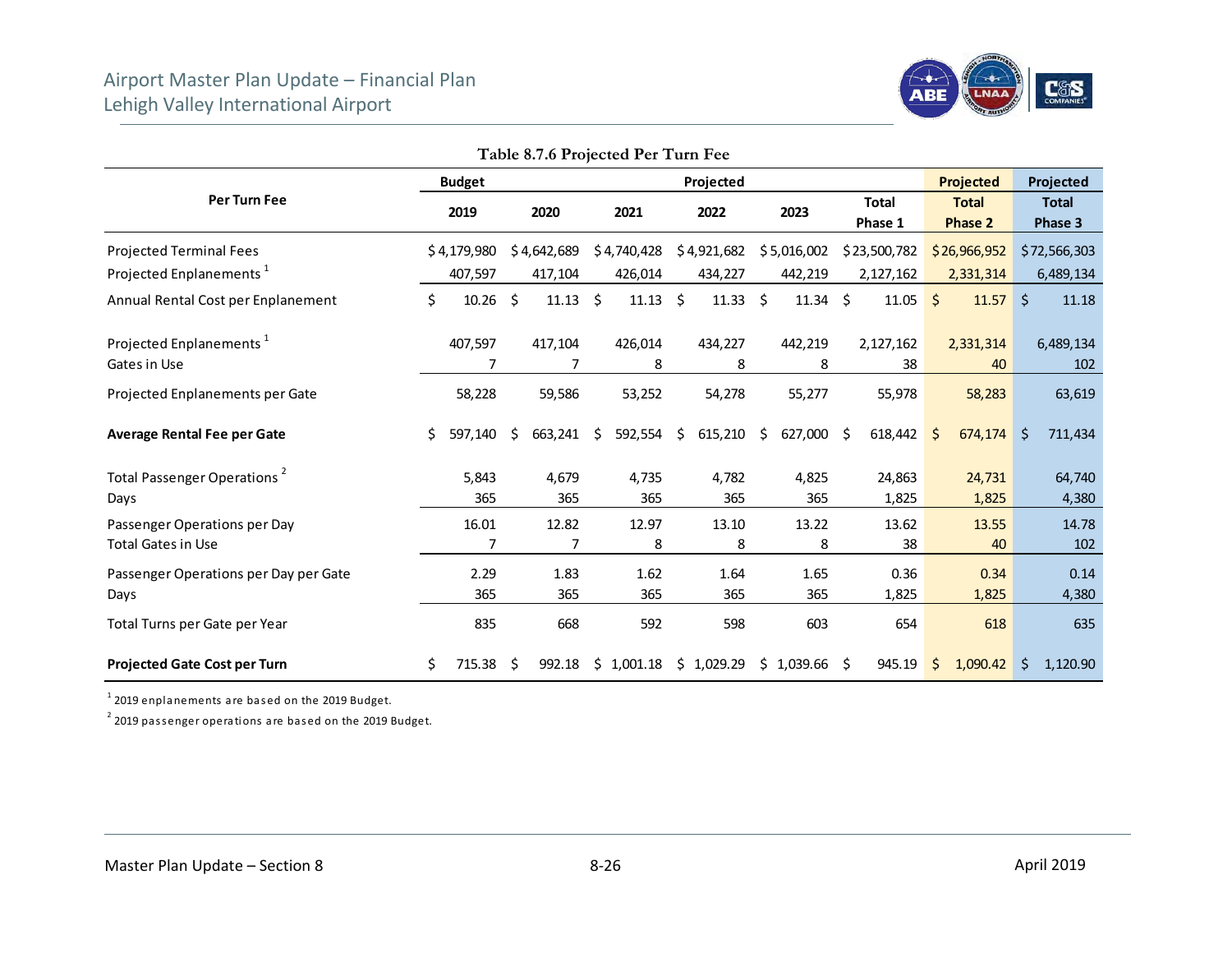

|                                                                                           |    |                           |    |                            |    | Table 8.7.7 Projected Apron Fee |    |                            |    |                            |    |                                 |              |                                 |            |                                  |
|-------------------------------------------------------------------------------------------|----|---------------------------|----|----------------------------|----|---------------------------------|----|----------------------------|----|----------------------------|----|---------------------------------|--------------|---------------------------------|------------|----------------------------------|
|                                                                                           |    | <b>Budget</b>             |    |                            |    |                                 |    | Projected                  |    |                            |    |                                 |              | <b>Projected</b>                |            | Projected                        |
| <b>Apron Fee</b>                                                                          |    | 2019                      |    | 2020                       |    | 2021                            |    | 2022                       |    | 2023                       |    | <b>Total</b><br>Phase 1         |              | <b>Total</b><br><b>Phase 2</b>  |            | <b>Total</b><br>Phase 3          |
| <b>Direct Operating Expenses</b><br>O&M Reserve Requirement <sup>12</sup><br>Amortization | Ś. | 552,619<br>6,431<br>7,619 | \$ | 567,949<br>2,555<br>19,426 | S  | 583,607<br>2,610<br>19,426      | \$ | 599,780<br>2,695<br>19,426 | S  | 616,488<br>2,785<br>19,426 |    | \$2,920,443<br>17,076<br>85,322 |              | \$3,353,269<br>15,386<br>97,128 |            | \$10,317,999<br>49,625<br>19,426 |
| <b>Total Requirement</b>                                                                  | \$ | 566,668                   | Ŝ. | 589,930                    | Ŝ. | 605,643                         | Ŝ. | 621,902                    | \$ | 638,698                    |    | \$3,022,841                     |              | \$3,465,784                     |            | \$10,387,049                     |
| LESS: Non-Signatory Paid Premiums/Diversions                                              |    |                           |    |                            |    |                                 |    |                            |    |                            |    |                                 |              |                                 |            |                                  |
| Net Requirement                                                                           | \$ | 566,668                   | S  | 589,930                    | \$ | 605,643                         | \$ | 621,902                    | \$ | 638,698                    |    | \$3,022,841                     |              | \$3,465,784                     |            | \$10,387,049                     |
| Total Landed Weight <sup>3</sup>                                                          |    | 1,078,013                 |    | 1,185,240                  |    | 1,201,579                       |    | 1,218,228                  |    | 1,235,195                  |    | 5,918,256                       |              | 6,931,567                       |            | 17,503,368                       |
| Annual Passenger Carrier Apron Fee                                                        | \$ | $0.53$ \$                 |    | 0.50%                      |    | $0.50\frac{2}{3}$               |    | $0.51 \; \S$               |    | $0.52 \quad $$             |    | $0.51 \, \succeq$               |              | 0.50                            | $\vert$ \$ | 0.59                             |
| Cargo Carrier Surcharge<br>Amortization for Cargo Apron                                   |    | 155,937                   | S  | 155,937                    | \$ | 155,937                         | Ŝ. | 155,937                    | \$ | 155,937                    | \$ | 779,684                         | <sub>S</sub> | 779,684                         |            | \$1,559,367                      |
| Cargo Landed Weight <sup>3</sup>                                                          |    | 648,476                   |    | 726,646                    |    | 736,663                         |    | 746,870                    |    | 757,273                    |    | 3,615,929                       |              | 3,949,585                       |            | 10,730,953                       |
| Cargo Carrier Surcharge                                                                   | \$ | $0.24$ \$                 |    | $0.21$ \$                  |    | $0.21 \quad $$                  |    | $0.21 \quad $$             |    | 0.21                       | Ŝ. | $0.22$ \$                       |              | $0.20$ \$                       |            | 0.15                             |
| <b>Annual Cargo Carrier Apron Fee</b>                                                     | \$ | $0.77$ \$                 |    | $0.71 \; \S$               |    | $0.72 \quad $$                  |    | $0.72 \quad $$             |    | $0.72 \quad $$             |    | 0.73                            | \$           | $0.70$ \$                       |            | 0.74                             |

 $1$  Represents 2 months (1/6) of the incremental change in O&M Expenses.

 $2$  2019 O&M Reserve Requirement is based on the 2019 Budget.

 $3$  2019 landed weight is based on the 2019 Budget.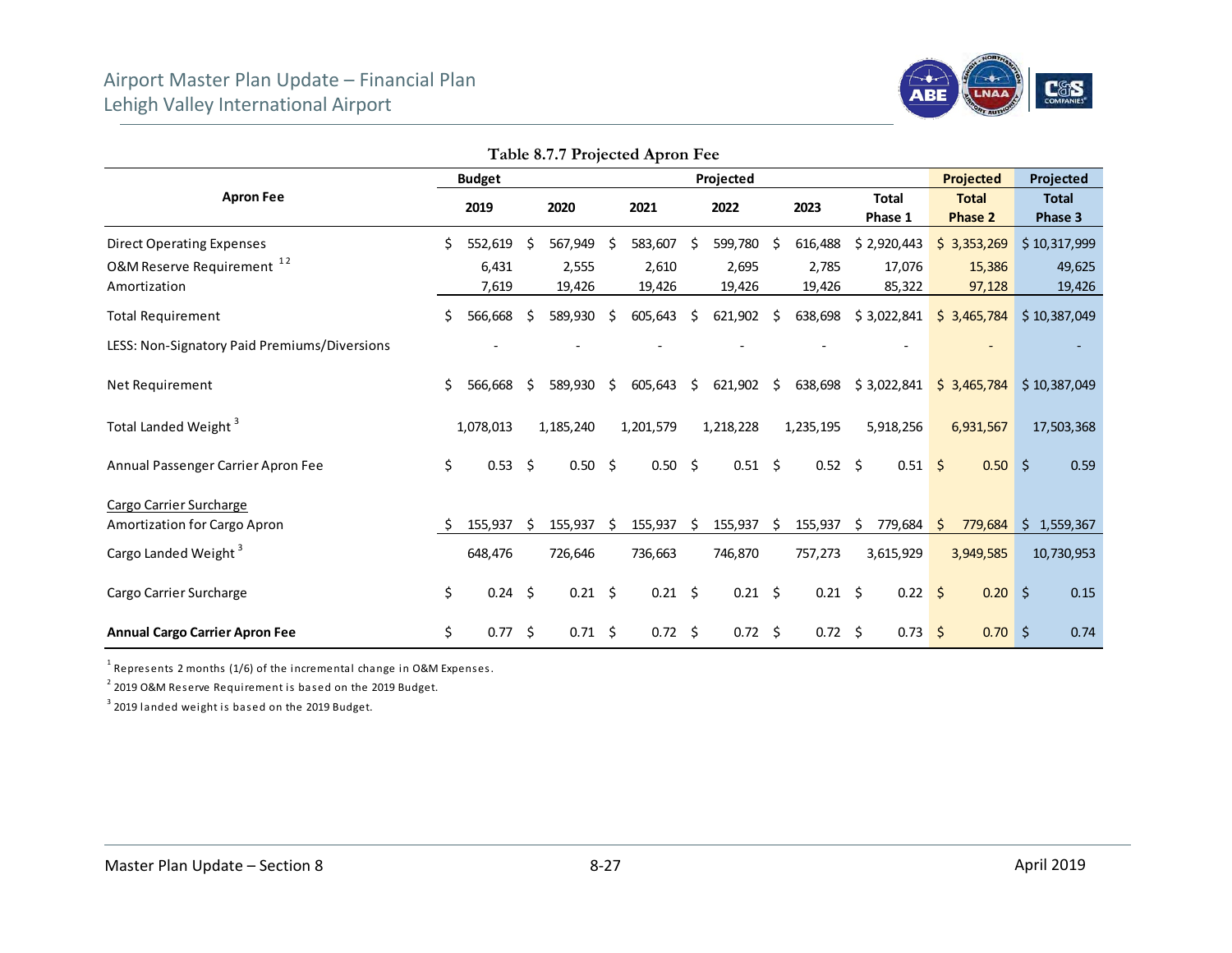

#### **Non‐Airline Revenues**

Non-airline revenues include all revenues from Airport operations not paid by commercial service or cargo airlines. Non-airline revenues include public parking, rental car, concession, building rental, advertising, hangar rental, aviation services, and other miscellaneous revenues. As seen on Table 8.7.1, non-airline revenues increased by an average of 4.0 percent per year during the historical period from \$10.9 million in 2014 to \$13.3 million in 2018. **Table 8.7.8** presents the projected revenues and non-airline revenues are projected to increase from \$13.1 million in 2019 by an average of 3.5 percent per year during the forecast period.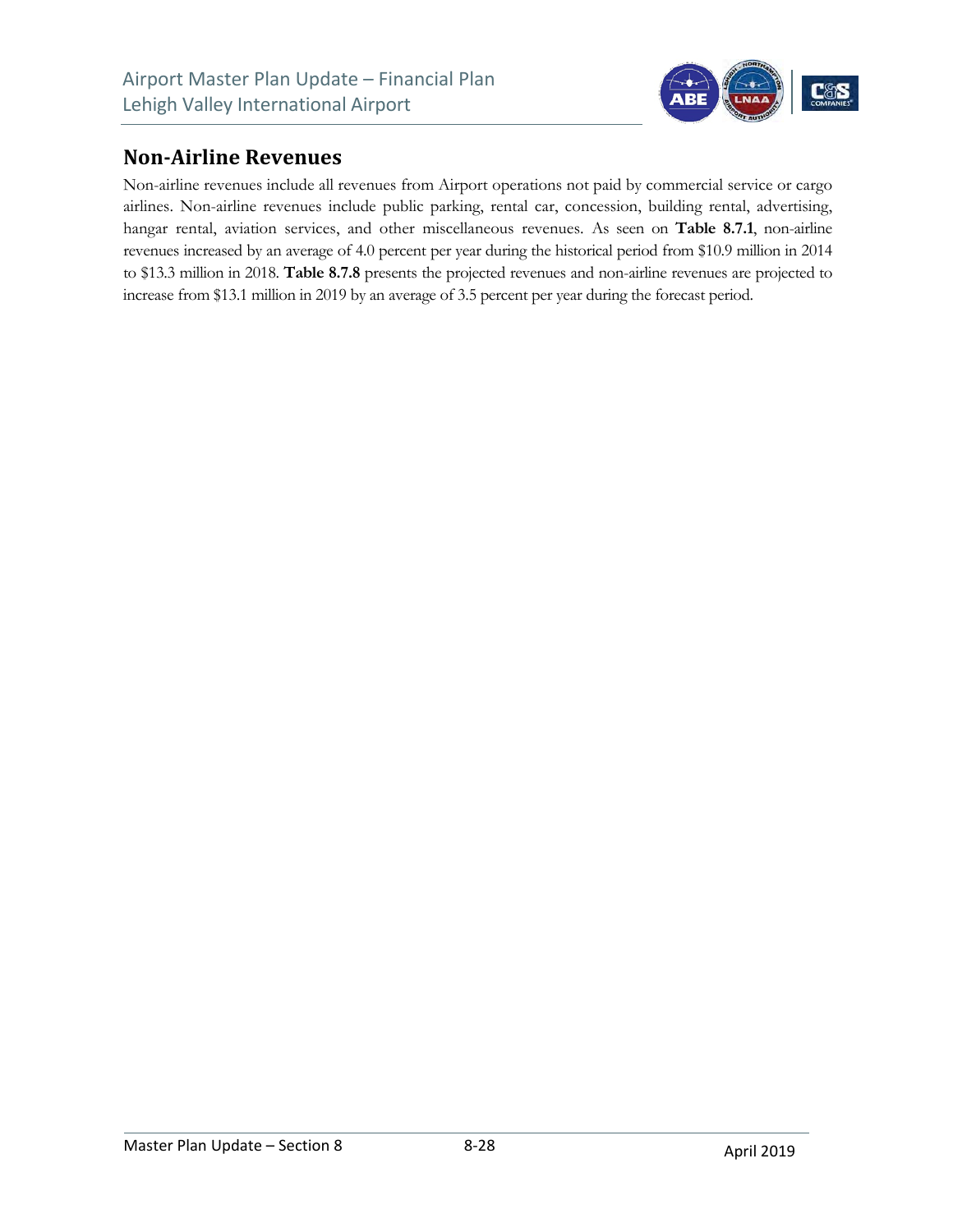

|                                       | <b>Budget</b>  |                 |                          | Projected       |                          |                  | <b>Projected</b>         | Projected               | 2018<br><b>Total</b> | <b>CAGR</b> |
|---------------------------------------|----------------|-----------------|--------------------------|-----------------|--------------------------|------------------|--------------------------|-------------------------|----------------------|-------------|
| <b>Non-Airline Revenues</b>           | 2019           | 2020            | 2021                     | 2022            | 2023                     | Total<br>Phase 1 | <b>Total</b><br>Phase 2  | <b>Total</b><br>Phase 3 | $-2040$              | 2018 - 2040 |
| Parking & Roadway Revenues            | Ś<br>5,343,191 | 5,411,143<br>S  | 5,526,733<br>S           | 5,633,288<br>S  | 5,736,968                | 27,651,323       | 33,537,184               | \$102,322,919           | 163,511,427          | 3.0%        |
| <b>Rental Car Revenue</b>             | 1,480,622      | 1,546,492       | 1,614,277                | 1,681,599       | 1,750,225                | 8,073,216        | 9,861,681                | 33,223,680              | 51,158,577           | 4.0%        |
| <b>Concession Revenue</b>             | 259,375        | 270,914         | 282,789                  | 294,582         | 306,604                  | 1,414,264        | 1,727,567                | 5,820,116               | 8,961,947            | 4.0%        |
| <b>Other Terminal Rentals</b>         | 441,656        | 490,541         | 500,869                  | 520,020         | 529,985                  | 2,483,071        | 2,849,299                | 7,667,277               | 12,999,646           | 2.1%        |
| <b>Other Terminal Revenues</b>        | 104,660        | 106,596         | 108,571                  | 110,586         | 112,641                  | 543,054          | 595,516                  | 1,677,617               | 2,816,187            | 1.9%        |
| Advertising                           | 291,983        | 321,181         | 328,042                  | 334,367         | 340,521                  | 1,616,094        | 1,795,175                | 4,996,809               | 8,408,079            | 2.1%        |
| Hangar and T-Hangar Rentals           | 2,815,805      | 3,278,519       | 3,504,428                | 3,737,005       | 3,834,487                | 17,170,243       | 20,590,609               | 89,651,740              | 127,412,592          | 5.3%        |
| <b>Other Aviation Leased Revenues</b> | 156,811        | 160,261         | 163,787                  | 176,455         | 180,337                  | 837,651          | 962,973                  | 3,465,454               | 5,266,078            | 3.5%        |
| Non-Aviation Leased Revenues          | 700,948        | 716,369         | 732,129                  | 748,236         | 764,697                  | 3,662,379        | 4,083,360                | 11,818,998              | 19,564,737           | 2.2%        |
| <b>Aviation Service Revenues</b>      | 1,031,219      | 1,047,807       | 1,064,416                | 1,080,642       | 1,097,181                | 5,321,266        | 5,740,045                | 15,804,756              | 26,866,067           | 1.6%        |
| <b>GA Airport Revenues</b>            | 370,686        | 381,123         | 391,824                  | 402,797         | 413,440                  | 1,959,869        | 2,235,804                | 6,609,591               | 10,805,265           | 2.5%        |
| Other Airfield Revenues               | 91,667         |                 | $\overline{\phantom{a}}$ |                 | $\overline{\phantom{a}}$ | 91,667           | $\overline{\phantom{a}}$ |                         | 91,667               | N/A         |
| <b>Total Nonairline Revenues</b>      | \$13,088,623   | 13.730.946<br>s | 14,217,864<br>s          | 14,719,577<br>s | 15,067,087               | 70,732,430<br>s  | 83,979,214<br>S          | \$283,058,958           | 437,770,602          | 3.5%        |

**Table 8.7.8 Projected Non-Airline Revenues**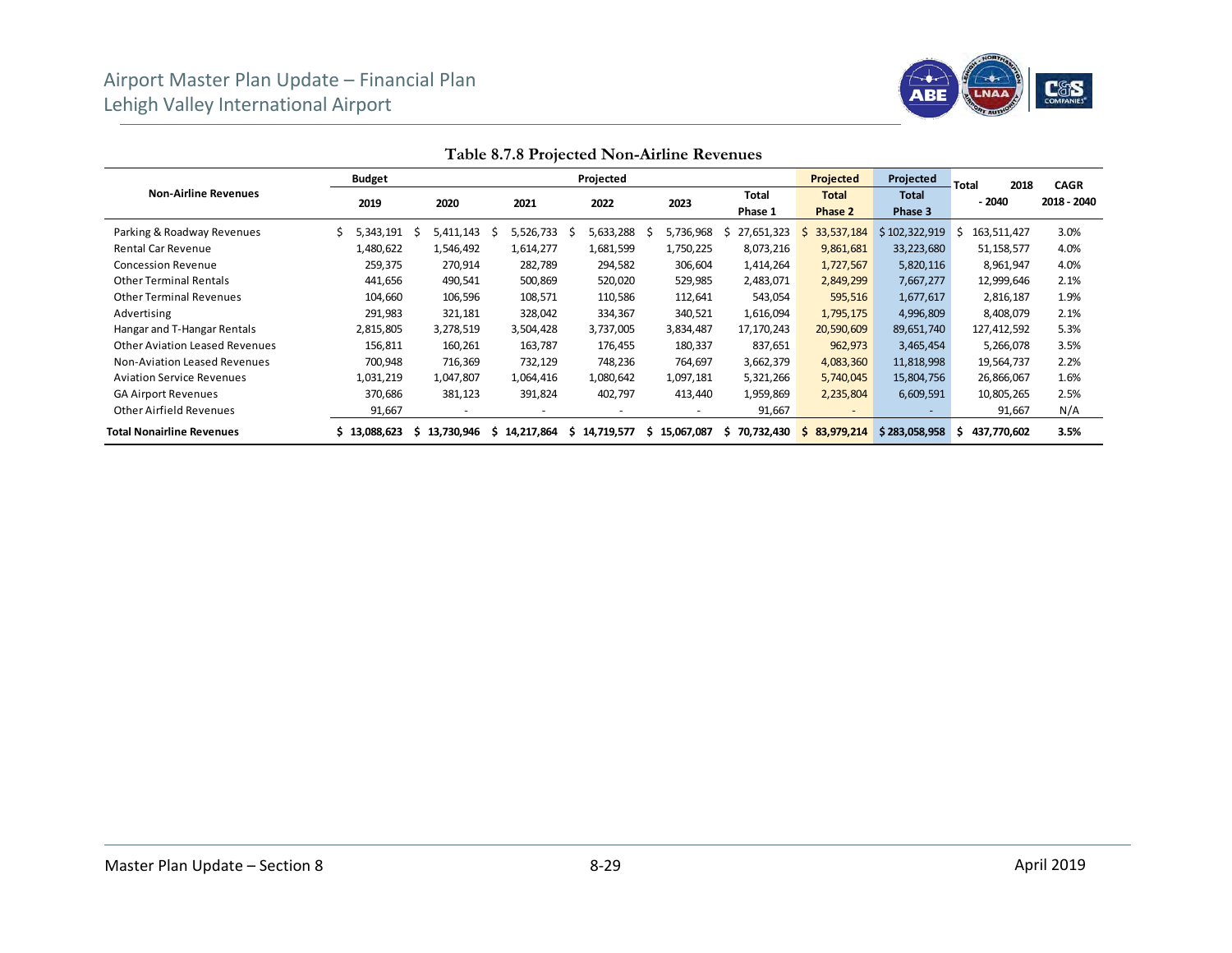

- Parking and roadways revenues grew during the historical period by an average of 3.6 percent per year to \$5.1 million. There were no parking rate increases included in the historical period. Transportation network companies (TNCs) began operating at the Airport in 2016; however, there is insufficient data to determine the full impact that TNCs will have on parking revenues. The projected parking revenues are based on \$2 rate increases in all lots in 2025 and 2035 and the growth in enplanements during the forecast period. Parking revenues are projected to increase by an average annual rate of 3.0 percent during the forecast period.
- Rental car revenue fluctuated during the historical period from approximately \$1.5 million in 2014 to \$1.5 million in 2015 followed by a decline to \$1.3 million in 2017. Rental car revenue then increased in 2018 to approximately \$1.5 million. The recent decreases are partially a result of the LNAA allowing TNCs to have access to the Airport. Car rental revenue is projected to grow at the rate of enplanement growth plus inflation during the forecast period. Rental car revenues are projected to increase from approximately \$1.5 million in 2019 and grow by an average annual rate of 4.0 percent during the forecast period.
- Concession revenues increased from approximately \$167,000 in 2014 to \$245,000 in 2018 or approximately 8.0 percent during the period. During this time, enplanements increased at the Airport by about 11.3 percent. Concessions revenue is tied to the increase in passengers and price. Concession revenues are projected to increase at a rate equal to enplanement growth plus inflation, or by an average of 3.8 percent per year. Concession revenues are projected to grow from \$259,000 in 2019 and grow at an average annual rate of 4.0 percent during the forecast period.
- Other terminal rental revenues are revenues the LNAA receives for renting space in the terminal to nonairline tenants. Other terminal rental revenues increased from \$362,000 in 2014 to \$579,000 in 2018. The other terminal rentals are set at the same rate as the airline terminal rental space and are projected to grow at the same rate as the airline terminal rental rate or by an average of 2.1 percent. Other terminal rental revenue is projected to grow from approximately \$2,000 in 2019 at an average annual rate of 2.1 percent during the forecast period.
- Other terminal revenues include miscellaneous terminal revenues and utility fees. Other terminal revenues fluctuated during the historical period. Other terminal revenues increased from approximately \$103,000 in 2014 to \$223,000 in 2015, and then subsequently declined to \$76,000 by 2017 before increasing again to \$121,000. Other terminal revenues grow by an average of 3.3 percent per year. The miscellaneous terminal revenues are grown by inflation and the utility fees grow by 1.0 percent per year, which is equal to the utility expenses. Other terminal revenues are projected to grow an average annual rate of 1.9 percent during the forecast period.
- Advertising revenues increased by an average of 17.9 percent per year during the historical period from \$128,000 in 2014 to \$292,000 in 2018. The majority of the increase occurred in 2016 due to the LNAA taking over the advertising when the contract with Clear Channel ended. Since the LNAA is no longer sharing revenue with Clear Channel, advertising revenues are projected to increase by 10.0 percent per year until 2020 and then by rate of enplanements for each year thereafter. Advertising revenues are projected to increase at an average annual growth rate of 2.1 percent during the forecast period.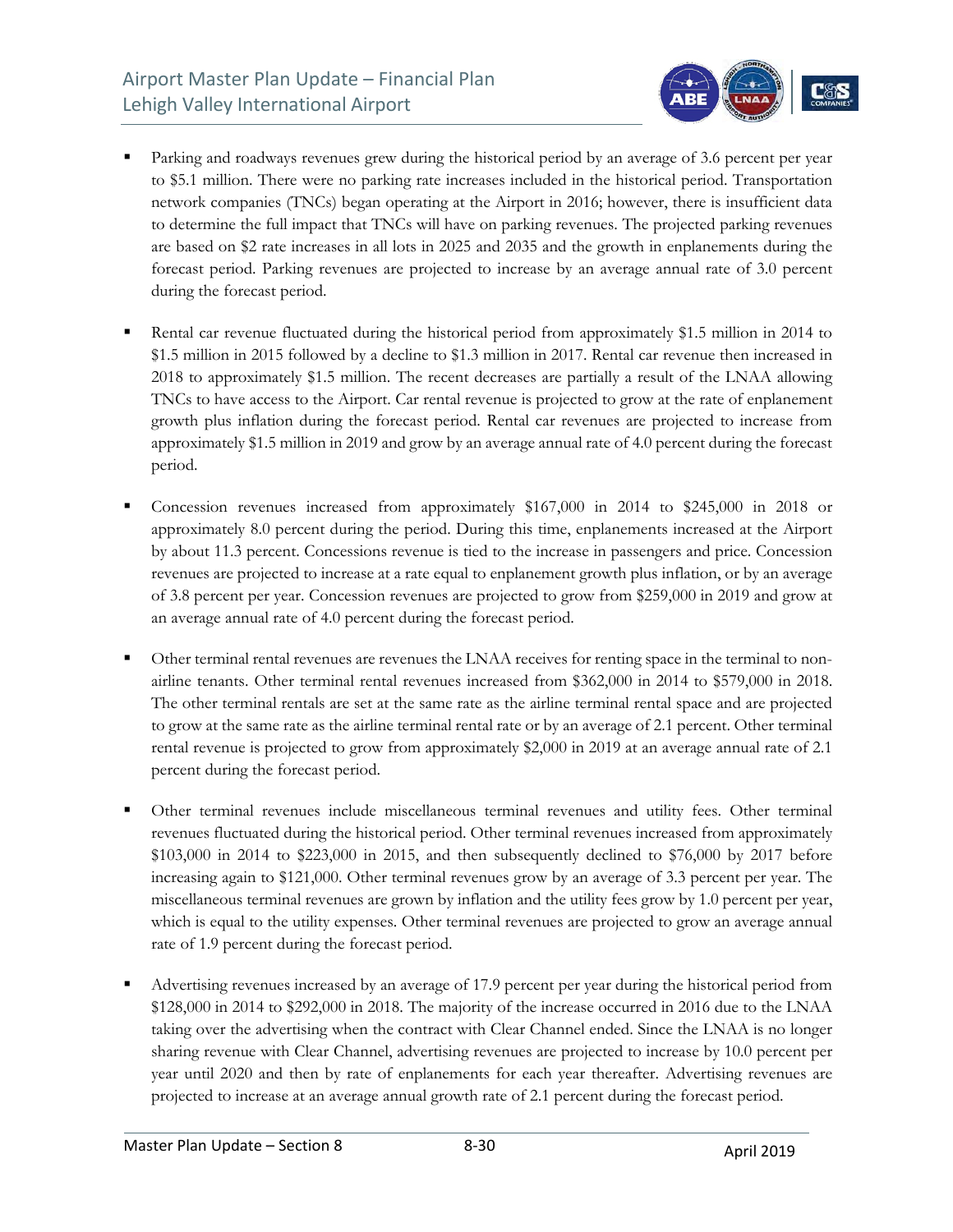

- Hangar and T-Hangar rentals increased from \$2.2 million in 2014 to \$2.5 million in 2018. The existing hangar and T-Hangar projections account for the growth rates described in the hangar leases. In addition, LNAA management provided the projected rent for the new Hangar 11. Two bulk hangars are expected to be completed in 2029, which are expected to be funded with GARBs. It is estimated that each of the new hangars will receive rental revenue equal to Hangar 11. Hangar and T-Hangar revenues are projected to increase at an average annual rate of 5.3 percent during the forecast period.
- Other Aviation Leased revenues increased by an average of 2.4 percent per year during the historical period. Other Aviation Leased revenues include air cargo building rents, land rents, ramp fees, and gate card fees. In 2018, other Aviation Leased revenues were approximately \$171,000. Other Aviation Leased revenues are projected to increase by an average of 3.5 percent per year during the forecast period. The projected increase includes an assumption of increased revenue from Project 1-3 – Expand Cargo Existing Area.
- Non-Aviation Leased revenues include building rentals and land rentals. These revenues increased by an average of 23.9 percent per year. The significant increase occurred because of additional building rental revenues. Non-Aviation Leased revenues increased from \$302,000 in 2014 to \$881,000 in 2018. Non-Aviation Leased revenues are projected to increase by the rate of inflation during the forecast period.
- Aviation Service revenues include fuel sales, into-plane fees, non-commercial landing fees, and hangar and ramp rentals. Aviation Service revenues grew from \$1.4 million in 2014 to \$1.5 million in 2018 or by an average of 1.0 percent per year. Aviation Service revenues are projected to grow by a combination of the projected operations growth rate and inflation, which is an average of 1.6 percent per year.
- General Aviation (GA) Airport revenues are revenues from the operation of Queen City Airport and Braden Airpark. GA Airport revenues increased by an average of 1.5 percent from 2014 to 2018. GA Airport revenues increased from approximately \$382,000 in 2014 to \$412,00 in 2018. GA Airport revenues increase during the forecast period at the average annual rate of 2.5 percent during the forecast period.

## **8.8 Projected Airline Cost per Enplaned Passenger**

Airline cost per enplaned passenger (CPE) is an important metric that airports and airlines use to assess the cost of operating at a particular airport. Included on **Table 8.8.1,** CPE is calculated by dividing the passenger airline revenues (passenger landing fee revenues, terminal rental revenue, per turn fees, apron rental fees, passenger support service fees, and security surcharges) by the total enplanements. The CPE is projected to increase from \$15.35 in the 2019 Budget to an average CPE of \$16.75 during Phase 3 or by an average of 0.4 percent per year, based on the calculations presented in this chapter.

The CPE is growing less than the projected inflation, which is favorable when compared with other airports. The projected growth in the CPE appears to be reasonable when compared, given the 20-year duration and projected expense associated with the Master Plan.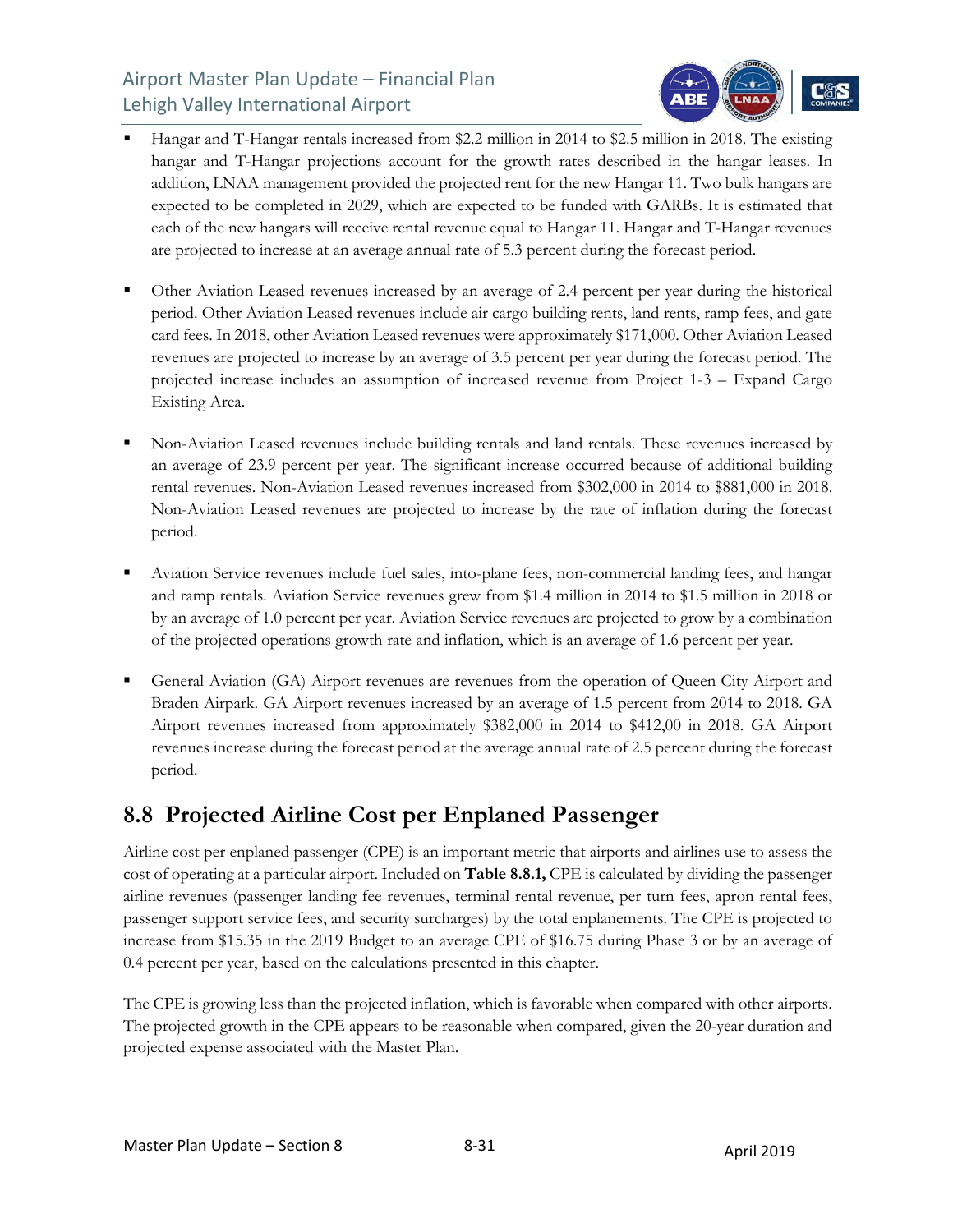



|                                     |               |                          |                 | Table 0.0.1 I rejected Thinne Cost per Emplanement |             |                          |                         |                         |                            |
|-------------------------------------|---------------|--------------------------|-----------------|----------------------------------------------------|-------------|--------------------------|-------------------------|-------------------------|----------------------------|
|                                     | <b>Budget</b> |                          |                 | Projected                                          |             |                          | <b>Projected</b>        | Projected               |                            |
| <b>Cost per Enplanement</b>         | 2019          | 2020                     | 2021            | 2022                                               | 2023        | Total<br>Phase 1         | <b>Total</b><br>Phase 2 | <b>Total</b><br>Phase 3 | <b>CAGR</b><br>2019 - 2040 |
| Passenger Airline Landing Fees      | \$2,028,124   | 2,058,037<br>s           | 2,122,855<br>S. | 2,178,729<br>Ś.                                    | 2,236,520   | \$10,624,264             | \$12,106,055            | 36,551,957<br>S.        | 2.5%                       |
| <b>Airline Terminal Rents</b>       | 2,648,736     | 2,967,065                | 3,029,529       | 3,145,366                                          | 3,205,644   | 14,996,340               | 17,234,132              | 46,375,923              | 2.0%                       |
| Per Turn Fees                       | 718,244       | 745,437                  | 761,130         | 790,233                                            | 805,377     | 3,820,421                | 4,329,855               | 11,651,356              | 1.7%                       |
| Passenger Airline Apron Revenue     | 225,790       | 228,256                  | 234,336         | 240,627                                            | 247,126     | 1,176,134                | 1,340,983               | 4,018,964               | 2.5%                       |
| <b>Passenger Support Services</b>   | 432,325       | 441,838                  | 451,276         | 459,977                                            | 468,443     | 2,253,859                | 2,469,560               | 6,873,937               | 1.7%                       |
| <b>Security Surcharge</b>           | 203,799       | 208,552                  | 213,007         | 217,114                                            | 221,110     | 1,063,581                | 1,165,657               | 3,244,567               | 1.7%                       |
| <b>Total Airline Revenues</b>       | \$6,257,017   | \$6.649.186              | \$6,812,134     | \$7,032,045                                        | \$7,184,218 | \$33,934,599             | \$38,646,243            | \$108,716,705           | 2.1%                       |
| Enplanements <sup>+</sup>           | 407,597       | 417,104                  | 426,014         | 434,227                                            | 442,219     | 2,127,162                | 2,331,314               | 6,489,134               | 1.7%                       |
| <b>Airline Cost Per Enplanement</b> | \$<br>15.35   | $15.94 \quad$ \$<br>- \$ | 15.99           | $16.19 \quad $$<br>\$                              | 16.25       | Ŝ.<br>$15.95\frac{1}{5}$ | $16.58$ \$              | 16.75                   | 0.4%                       |

#### **Table 8.8.1 Projected Airline Cost per Enplanement**

 $1$  2019 enplanements are based on the 2019 Budget.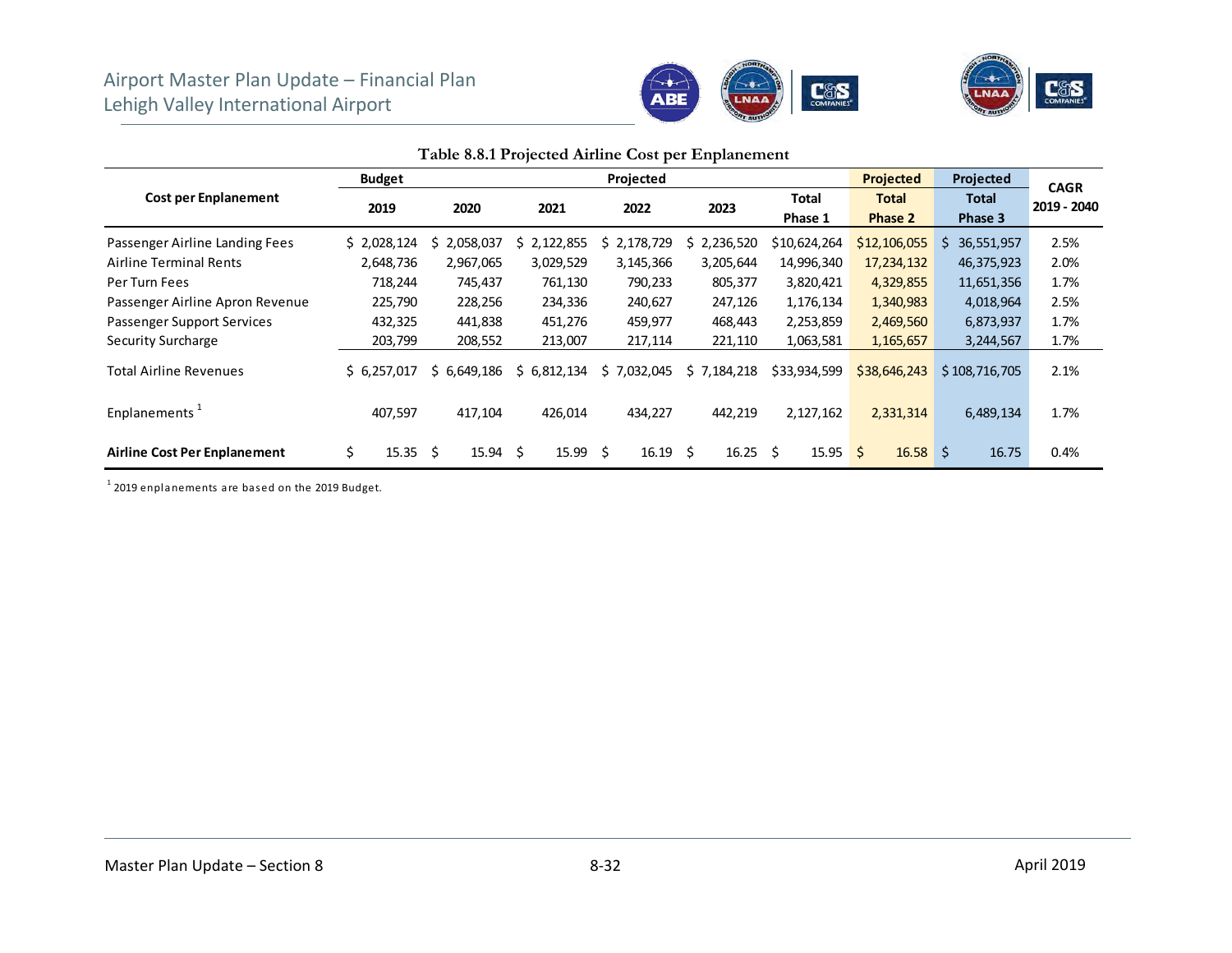

## **8.9 Projected Net Revenue Requirement**

The issuance of additional bonds will require an annual Net Revenue Requirement of at least 1.57 times debt service. Based on the projections discussed in this chapter, the Net Revenue Requirement is expected to remain above 1.57 throughout the forecast period, as seen on **Table 8.9.1**.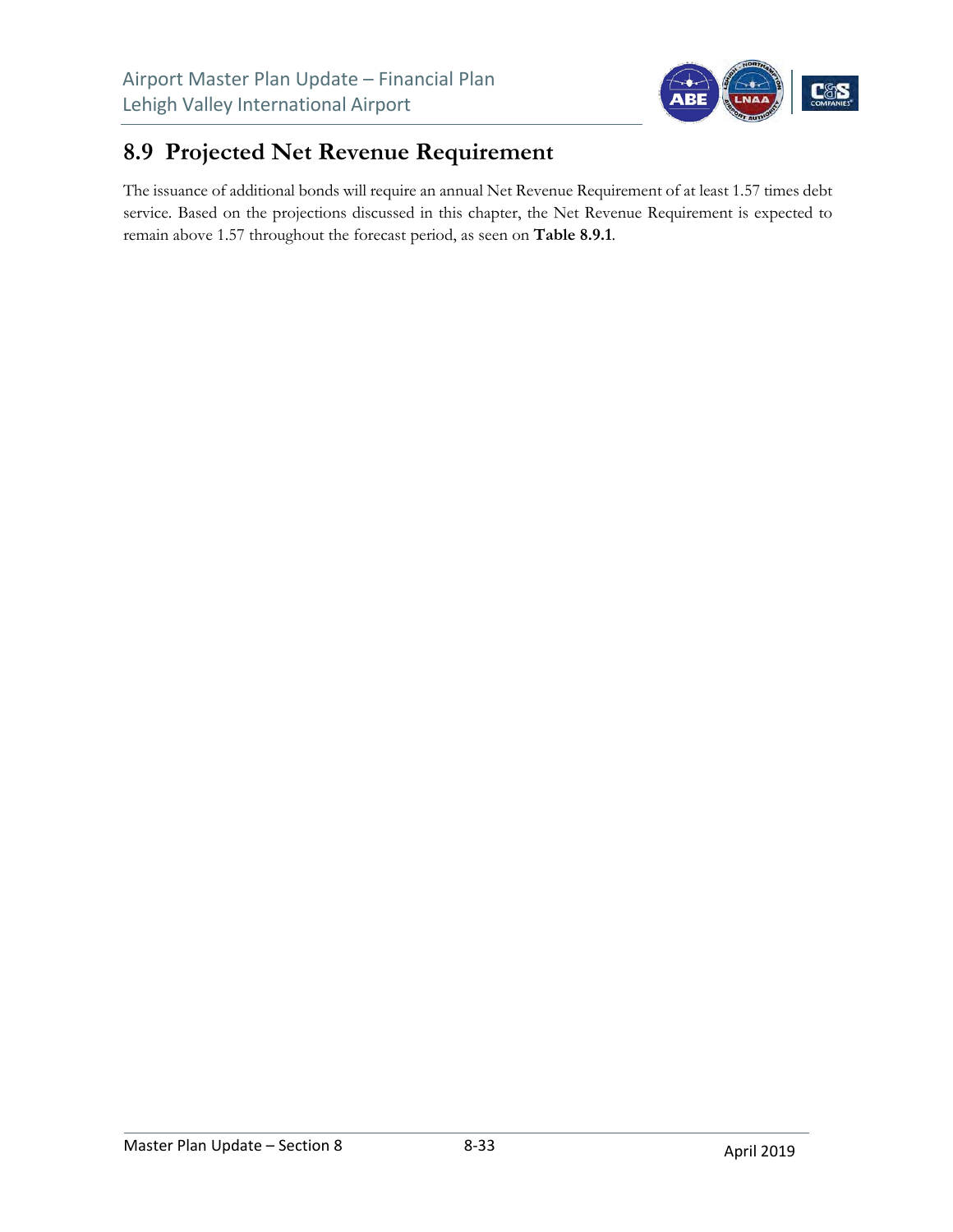

|                                          |               |              |              | <b>1 able 8.9.1 Projected Net Revenue Requirement</b> |              |                   |                  |               |
|------------------------------------------|---------------|--------------|--------------|-------------------------------------------------------|--------------|-------------------|------------------|---------------|
|                                          | <b>Budget</b> |              |              | Projected                                             |              |                   | <b>Projected</b> | Projected     |
| <b>Net Revenue Requirement</b>           | 2019          | 2020         | 2021         | 2022                                                  | 2023         | <b>Total</b>      | <b>Total</b>     | <b>Total</b>  |
|                                          |               |              |              |                                                       |              | Phase 1           | Phase 2          | Phase 3       |
| <b>Operating Revenue</b>                 | \$29,070,519  | \$30,420,289 | \$31,278,940 | \$32,198,689                                          | \$32,900,927 | \$155,869,364     | \$179,059,576    | \$551,008,331 |
| O&M Expenses                             | 23, 169, 741  | 23,805,285   | 24,461,598   | 25,139,480                                            | 25,839,766   | 122,415,870       | 140,550,514      | 432,473,504   |
| Net Operating Income                     | \$5,900,778   | \$6,615,004  | \$6,817,342  | \$7,059,209                                           | \$7,061,161  | 33,453,493<br>\$. | 38,509,062<br>S. | \$118,534,827 |
| Plus:                                    |               |              |              |                                                       |              |                   |                  |               |
| Coverage from Landing Fee                | 4,248         | 4,151        | 4,048        | 3,930                                                 | 3,825        | 20,202            | 19,136           | 12,833        |
| Coverage from Apron                      |               |              |              |                                                       |              |                   |                  |               |
| Coverage from Terminal                   | 210,101       | 211,892      | 212,107      | 211,357                                               | 212,732      | 1,058,189         | 1,064,317        | 713,734       |
| PFCs applied to Debt Service             |               | 451,757      | 451,757      | 451,757                                               | 451,757      | 1,807,028         | 2,258,786        | 5,421,085     |
| Transfers from General Fund <sup>1</sup> |               |              |              |                                                       |              |                   |                  |               |
| Net Revenue                              | \$6,115,127   | \$7,282,804  | \$7,485,254  | \$7,726,253                                           | \$7,729,475  | \$.<br>36,338,913 | \$41,851,301     | \$124,682,479 |
| Debt Service                             | \$3,828,330   | \$4,445,295  | \$4,450,365  | \$4,448,497                                           | \$4,202,071  | Ś.<br>21,374,558  | \$23,333,744     | \$43,130,159  |
| Net Revenue Requirement <sup>2</sup>     | 1.60          | 1.64         | 1.68         | 1.74                                                  | 1.84         | 1.70              | 1.79             | 2.89          |

**Table 8.9.1 Projected Net Revenue Requirement** 

 $1$  The General Bond Resolution allows the Authority to make transfers from the general fund to meet the Net Revenue Requirement.

 $2$  The Series 2015 Bonds require a Net Revenue Requirement of at least 1.57 times debt service.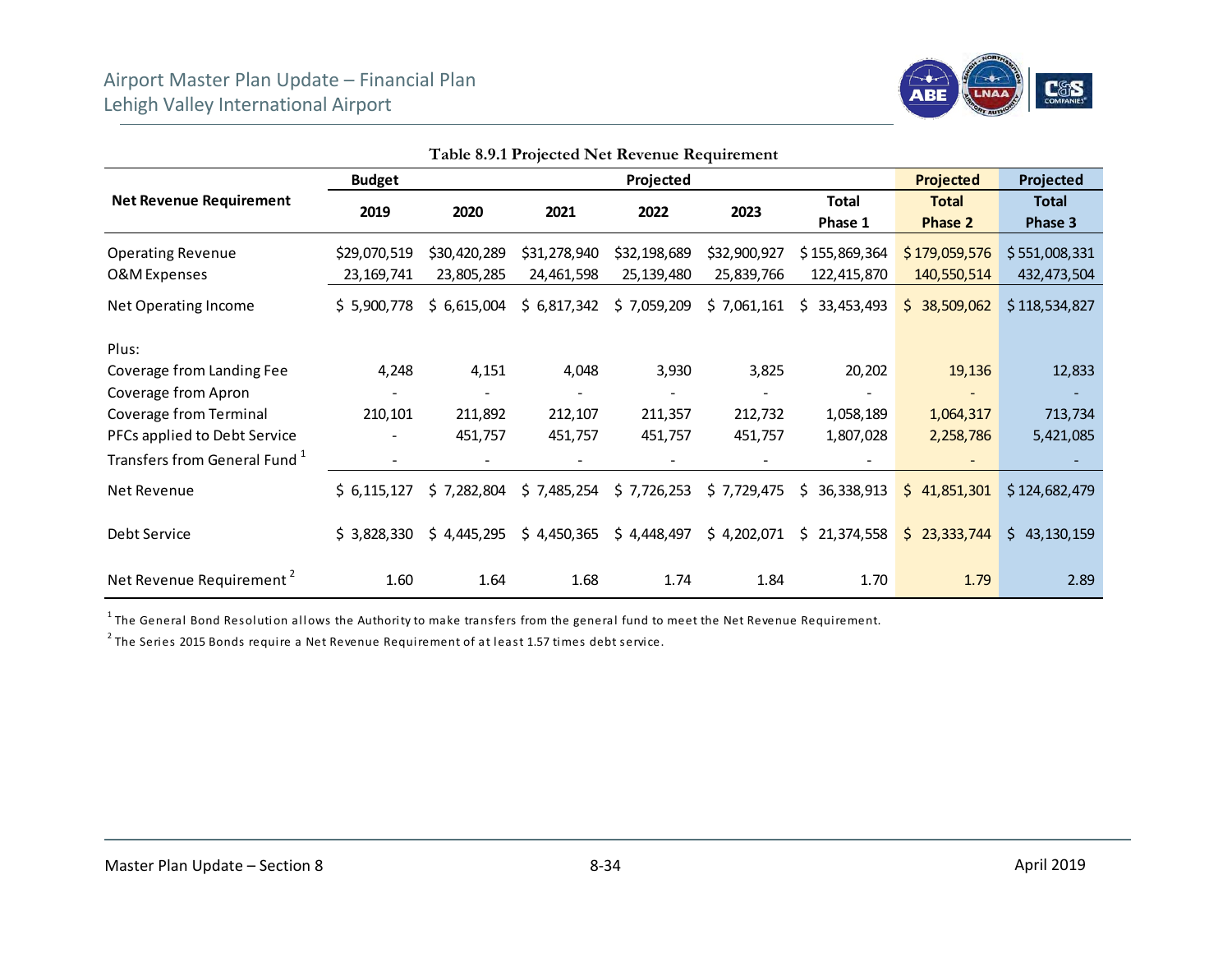

### **8.10 Sensitivity Analysis**

Given the size and complexity of funding the Master Plan projects as currently presented, Airport management requested the development of an analysis to demonstrate the impact that a change in a material assumption would have on the Airport's ability to fund the Master Plan. **Table 8.10.1** includes the results of a hypothetical scenario whereby the Airport experiences no growth in enplanements throughout the forecast period. Such a scenario would affect multiple funding sources assumed in the financing plan such as PFCs, AIP, and local funds. As shown on **Table 8.10.1**, the alternative enplanement forecast does not produce enough PFCs to fund the masterplan projects with the assumed timing and project costs. This would require Airport management to continue its efforts to identify new funding sources, contain expenditures and manage project costs. Without direct efforts from Airport management this scenario will result in the Airport not meeting the Net Revenue Requirement in Phase 2 without a transfer from available funds in the General Fund. The resulting impact to the funding plan could be mitigated by Airport management's efforts to contain costs and complete only those capital projects that are deemed critical to the operation of the Airport.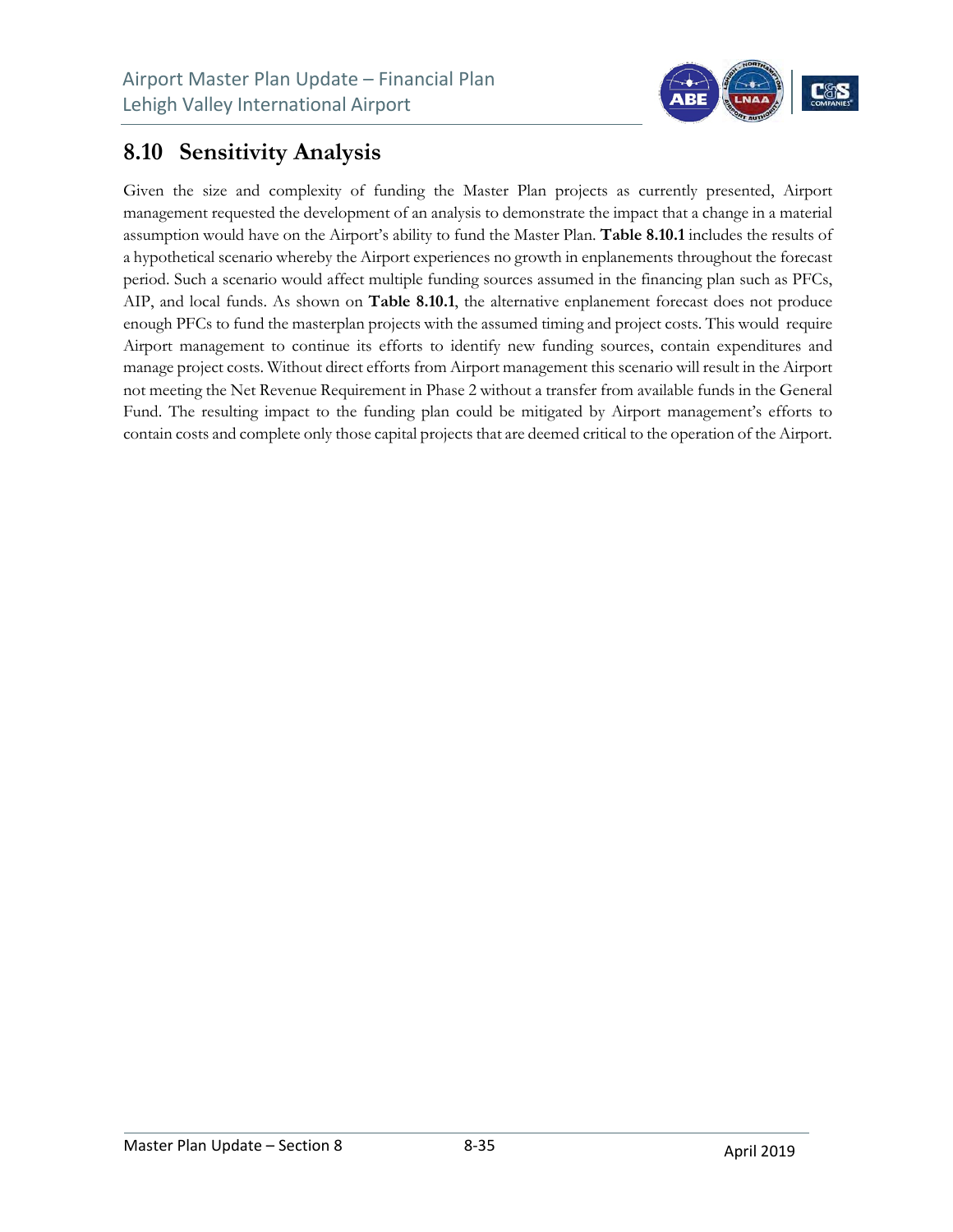#### Airport Master Plan Update – Financial Plan Lehigh Valley International Airport



|                                 |    |               |      |             |     |             |    | Lable 8.10.1 Key Financial Projections for Traffic Sensitivity Analysis |      |                  |    |                           |          |                                                   |     |               |
|---------------------------------|----|---------------|------|-------------|-----|-------------|----|-------------------------------------------------------------------------|------|------------------|----|---------------------------|----------|---------------------------------------------------|-----|---------------|
|                                 |    | <b>Budget</b> |      |             |     |             |    | Projected                                                               |      |                  |    |                           |          | <b>Projected</b>                                  |     | Projected     |
|                                 |    | 2019          |      | 2020        |     | 2021        |    | 2022                                                                    |      | 2023             |    | <b>Total</b>              |          | <b>Total</b>                                      |     | <b>Total</b>  |
|                                 |    |               |      |             |     |             |    |                                                                         |      |                  |    | Phase 1                   |          | <b>Phase 2</b>                                    |     | Phase 3       |
| <b>Base Case Forecast</b>       |    |               |      |             |     |             |    |                                                                         |      |                  |    |                           |          |                                                   |     |               |
| Net Revenues                    |    | \$6,115,127   |      | \$7,282,804 |     | \$7,485,254 |    | \$7,726,253                                                             |      | \$7,729,475      |    | \$36,338,913              |          | \$41,851,301                                      |     | \$124,682,479 |
| Net Revenue Requirement         |    | 1.60          |      | 1.64        |     | 1.68        |    | 1.74                                                                    |      | 1.84             |    | 1.70                      |          | 1.79                                              |     | 2.89          |
| Landing Fee Rate                | \$ | 4.72          | - \$ | 4.49        | \$  | 4.57 \$     |    | 4.62                                                                    | \$   | 4.68 \$          |    | 4.61 \$                   |          | 4.86                                              | \$. | 5.40          |
| <b>Terminal Rental Rate</b>     | \$ | 78.46         | Ŝ.   | 87.14       | Ŝ   | 88.98       | Ŝ. | 92.38                                                                   | Ŝ.   | 94.15            | Ŝ. | 88.22                     | \$       | 101.23                                            | Ŝ.  | 113.50        |
| Airline CPE                     | \$ | 15.35         | Ŝ.   | 15.94       | \$  | 15.99       | \$ | 16.19                                                                   | S.   | $16.25 \quad$ \$ |    | 15.95                     | \$       | 16.58                                             | \$  | 16.75         |
| <b>General Fund Balance</b>     |    | \$6,476,905   |      | \$5,292,447 |     | \$7,481,795 |    | \$5,811,284                                                             | S    | 65,416           | S  | 65,416                    |          | \$11,821,620                                      |     | \$92,887,386  |
| <b>PFC Fund Balance</b>         | S. | 313,130       | Ś.   | 212,459     | Ŝ   | 150,903     | S  | 125,404                                                                 | S    | 134,990          | Ŝ  | 134,990                   |          | \$1,085,216                                       | S.  | 4,629,928     |
| Alternate Forecast <sup>1</sup> |    |               |      |             |     |             |    |                                                                         |      |                  |    |                           |          |                                                   |     |               |
| Net Revenues                    |    | \$6,115,127   |      | \$7,001,198 |     | \$7,035,339 |    | \$7,119,421                                                             |      | \$6,968,251      |    | \$34,239,336              |          | \$35,161,225                                      |     | \$85,789,502  |
| Net Revenue Requirement         |    | 1.60          |      | 1.57        |     | 1.58        |    | 1.60                                                                    |      | 1.66             |    | 1.60                      |          | 1.51                                              |     | 1.99          |
| Landing Fee Rate                | \$ | 4.72          | - \$ | 4.49        | \$  | 4.57 \$     |    | 4.63                                                                    | - \$ | 4.69 \$          |    | 4.62                      | <b>S</b> | 4.87                                              | \$  | 5.41          |
| <b>Terminal Rental Rate</b>     | \$ | 78.46         | -Ŝ   | 87.32       | Ś.  | 89.30       | Ŝ. | 92.84                                                                   | S.   | 94.74 \$         |    | 88.53                     | S.       | 102.22                                            | Ś.  | 115.70        |
| Airline CPE                     | \$ | 15.35         | \$   | 16.64       | \$  | 17.03       | \$ | 17.57                                                                   | Ŝ.   | 17.93            | \$ | 16.90                     | $\zeta$  | 19.25                                             | \$  | 22.44         |
| <b>General Fund Balance</b>     |    | \$6,476,905   |      | \$5,010,841 | \$. | 6,750,275   |    | \$4,472,932                                                             |      | \$(2,034,160)    |    | $\frac{1}{2}$ (2,034,160) |          | \$3,031,969                                       |     | \$45,204,757  |
| PFC Fund Balance                |    | 272,753       | Ŝ    | 92,281      | Ŝ   | (88,191) \$ |    | (268,663) \$                                                            |      | $(449, 135)$ \$  |    |                           |          | $(449, 135)$ $\left( \frac{1,073,949}{2} \right)$ | Ŝ.  | (5,001,113)   |

**Table 8.10.1 Key Financial Projections for Traffic Sensitivity Analysis** 

 $1$  Assumes no enplanement growth for commercial carriers throughout the forecast period.